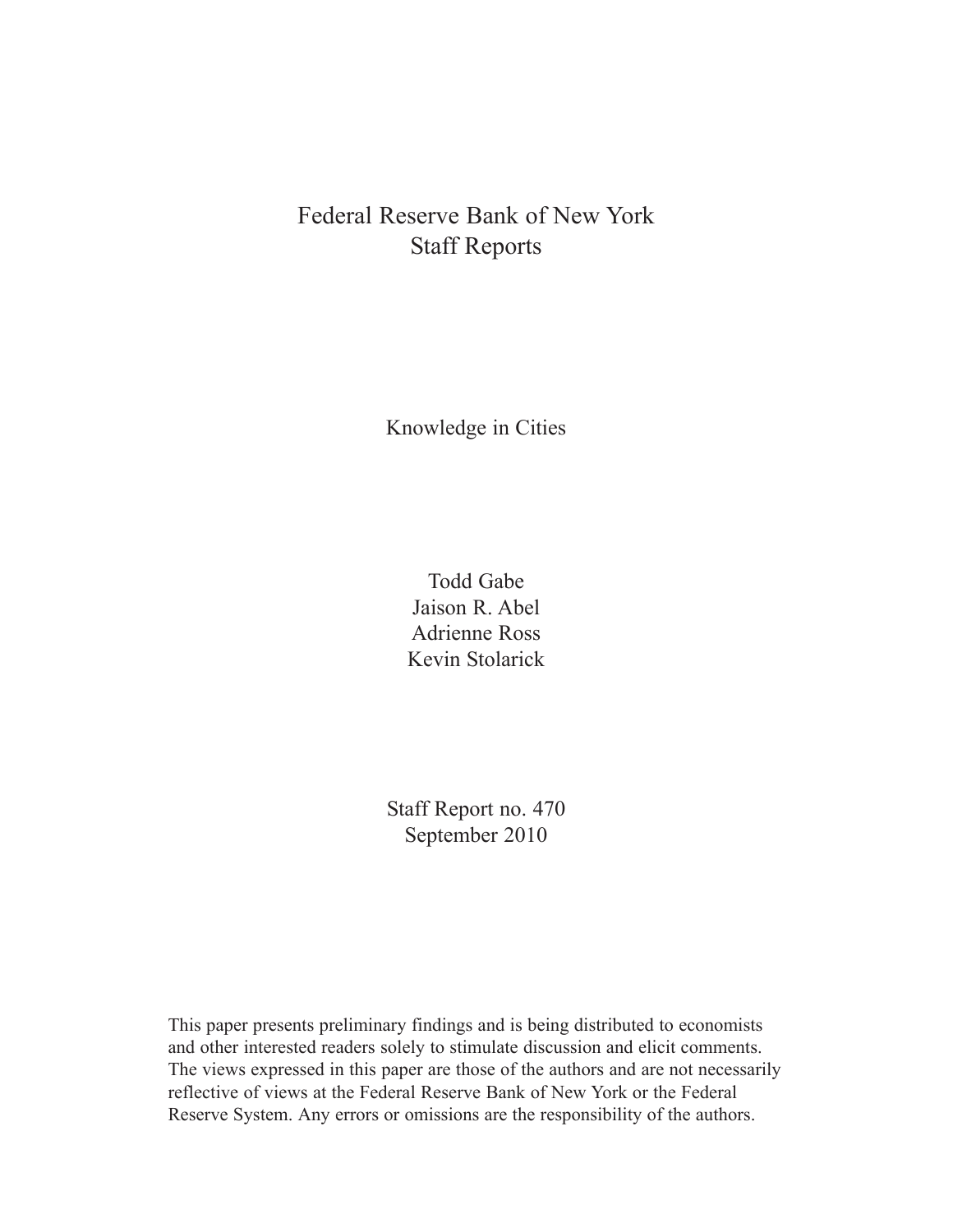## **Knowledge in Cities**

Todd Gabe, Jaison R. Abel, Adrienne Ross, and Kevin Stolarick *Federal Reserve Bank of New York Staff Reports*, no. 470 September 2010 JEL classification: R11, O18, J24

## **Abstract**

This study identifies clusters of U.S. and Canadian metropolitan areas with similar knowledge traits. These groups—ranging from Making Regions, characterized by knowledge about manufacturing, to Thinking Regions, noted for knowledge about the arts, humanities, information technology, and commerce—can be used by analysts and policymakers for the purposes of regional benchmarking or comparing the types of programs and infrastructure available to support closely related economic activities. In addition these knowledge-based clusters help explain the types of regions that have levels of economic development that exceed, or fall short of, other places with similar amounts of college attainment. Regression results show that Engineering, Enterprising, and Building Regions are associated with higher levels of productivity and earnings per capita, while Teaching, Understanding, Working, and Comforting Regions have lower levels of economic development.

Key words: knowledge, occupations, economic development

Gabe: School of Economics, University of Maine. Abel: Federal Reserve Bank of New York. Ross: Institute for Competitiveness and Prosperity. Stolarick: Martin Prosperity Institute, University of Toronto. Address correspondence to Todd Gabe (e-mail:

todd.gabe@umit.maine.edu). The views expressed in this paper are those of the authors and do not necessarily reflect the position of the institutions represented by the authors, the Federal Reserve Bank of New York, or the Federal Reserve System.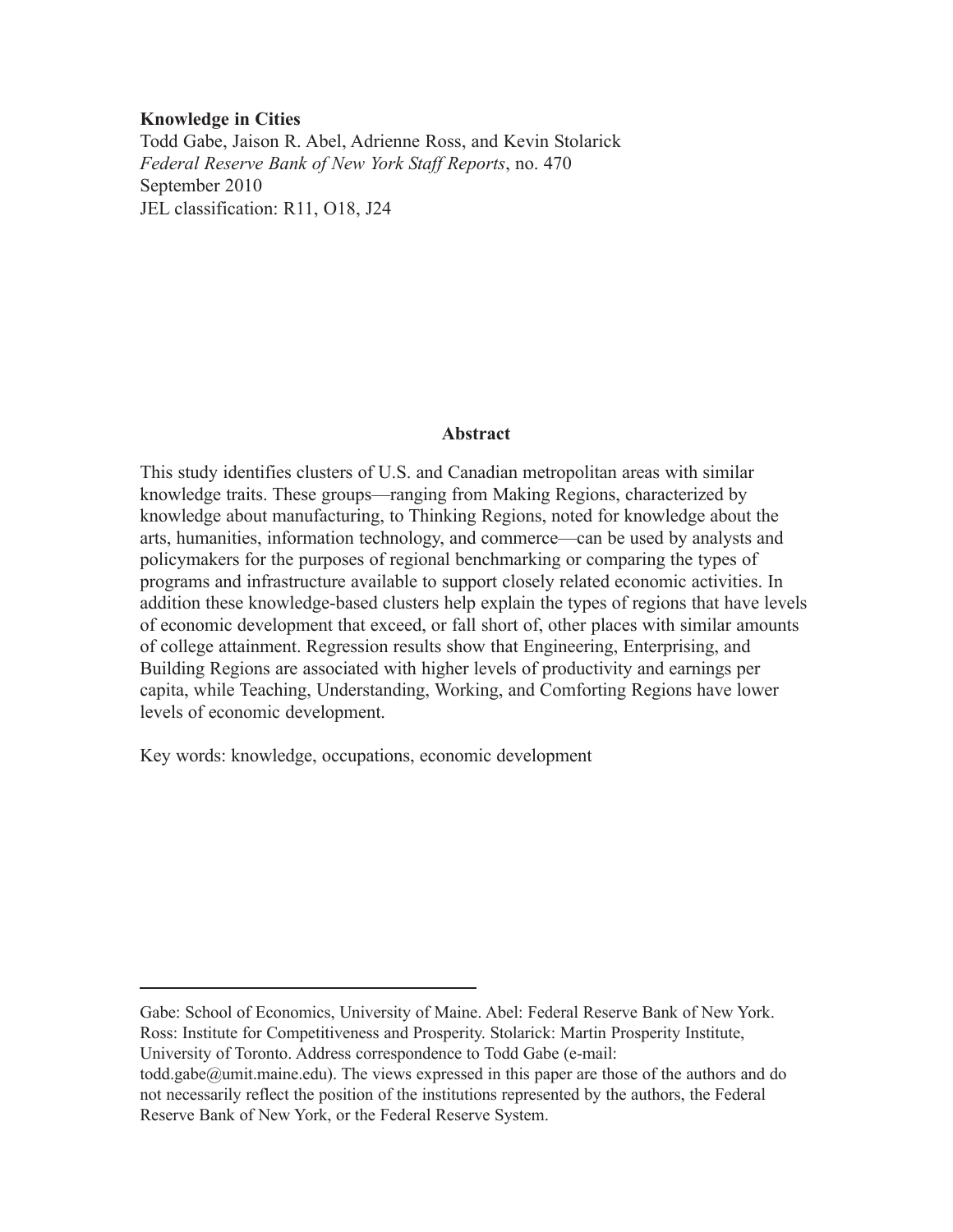## KNOWLEDGE IN CITIES

## 1. INTRODUCTION

 It would be an understatement to suggest that knowledge plays a key role in today's economy; for much of the developed world, it might be more accurate to assert that knowledge *is* today's economy. Many observers have noted that the importance of natural resources, buildings and machinery as the means to produce goods and deliver services has been overshadowed by the primacy of knowledge, skills and creativity (Drucker 1968; Knight 1995; Florida 2002; Lever 2002). Facing this realization, researchers of state and regional economic policy (and some policymakers themselves) have a heightened interest in programs that fall under the broad umbrella of human capital-based economic development. These strategies include enhancing and promoting regional amenities to attract talented and creative workers (Florida 2002), workforce education and training, and incentives for R&D and entrepreneurship (Mathur 1999).

 Human capital-based strategies are often backed by research that suggests educational attainment, typically measured as the percentage of adult residents with a college degree, increases regional economic development (Rauch 1993; Glaeser, Scheinkman and Shleifer 1995; Moretti 2004; Abel and Gabe 2010). But the number of years of formal education is a somewhat crude measure of human capital (Goldin and Katz 1996; Ingram and Neumann 2006). By simply counting up a region's residents with a college degree, equal weights are applied to individuals regardless of their area of expertise. Surely, the knowledge and skills required to graduate with a degree in, for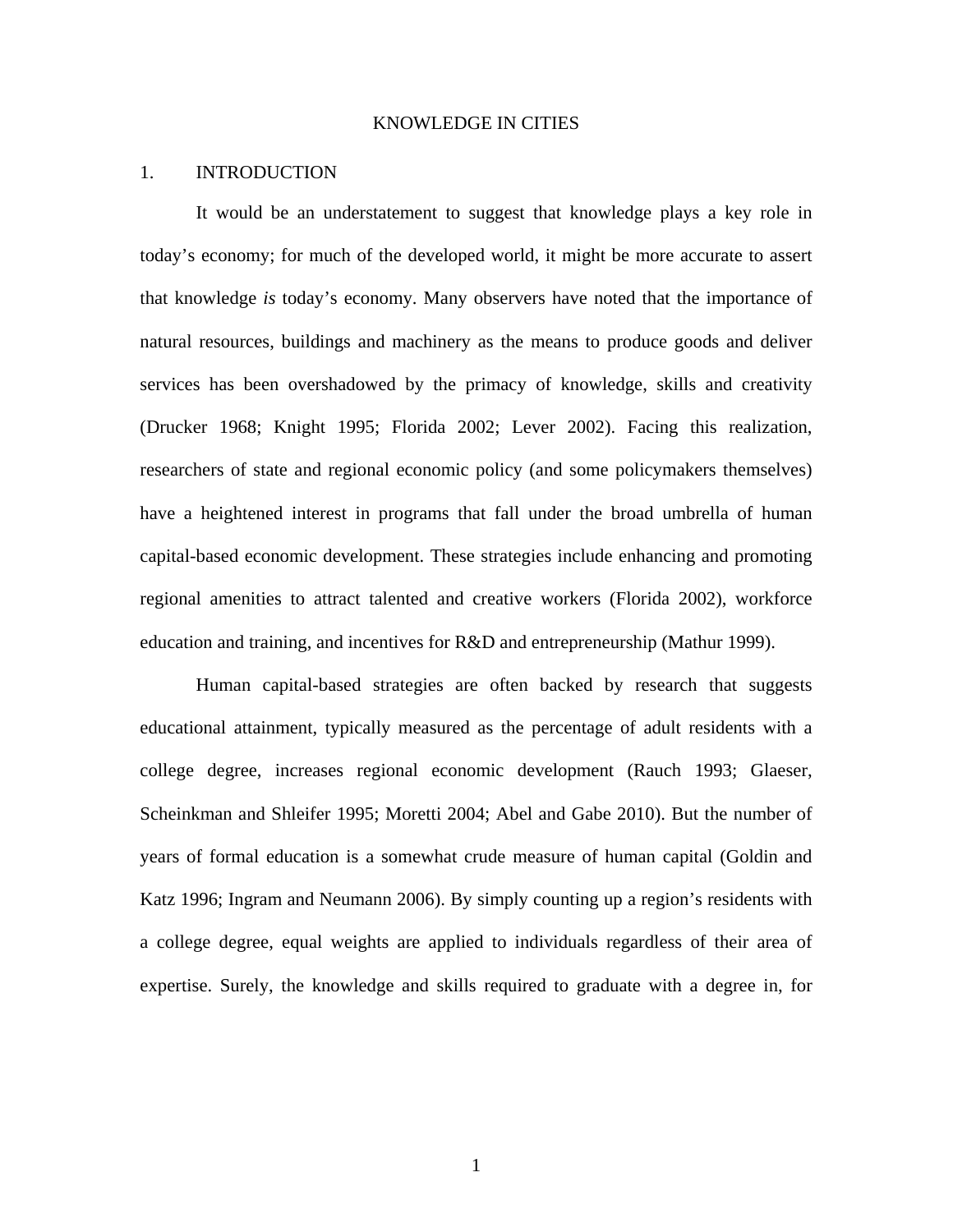example, mechanical engineering or physics are different than the knowledge and skills needed in, say, history or political science. $<sup>1</sup>$ </sup>

 Recent occupational-based approaches to economic development have provided a broader view of a region's stock of human capital (Florida 2002; Feser 2003; Markusen 2004; Bacolod, Blum and Strange 2009; Scott 2009). Florida, Mellander and Stolarick (2008, p. 618) suggest that, whereas formal education "measures potential talent or skill," an emphasis on occupations provides an idea of how "human talent or capability is absorbed by and used by the economy." Thus, if we want to know about differences in the levels of creative talent across cities or regions, we can compare places based on the proportion of the workforce employed in creative occupations (Florida 2002). Likewise, with information on the skills and knowledge that are important to job performance, we can use regional occupational data to say something about the mix of skills (e.g., cognitive, motor and people skills) and knowledge (e.g., engineering and technology, history and archaeology) used in the workforce (Feser 2003; Ingram and Neumann 2006; Bacolod, Blum and Strange 2009; Gabe 2009; Scott 2009; Abel and Gabe 2010).

This study takes such an approach to examine the knowledge economies of U.S. and Canadian metropolitan areas. Our goal in the paper is to identify and analyze a set of metropolitan area clusters that share similar knowledge traits. After joining a large sample of U.S. and Canadian metropolitan areas into eleven distinct clusters based on the types of knowledge used in the workforce, we provide descriptive information about inter-cluster differences in regional gross domestic product (GDP) and earnings per

 $\overline{a}$ 

<sup>1</sup> Ingram and Neumann (2006, p. 38) nicely summarize this line of thinking, "Years of education … is a coarse measure of skill: all degrees are not equivalent in terms of the skills they encompass, and all students–even those that graduate from the same institution with the same degree–do not achieve the same level of preparedness upon graduation."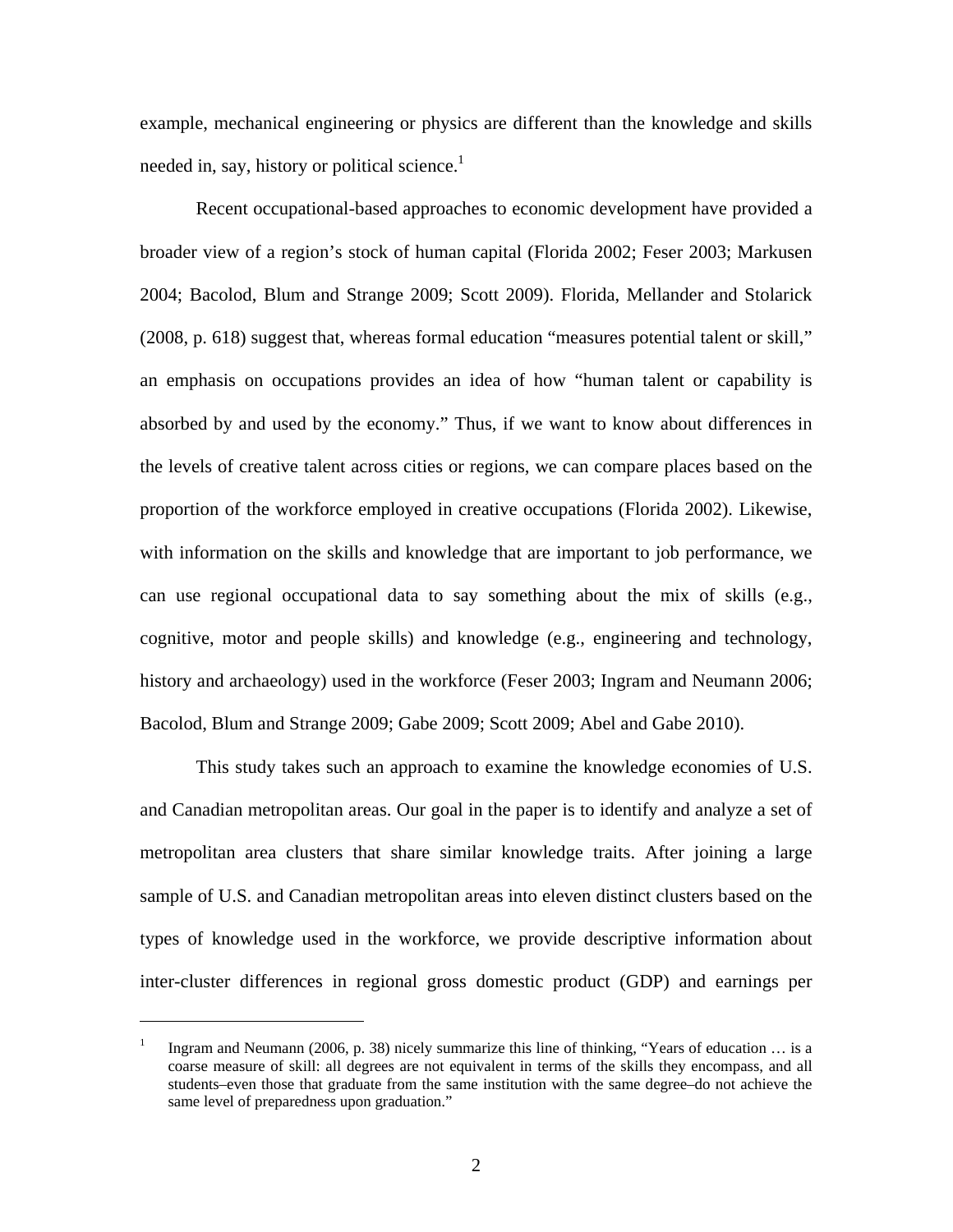capita. In addition, we estimate several metropolitan-level human capital regression models to investigate the effects of educational attainment on GDP and earnings per capita—with and without including fixed effects to control for the metropolitan area's knowledge-based cluster. Inclusion of these fixed effects indicating the types of knowledge used in the workforce substantially enhances the goodness of fit (e.g., adjusted r-squared) in each of the regression models, and increases the estimated coefficients corresponding to the effects of educational attainment on both measures of regional economic development. These results suggest that it is important for analysts and policymakers to consider the types of knowledge available in the workforce as well as a region's level of college attainment when developing and evaluating human capitalbased economic development strategies.

## 2. KNOWLEDGE AS AN INDICATOR OF HUMAN CAPITAL

Human capital is generally thought of as the skills, talents and knowledge that people use in their role as workers to produce goods and deliver services. Until recent years, researchers have largely used the receipt of a college degree as the primary indicator of human capital (Becker 1964, Willis 1986). Simply put, a person with a degree is said to possess human capital, while someone without a degree does not. But this is a rather narrow and simplistic view of human capital. Many jobs—even some that offer reasonably high wages—do not require skills or talents that are typically covered in a college degree program. Likewise, even those skills that are learned initially in school are continuously honed through self study, experience, and formal and informal interactions with others.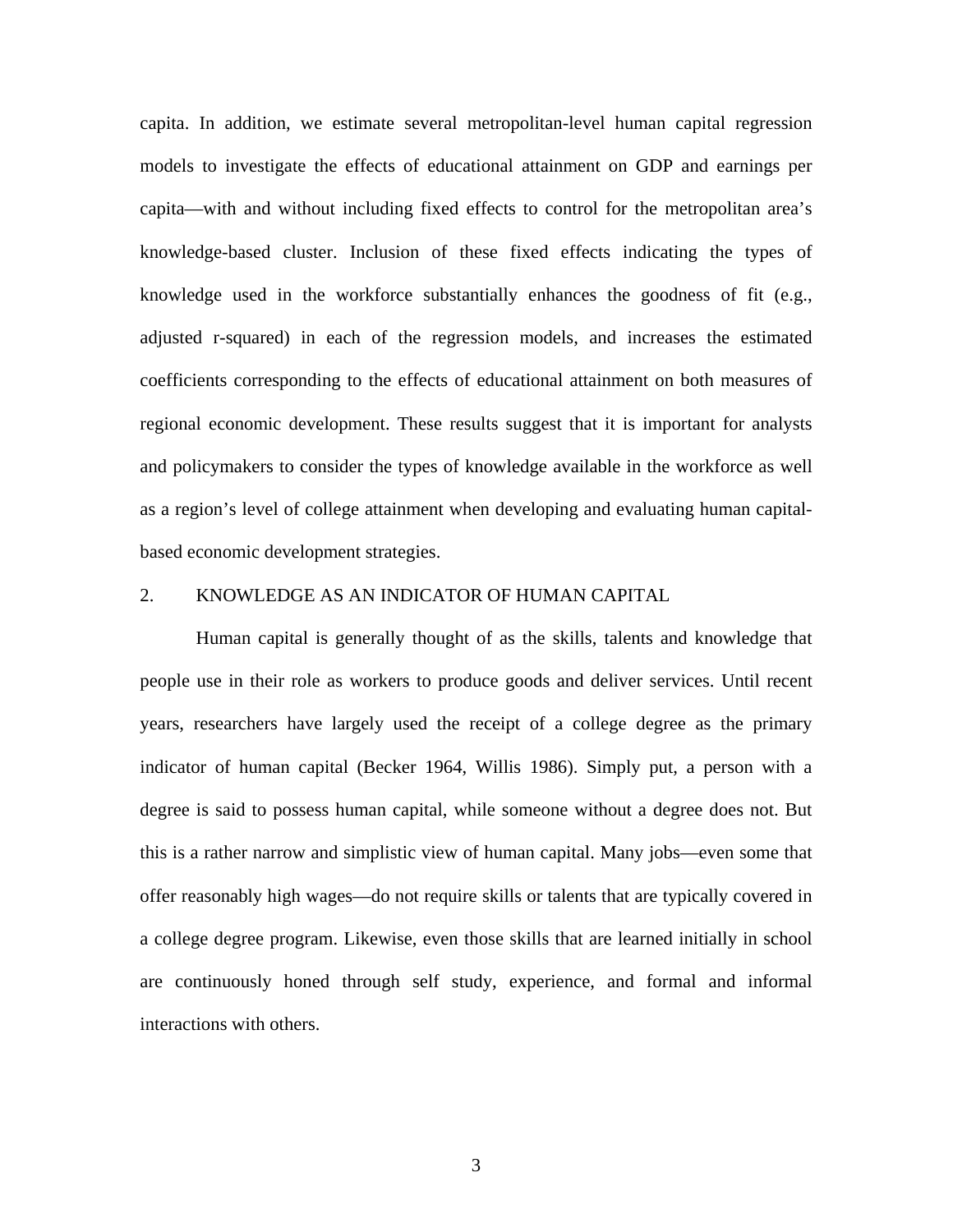Determining the types of knowledge available in U.S. and Canadian metropolitan areas presents a challenge to empirical researchers because, unlike the traditional approach of measuring "generic" human capital by counting up the number of residents with a college degree, such information is not directly observable. Following the method used by Feser (2003) and Abel and Gabe (2010), our approach allows us to infer the knowledge present in each metropolitan area using its occupational structure and data on the knowledge requirements of the region's workforce. Information on the knowledge requirements of occupations is from the U.S. Department of Labor's Occupational Information Network  $(O^*NET)$ .<sup>2</sup> The  $O^*NET$  system contains detailed occupationallevel data, collected via interviews of incumbent workers and input from professional occupational analysts, about job-related knowledge requirements pertinent to the 33 subjects shown in Table 1. These areas cover a wide range of topics from aspects of business (e.g., *Administrative and Management*, *Sales and Marketing*) to basic sciences (e.g., *Physics*, *Chemistry*, and *Biology*) and production-oriented tasks (e.g., *Food Production*, *Production and Processing*).

The O\*NET survey asks respondents to rate the importance of the knowledge type to their job (e.g., on a scale of 1 to 5) and then rate the level of knowledge needed (e.g., on a scale of 1 to 7). The follow-up question on the "level" of knowledge, which provides a different set of "anchors" for each of the knowledge areas, is only required for types of knowledge that are rated as at least "somewhat" important (i.e., rating of "2" or higher on the first question). For the subject area of *Chemistry*, as an example, a knowledge level rating of "2" is equivalent to "use a common household bug spray," a

 $\overline{a}$ 

<sup>2</sup> O\*NET is discussed in detail by Peterson et al (2001) and Feser (2003).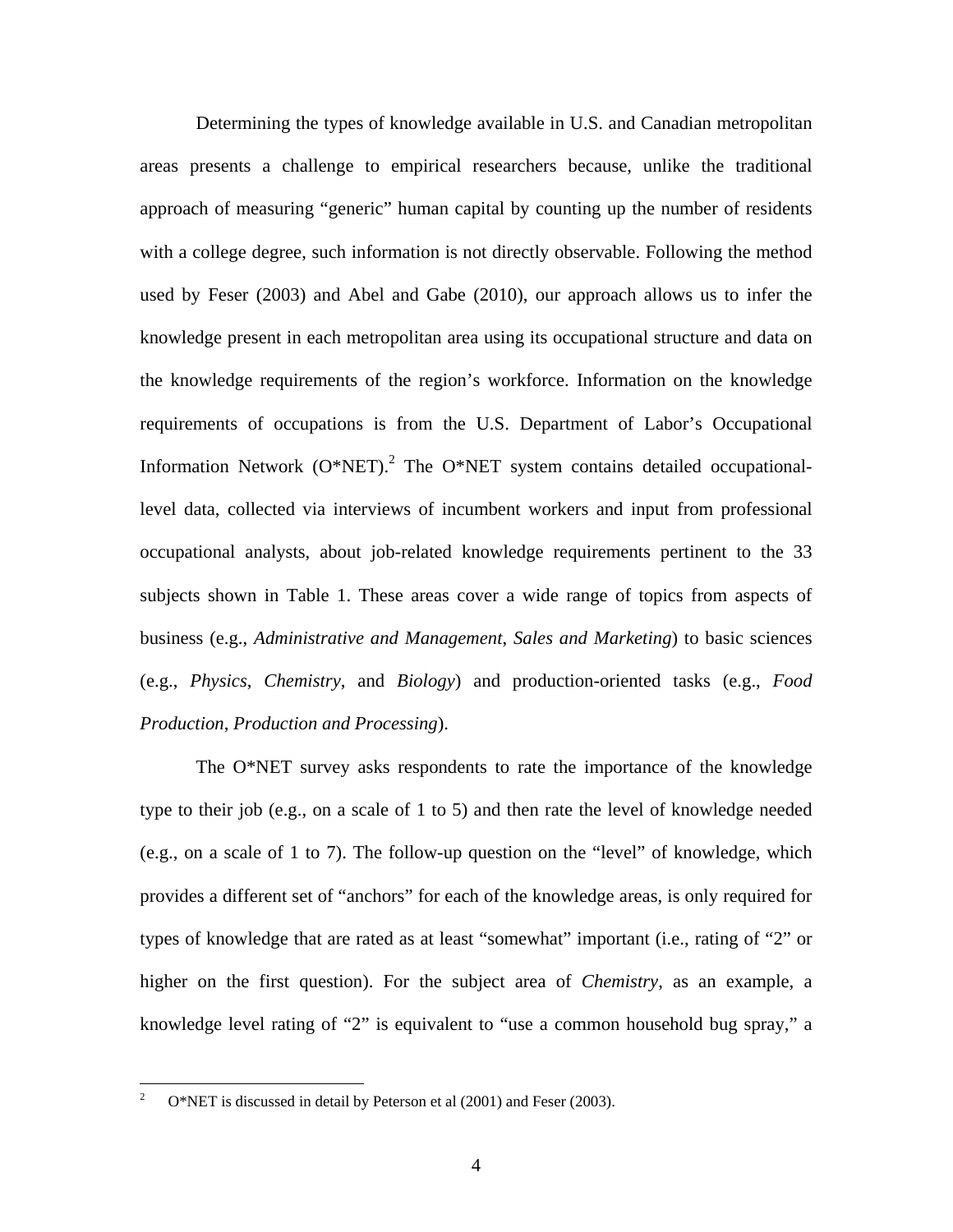rating of "4" is similar to "use the proper amount of chlorine to purify a water source" and the anchor for a knowledge level of "6" is "develop a safe commercial cleaner."

Table 2 shows, as illustrative examples of the information used in the cluster analysis, standardized knowledge scores for several U.S. and Canadian metropolitan areas. We used a 4-step process to construct these metropolitan-level knowledge scores. Step one involved calculating occupational-level knowledge indices. Following Feser (2003), we constructed these indices as the product of the knowledge importance (i.e., scale of 1 to 5) and level (i.e., scale of 1 to 7) ratings for each of the occupations. Step two involved developing knowledge indices for each metropolitan area. These variables are averages of the occupational-level knowledge indices, weighted by the proportion of a metropolitan area's workforce in each occupation.<sup>3</sup> Metropolitan area workforce information is from the 2006 Canadian Census and the 3-year (2005 to 2007) one-percent sample of the American Community Survey administered by the U.S. Census Bureau (Ruggles et al. 2010). $<sup>4</sup>$ </sup>

The third step involved using the knowledge indices for 255 U.S. and 32 Canadian metropolitan areas to calculate average knowledge scores (and corresponding standard deviations) for each country in each of the 33 subject areas. The final step involved transforming the metropolitan-level indices into standardized knowledge scores,

 $\overline{a}$ 

<sup>3</sup> This calculation required matching occupational categories from the O\*NET system to those used in the data sets of metropolitan area employment. For the Canadian metropolitan areas, we used an occupational concordance to convert 520 Canadian NOC occupations to 821 U.S. SOC occupational codes. From there we matched the 6-digit SOC occupations to O\*NET knowledge scores. For the U.S. metropolitan areas, we matched the O\*NET occupations to one of 470 occupations used in the American Community Survey administered by the U.S. Census Bureau.

<sup>4</sup> For the Canadian metropolitan areas, 2.7 million dwellings–or 6.5 million individuals–were sampled in the 2006 Census long-form that covers 20 percent of the population. For the U.S. metropolitan areas, the workforce knowledge variables are constructed using individual-level information on 3.7 million workers that are covered in the 2005-07 one-percent sample of the American Community Survey.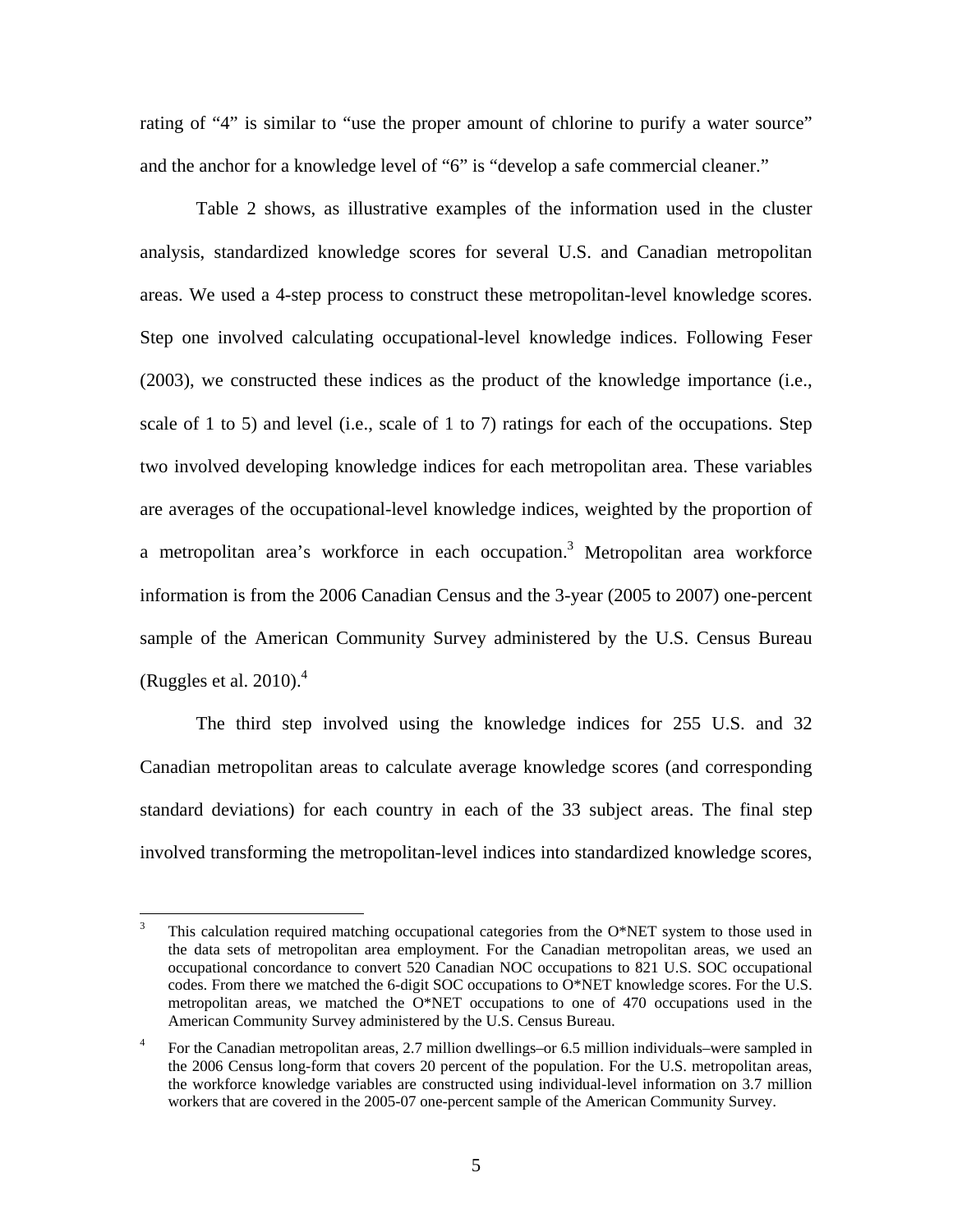such as those shown in Table 2, which are expressed in terms of the number of standard deviations that a metropolitan area lies above (i.e., positive values) or below (i.e., negative values) its national average.<sup>5</sup> For example, the information presented in Table 2 indicates that Athens, Georgia, has a *History and Archeology* knowledge score that is 3.51 standard deviations above the mean value across all U.S. metropolitan areas, Toronto has an *Economics and Accounting* knowledge score that is 2.12 standard deviations above the mean value across all Canadian metropolitan areas, and Washington D.C. has a *Mechanical* knowledge score that is 2.26 standard deviations below the mean value across all U.S. metropolitan areas.

The knowledge profiles shown in Table 2 provide a broad view of the types of human capital that are used in the selected metropolitan areas. Athens, Georgia, has a workforce that is knowledgeable about *Education and Training*, the sciences (e.g., *Biology* and *Chemistry*), the humanities (e.g., *History and Archeology*, *Foreign Language*, and *Philosophy and Theology*), and mental health (e.g., *Psychology*, and *Therapy and Counseling*). These types of knowledge are indicative of the region's economic identity that is heavily influenced by the presence of the University of Georgia. On the other hand, Calgary is characterized by a workforce that has low knowledge about topics such as *Therapy and Counseling*, *Philosophy and Theology*, and *History and Archeology*, but is highly knowledgeable about *Engineering and Technology*, *Mathematics*, *Physics*, and *Design*. Whereas the types of knowledge available in Athens, Georgia, immediately suggest "college town," Calgary's knowledge profile points to a

<u>.</u>

<sup>5</sup> All of the variables used in the paper are expressed as standardized values relative to a metropolitan area's home country because of differences in U.S. and Canadian occupational categories, slight differences in the time periods over which information is available, and–for variables expressed in dollar terms–differences in U.S. and Canadian currencies.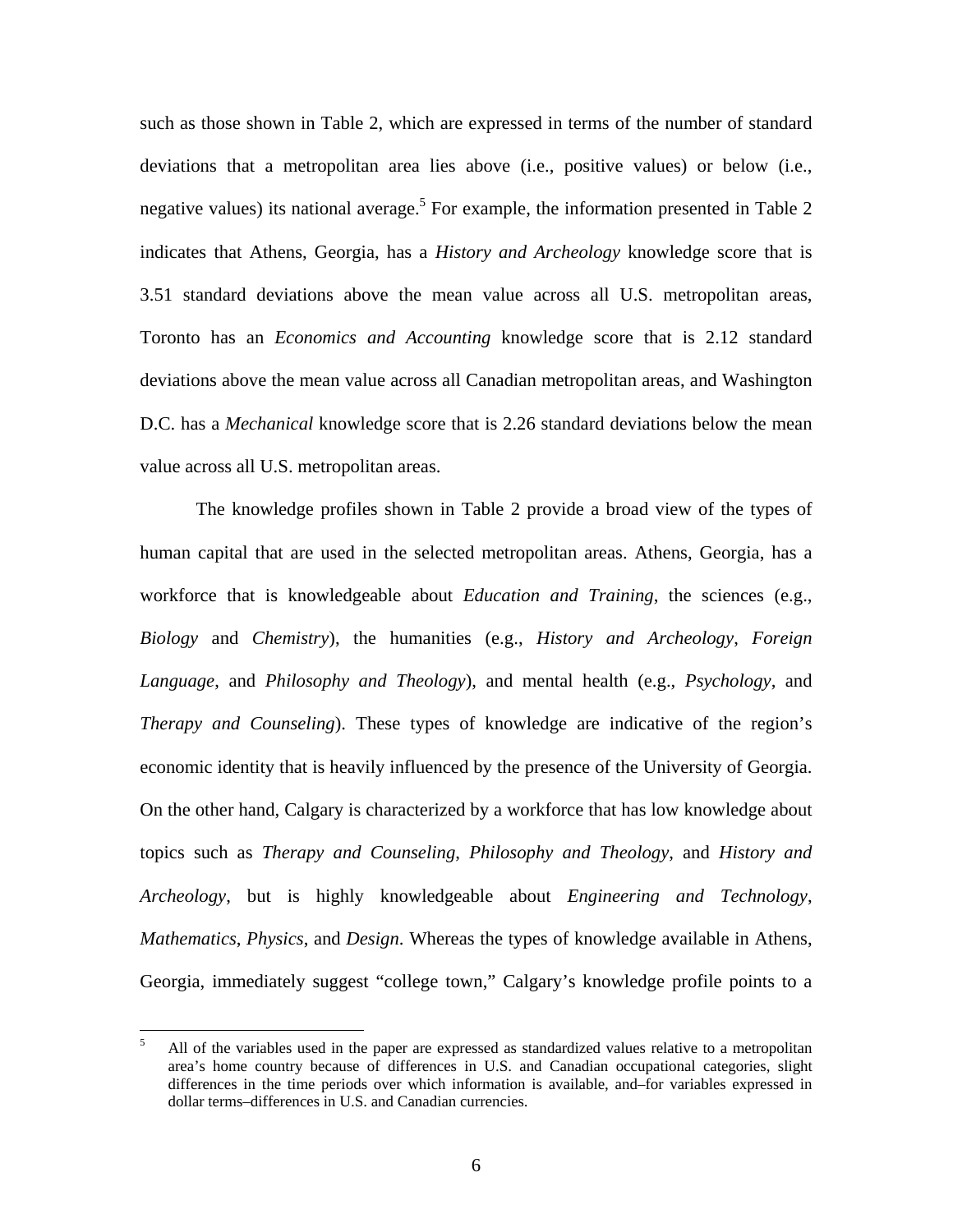region that is strong in engineering and technology, presumably related to its energybased economy.

New York, Toronto and Washington D.C. share the similar traits of high knowledge about *Fine Arts*, *Clerical*, *Communications and Media*, and *Economics and Accounting*. Further, these major metropolitan areas are characterized by low knowledge about *Food Production*, *Chemistry* and *Mechanical* (things). But there are some knowledge areas in which New York and Washington D.C. are quite different than Toronto. New York and Washington D.C. have positive standardized knowledge scores in the areas of *Education and Training*, *Geography*, *History and Archeology*, *Foreign Language*, *Philosophy and Theology*, *Psychology*, *Sociology and Anthropology*, and *Therapy and Counseling*, while Toronto has negative standardized knowledge scores in these subject areas. On the other hand, Toronto has a positive knowledge score in the area of *Production and Processing*, while New York and Washington D.C. have negative standardized knowledge scores on this topic. These differences suggest that the New York and Washington D.C. economies have greater emphases on humanities and mental health, whereas Toronto's workforce is more oriented towards manufacturing-type activities.

In addition, the table reveals some interesting differences in the knowledge profiles of New York and Washington D.C. The standardized knowledge scores in the subject areas of *Computers and Electronics*, *Design*, *Engineering and Technology*, *Mathematics*, and *Telecommunications* are much higher in Washington D.C. than in New York. On the other hand, the New York workforce is more knowledgeable than its Washington D.C. counterpart in the subject areas of *Medicine and Dentistry*, *Psychology*,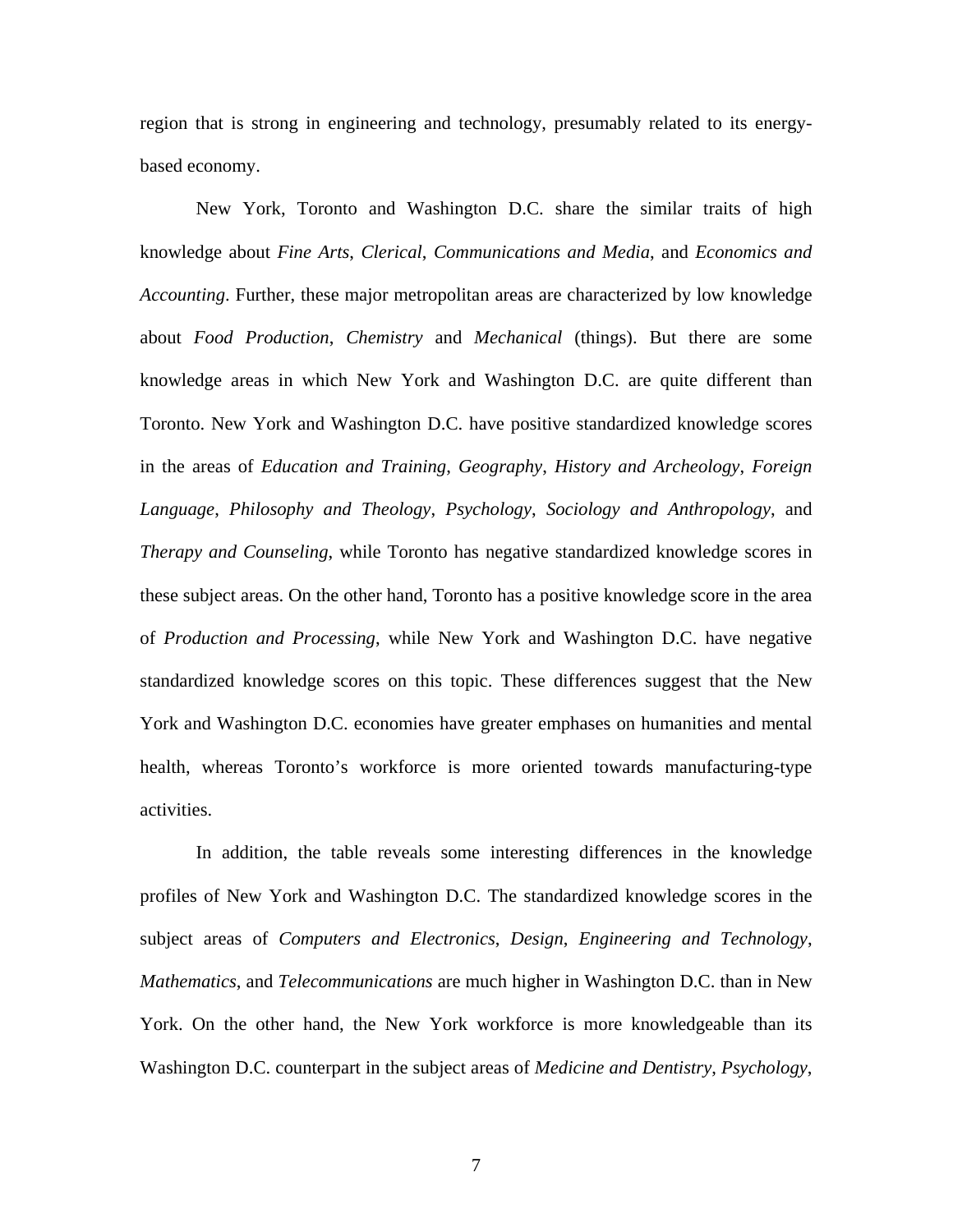and *Therapy and Counseling*. These differences suggest that Washington D.C. has a greater emphasis on technology and engineering (similar to Calgary), while New York's workforce is more knowledgeable about the areas of physical and mental health.

## 3. CLUSTER ANALYSIS

 We used the standardized knowledge scores for the 33 subject areas to reduce our sample of 287 U.S. and Canadian metropolitan areas into a smaller set of regions that share similar knowledge traits. To do this, we employed Ward's (1963) hierarchical clustering method that forms groups by minimizing the sum of the squared differences among places based on the standardized knowledge scores.<sup>6</sup> The method starts by joining the two metropolitan areas with the most similar knowledge profiles into a cluster, and then—in subsequent iterations—combines other metropolitan areas with similar knowledge profiles into new clusters or adds places to existing clusters.

As an example, the first two metropolitan areas that were identified as a cluster (i.e., the two places with the greatest similarity in knowledge profiles) were Chicago and Kansas City. After this first iteration, we went from the original 287 metropolitan areas (i.e., 287 "clusters" made up of one metropolitan area) to 286 clusters: the cluster that combined Chicago and Kansas City, and the remaining 285 metropolitan areas. With each subsequent iteration, the number of clusters falls by one, until all of the metropolitan areas are joined into a single cluster. Choosing the exact number of clusters to maintain is somewhat subjective, depending on the intended use of the information. In our analysis, we found that 11 clusters provided metropolitan area groups with reasonably similar knowledge requirements (based on a diagnostics coefficient that measures the sum of the

 $\frac{1}{6}$  Feser (2003) provides a detailed account of how Ward's clustering method can be applied to the O\*NET knowledge areas. Unlike our application that focuses on metropolitan area knowledge profiles, Feser (2003) joins individual jobs into occupational clusters based on similar knowledge requirements.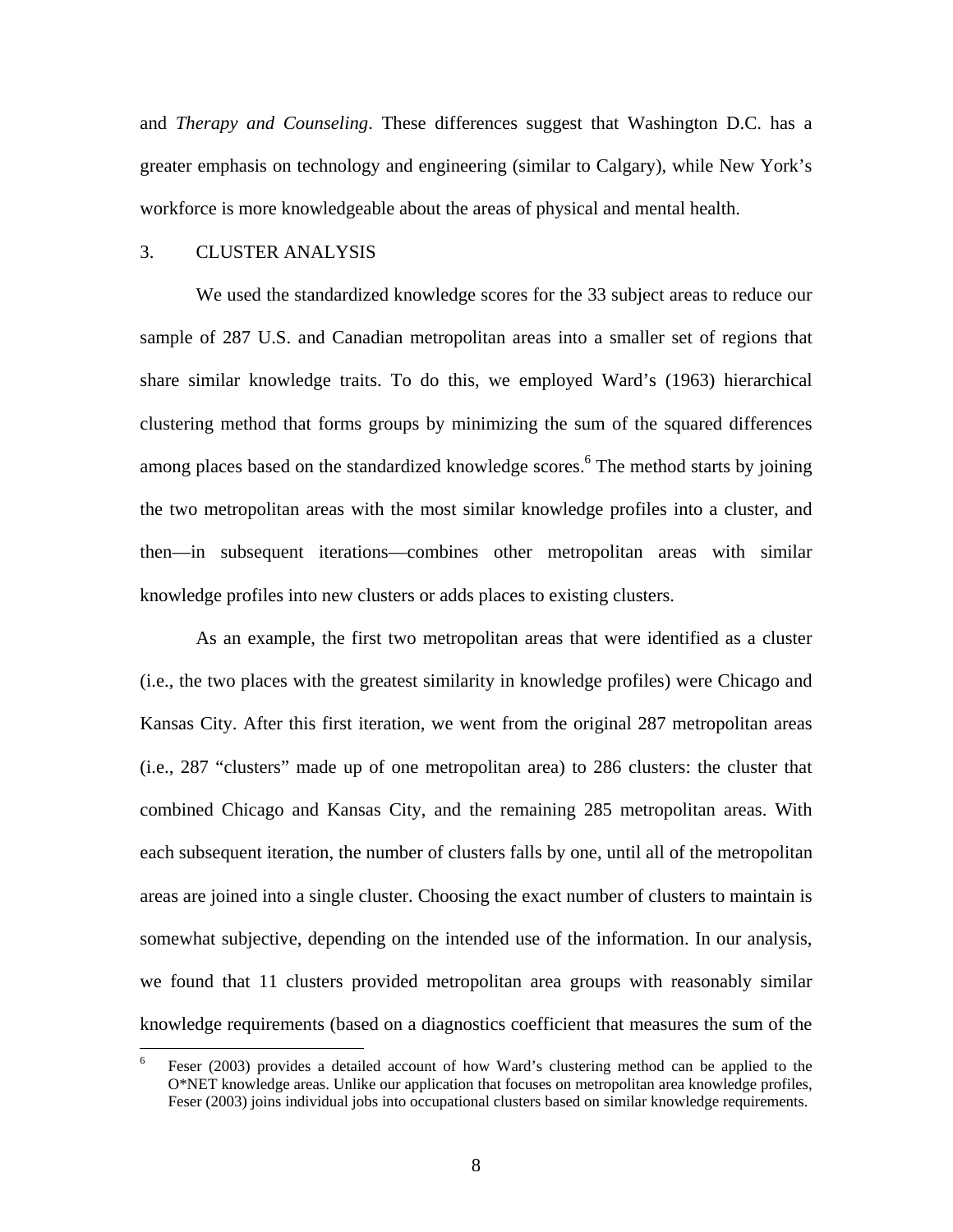squared Euclidean distance among clusters) as well as a manageable number of groups for the subsequent analysis. $\frac{7}{2}$ 

Table 3 provides names and brief descriptions of these metropolitan area clusters, along with a list of subjects that are characterized as "high" and "low" knowledge. The full list of metropolitan areas in each cluster is provided in the appendix. A cluster is said to have "very high knowledge" in a particular subject area if the mean value of standardized knowledge scores calculated across its members is greater than 1.0. These knowledge areas are underlined in Table 3. We refer to a cluster as possessing "high knowledge" about a topic if the mean value of standardized knowledge scores calculated across its members is between 0.5 and 1.0. Clusters that are characterized as "very low knowledge" or "low knowledge" in a particular subject are defined similarly, except they refer to standardized knowledge scores that are, on average, less than -1.0 or between -0.5 and -1.0, respectively.

For example, the cluster of *Making Regions*—described as "very high knowledge about manufacturing; very low knowledge about commerce and humanities"—has a workforce characterized by very high knowledge about the subject areas of *Mechanical* and *Production and Processing*, and very low knowledge about subjects such as *Customer and Personal Service*, *English Language*, *Geography* and *Economics and Accounting*. This cluster is comprised of metropolitan areas such as Canton, Ohio; Detroit, Michigan; and Windsor, Ontario. The metropolitan areas included in the *Making Regions* cluster are generally regarded as some of the more important U.S. and Canadian manufacturing regions.

 $\overline{a}$ 

<sup>7</sup> Going from the 11-cluster solution to the 12-cluster solution, a group of relatively homogeneous metropolitan areas (e.g., the cluster of *Working Regions*) split into two categories.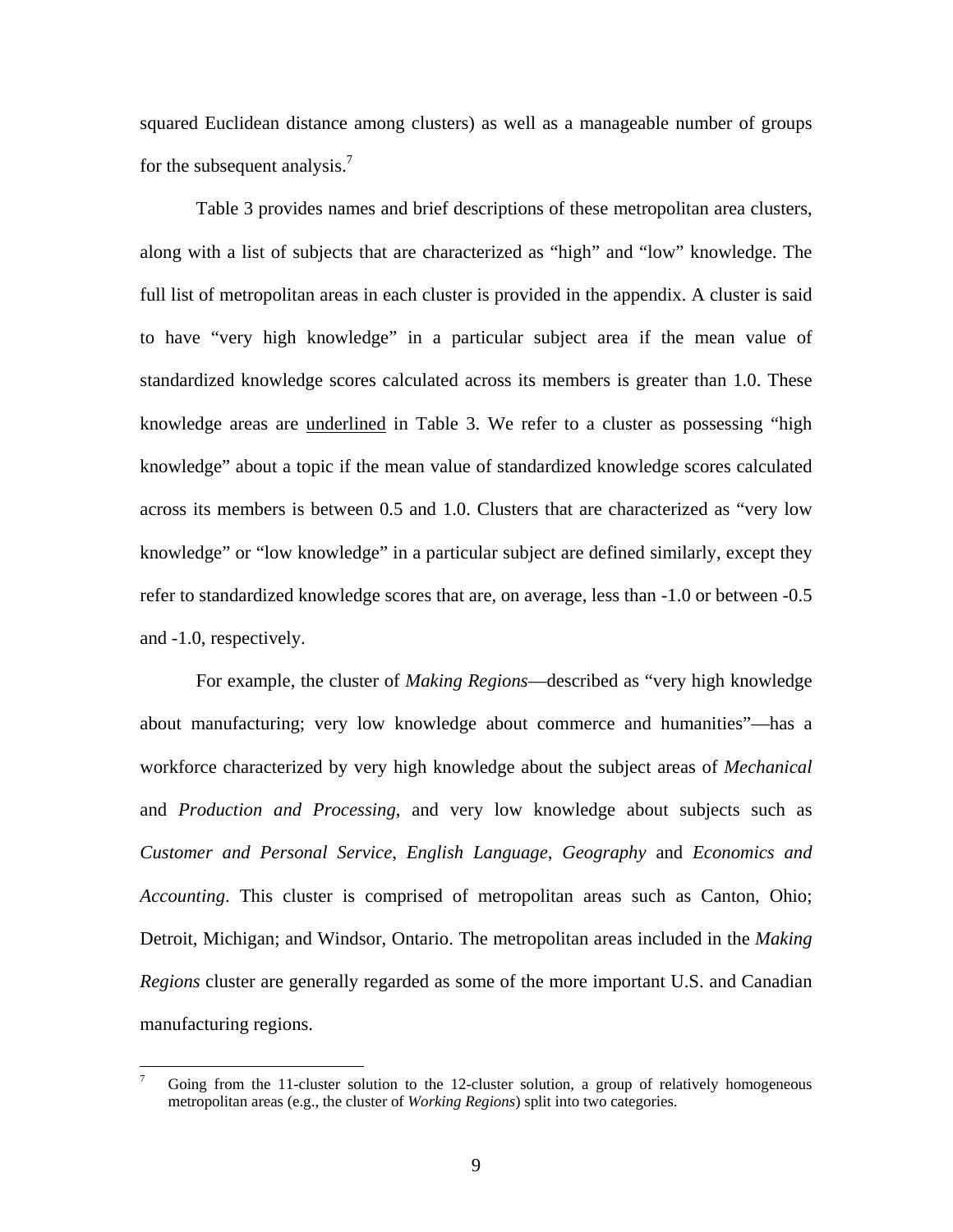Whereas the cluster of *Making Regions* contains places with a long history of manufacturing, a group of *Teaching Regions* is made up of mostly "college towns." These metropolitan areas—such as Bloomington, Indiana; Columbia, Missouri; and Kingston, Ontario—are characterized by very high knowledge about subjects such as *Education and Training*, *Biology*, *Chemistry*, *History and Archeology*, and *Philosophy and Theology*. In addition, *Teaching Regions* have very low knowledge about *Production and Processing*, and *Mechanical* (things). The information for Athens, Georgia, presented in Table 2 provides a reasonably close representation of the knowledge profiles of the metropolitan areas included in this cluster. A cluster of *Understanding Regions* is also made up of metropolitan areas (e.g., Charlottesville, Virginia; Iowa City, Iowa) that are home to major research universities. This group is characterized by very high knowledge about arts, sciences, humanities and IT; and very low knowledge about manufacturing. These two clusters of primarily college-dominated metropolitan areas differ in that there is a stronger emphasis on the knowledge topics of *Fine Arts*, *Medicine and Dentistry*, and IT (i.e., *Computers and Electronics*, *Telecommunications*) in the *Understanding Regions*.

A cluster of *Thinking Regions* includes the major U.S. metropolitan areas of New York, Philadelphia and San Diego, as well as some smaller places such as Halifax, Nova Scotia; Las Cruces, New Mexico; and Portland, Maine. These regions are characterized by high knowledge about arts, humanities, IT and commerce, and low knowledge about manufacturing. Many of the other major metropolitan areas in our sample—such as Chicago, Los Angeles, Miami, Montreal and Toronto—are included in a cluster of *Enterprising Regions*, which are characterized by high knowledge about commerce (e.g.,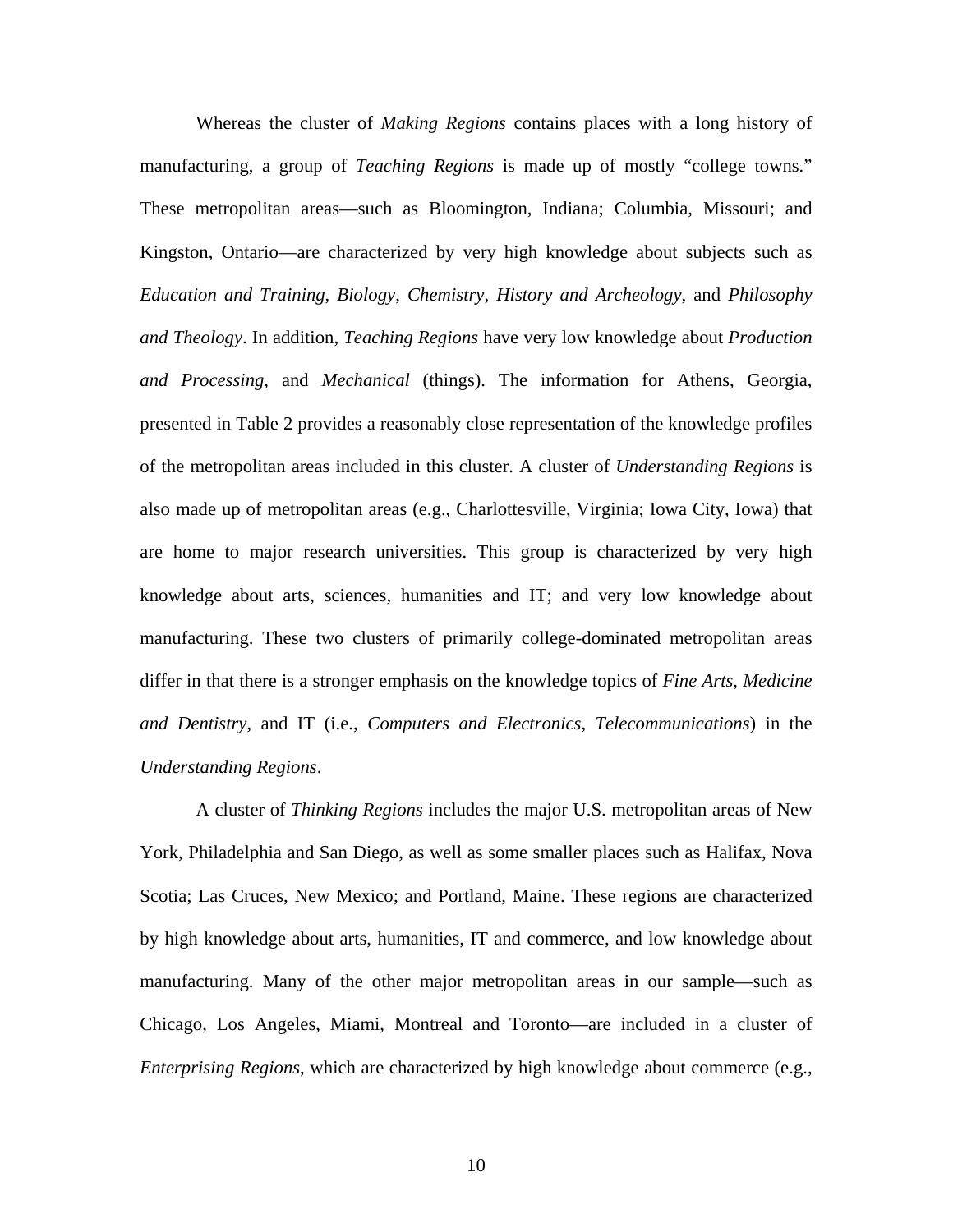*Sales and Marketing*, *Economics and Accounting*, *Customer and Personal Service*) and IT (i.e., *Computers and Electronics*, *Telecommunications*). These groups differ in that the *Thinking Regions* (e.g., New York, Philadelphia) have high knowledge in a broader range of topics related to the humanities (e.g., *Geography*, *History and Archeology*, *Philosophy and Theology*) and mental health (e.g., *Psychology*, *Therapy and Counseling*), while the *Enterprising Regions* (e.g., Chicago, Toronto) have deeper knowledge about commerce.

Metropolitan areas such as Anchorage, Alaska; Houston, Texas; Lake Charles, Louisiana; and Oshawa, Ontario; are included in a cluster of *Building Regions*. This group is noted for its very high knowledge about construction and transportation, as well as high knowledge about *Mechanical* (things). Many of the places that make up this cluster serve as key transportation hubs (e.g., Mobile, Alabama; Saint John, New Brunswick) and some have economies that are dominated by tourism (e.g., Myrtle Beach, South Carolina; Naples, Florida). In addition, other metropolitan areas included in the *Building Regions* cluster have strong connections to energy-related production and distribution (e.g., Edmonton, Alberta; Houston, Texas).

A cluster of *Innovating Regions* is made up of metropolitan areas such as Austin, Boston, Seattle and Washington D.C. These places are generally regarded as some of the cities with the highest levels of human capital and innovative activity. Indeed, this cluster is characterized by very high knowledge about IT, arts, commerce and engineering. In addition, *Innovating Regions* have high knowledge about education and the humanities (e.g., *English Language*, *Geography*, *History and Archaeology*). Given its strong presence in the humanities, the *Innovating Regions* cluster has high knowledge in many of the same subject areas that are emphasized in *Teaching Regions* (e.g., Athens,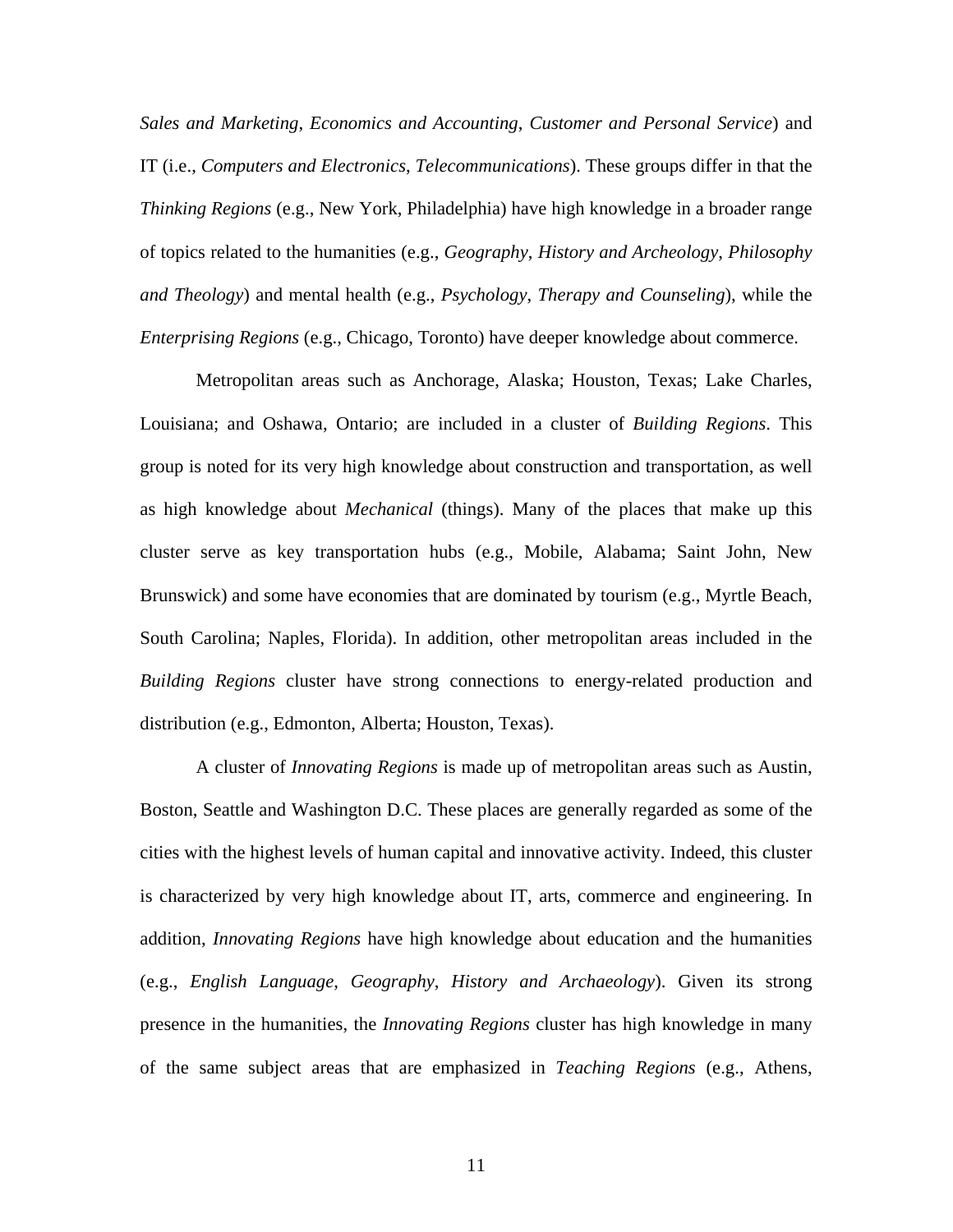Georgia; Kingston, Ontario) and *Understanding Regions* (e.g., Gainesville, Florida; Rochester, Minnesota). However, the cluster of *Innovating Regions* distinguishes itself with very high knowledge about *Engineering and Technology*, and *Economics and Accounting*. These knowledge areas related to engineering and commerce are less emphasized in the other two clusters of college-oriented metropolitan areas.

High knowledge about IT, commerce and engineering are also defining characteristics of a cluster of *Engineering Regions*, which is made up of metropolitan areas such as Calgary and San Jose. This small group of metropolitan areas is similar to the cluster of *Innovating Regions* (e.g., Boston, Ottawa, San Francisco) in its strong emphasis on engineering and science, but it does not have very high knowledge scores in the subject areas of *Education and Training*, *History and Archaeology*, and *Philosophy and Theology*. In addition, the metropolitan areas that make up the *Engineering Regions* cluster are characterized by low knowledge about physical (e.g., *Medicine and Dentistry*) and mental (e.g., *Psychology*, *Therapy and Counseling*) health.

## 4. KNOWLEDGE-BASED CLUSTERS AND ECONOMIC DEVELOPMENT

 One of the basic ideas of this paper is that it is useful to go beyond the share of the population with a college degree as the single indicator of human capital in a region and to think more broadly about the types of knowledge that are used in the workforce. The knowledge-based metropolitan area clusters provide a convenient way to make finer distinctions about the specific types of human capital present in a region, especially in cases where levels of educational attainment are similar. In this section, we examine the extent to which incorporating information about the knowledge-based clusters into basic regressions of metropolitan-level productivity and wages deepens our understanding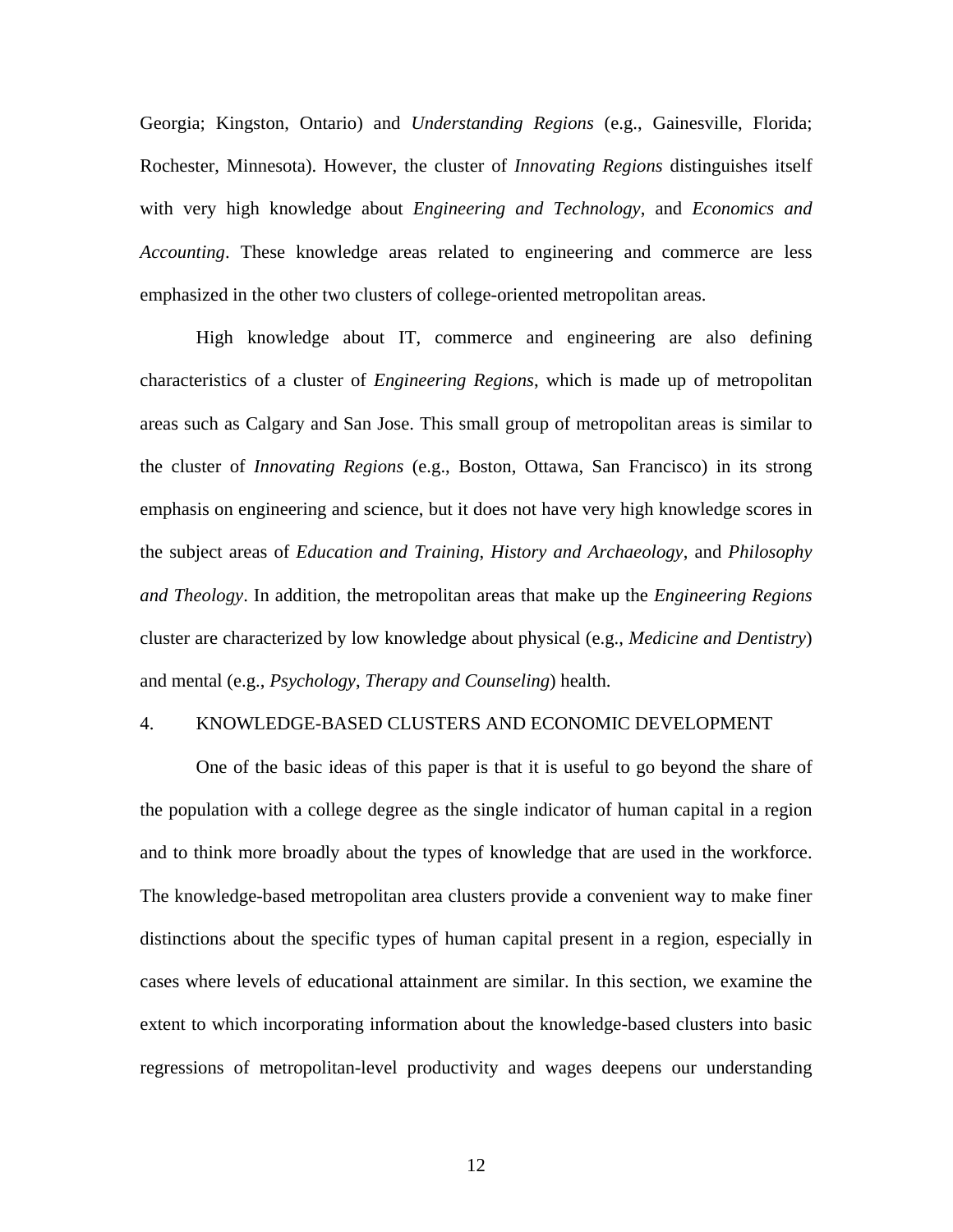about the role of human capital in raising indicators of economic development. More specifically, we identify the knowledge-based clusters that are associated with enhanced regional productivity and earnings, while accounting for levels of college attainment.

 Table 4 presents information on average GDP and earnings per capita—two key indicators of regional economic development—for each of the 11 knowledge-based metropolitan area clusters.<sup>8</sup> In addition, the table shows average levels of college attainment for each of the clusters. As with the metropolitan area-level knowledge scores, the regional economic development indicators and educational attainment data are reported as standardized values, which are interpreted as the number of standard deviations that a metropolitan area falls above (i.e., positive values) or below (i.e., negative values) its national average. For example, the average GDP per capita value of 1.27 for the cluster of *Innovating Regions* suggests that the metropolitan areas in this group have, on average, productivity figures that are 1.27 standard deviations above the mean calculated across all of the metropolitan areas in the same nation.

 Figures shown in the table suggest that the clusters of *Innovating* and *Engineering Regions* have the highest values of GDP and earnings per capita among the eleven knowledge-based metropolitan area clusters. Both of these clusters are characterized by very high knowledge about IT (e.g., *Computers and Electronics*, *Telecommunications*), commerce (e.g., *Economics and Accounting*, *Sales and Marketing*) and engineering (e.g., *Engineering and Technology*, *Design*). In addition, the clusters of *Thinking* and *Enterprising Regions*, which also have average standardized GDP and earnings per capita values that exceed zero, are also noted for a significant presence of IT, commerce and

 $\overline{a}$ 

<sup>8</sup> 2005 GDP figures for U.S. metropolitan areas are from the U.S. Bureau of Economic Analysis (BEA). Educational attainment figures for U.S. metropolitan areas are from the 2000 U.S. Census. For the Canadian metropolitan areas, these figures are from Statistics Canada 2006 Census.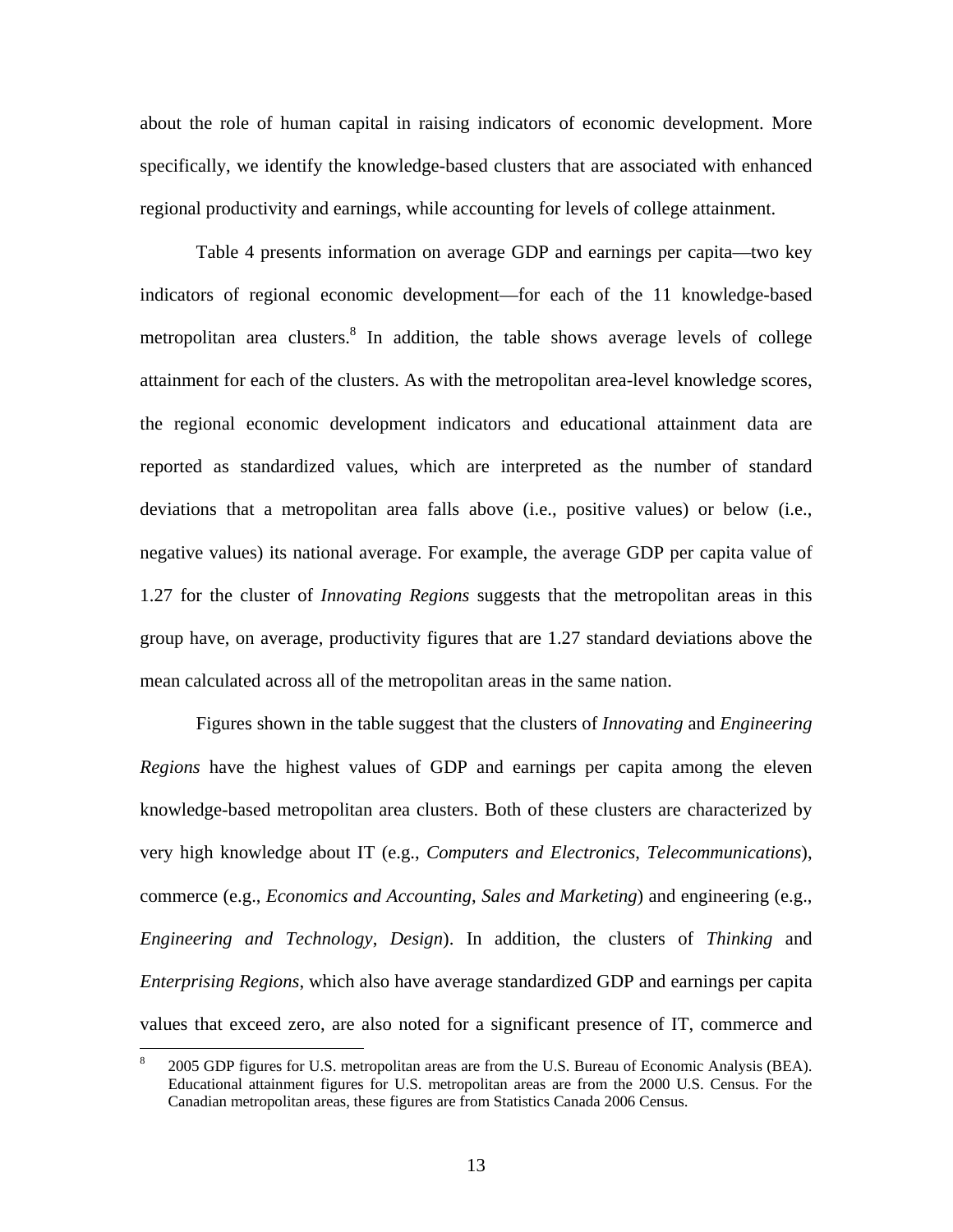engineering, which are important for economic growth and regional economic development (Oliner and Sichel 2000; Florida, Mellander and Stolarick 2008; Gabe 2009; Abel and Gabe 2010).

 Table 5 shows the results from OLS regression models that examine the effects of educational attainment on metropolitan-level GDP and earnings per capita. For each of these indicators of regional economic development, we estimate two regression models: one includes the (standardized) share of the population with at least a college degree as the only measure of human capital, and the other regression model includes the educational attainment variable and controls for fixed effects related to the metropolitan areas' knowledge-based clusters.

 Results from the model focusing on GDP per capita, without the fixed effects, suggest that college attainment has a positive and statistically significant effect on regional productivity.<sup>9</sup> A one-standard deviation increase in the share of the metropolitan area population with a college degree is associated with a 0.56-standard deviation increase in GDP per capita. The adjusted r-squared of 0.311 suggests that the educational attainment measure alone explains about one-third of the variation observed in regional productivity. In the model that includes the fixed effects indicating a metropolitan area's knowledge-based cluster, the effect associated with a one-standard deviation increase in college attainment rises from a 0.56- to a 0.66-standard deviation increase in regional productivity. In addition, the model's goodness of fit (i.e., adjusted r-squared) increases from 0.311 to 0.442, which suggests that educational attainment along with the

 $\overline{a}$ 

<sup>9</sup> This finding is consistent with a well-established literature emphasizing the importance of the geographic concentration of human capital to regional economies (see, e.g., Lucas 1988; Rauch 1993; Glaeser, Scheinkman, and Shleifer 1995; Glaeser and Saiz 2004; Moretti 2004; Abel and Gabe 2010).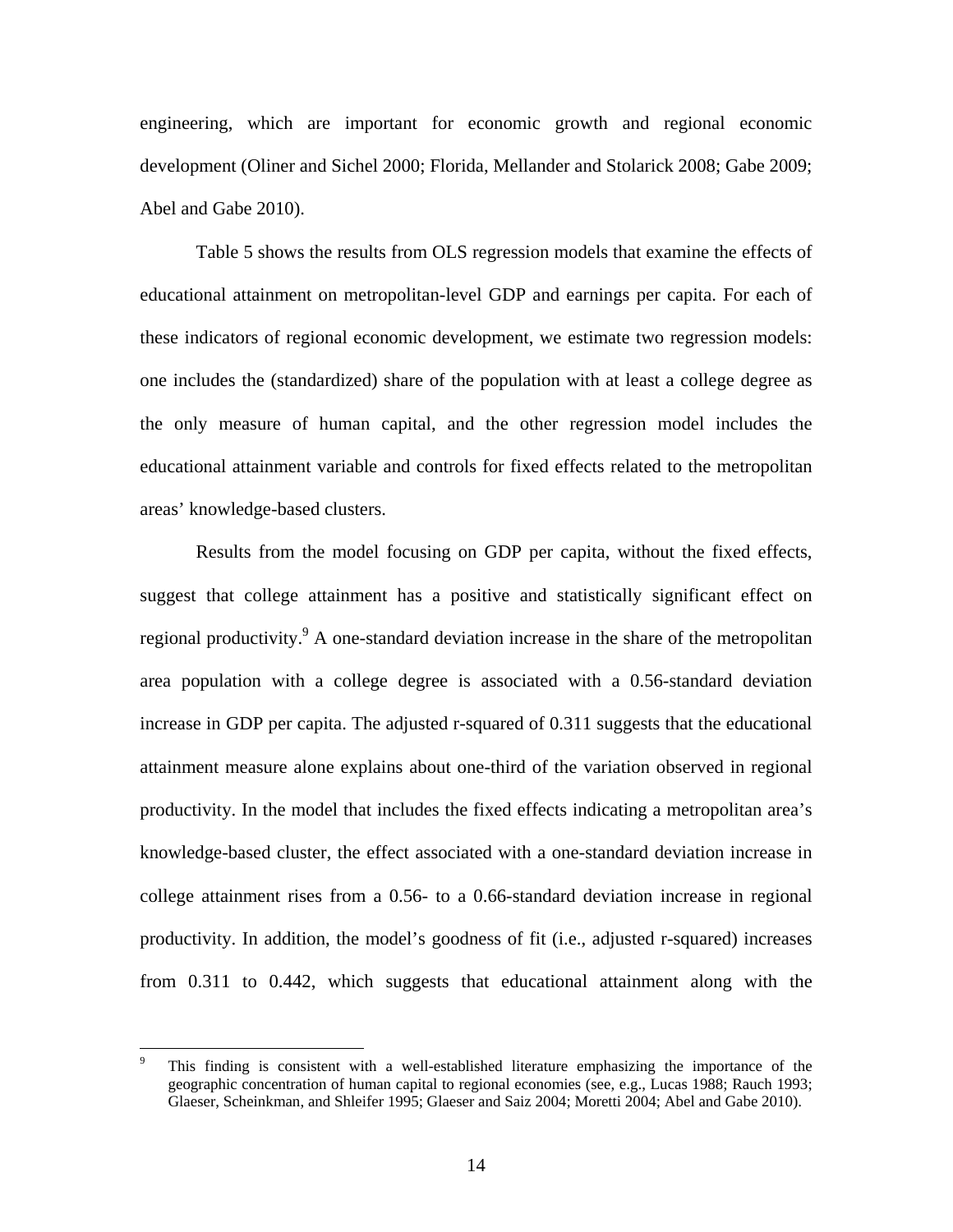knowledge-based cluster assignments explain almost one-half of the variation observed in GDP per capita.

 Our results on the effects of educational attainment on earnings per capita reveal similar patterns. First, in the model without the fixed effects, we find that educational attainment has a positive and statistically significant effect on regional earnings. More specifically, regression results show that a one-standard deviation increase in college attainment is associated with a 0.47-standard deviation increase in earnings per capita. The adjusted r-squared of 0.217 suggests that, by itself, educational attainment explains less than one-quarter of the variation in earnings per capita observed across metropolitan areas. As we found in our analysis of regional productivity, the inclusion of the fixed effects indicating the knowledge-based cluster increases the adjusted r-squared markedly; in this case, from 0.217 to 0.387. In addition, the estimated coefficient corresponding to educational attainment increases—from 0.469 to 0.544—in the model that controls for fixed effects associated with the metropolitan area's knowledge-based cluster.

 Estimated coefficients corresponding to the fixed effects included in the regression models suggest that, controlling for the share of residents with a college degree, *Engineering Regions* have significantly higher levels of productivity and earnings than places in the other knowledge-based clusters. Similarly, Florida, Mellander and Stolarick (2008) found that engineering-related occupations have a high association with regional development, and Gabe (2009) uncovered positive private and external (i.e., spillover effects) returns associated with engineering-based knowledge. Fixed-effects results corresponding to *Building* and *Enterprising Regions* suggest that metropolitan areas in these groups also have measures of regional economic development that are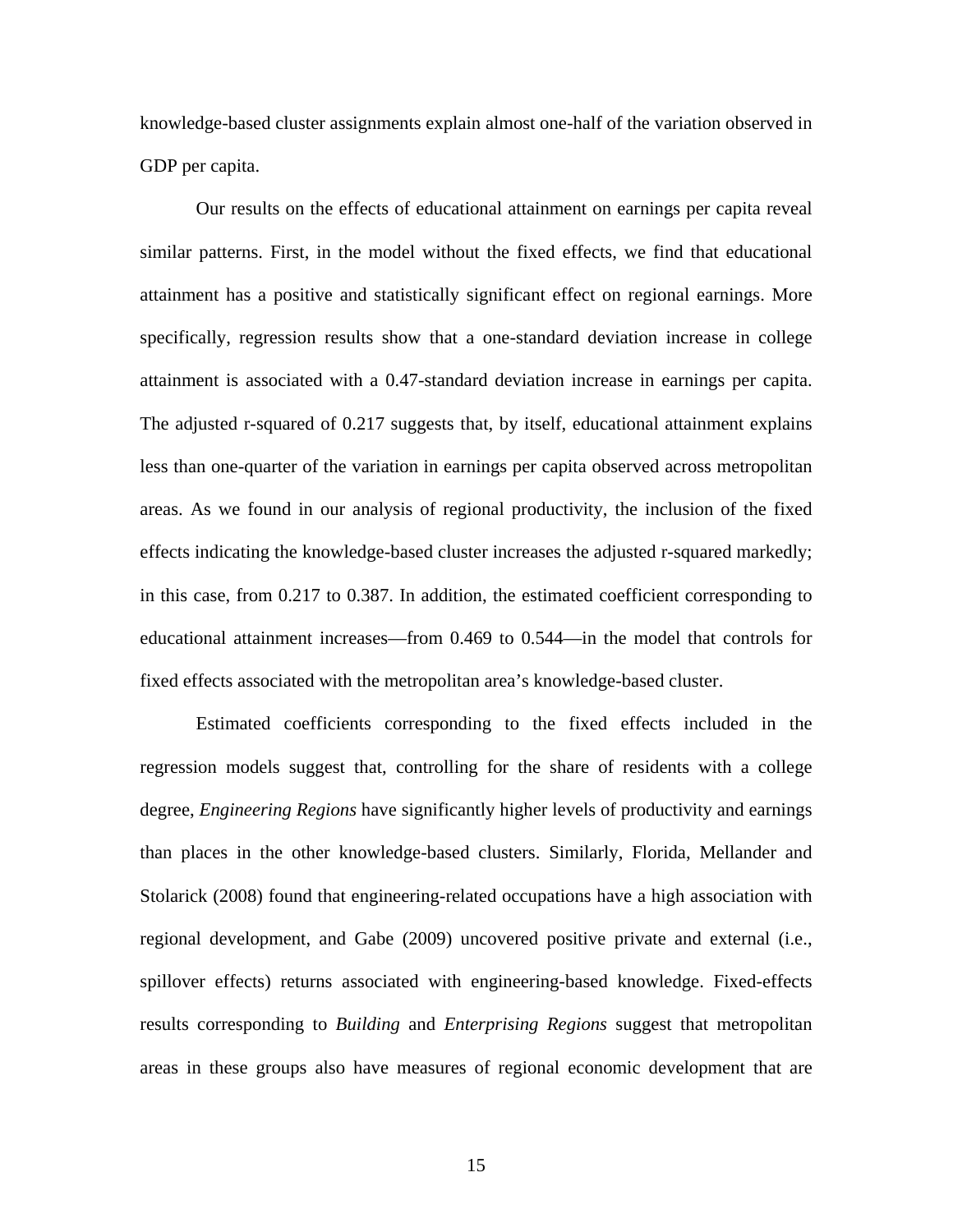significantly higher, controlling for differences in college attainment, than the other knowledge-based clusters.

On the other hand, regression results suggest that *Teaching* and *Understanding Regions* have significantly lower levels of productivity and earnings per capita than other places with similar levels of college attainment. In previous studies, Abel and Gabe (2010) and Florida, Mellander and Stolarick (2008) found that the presence of educators in a region do not enhance indicators of economic development. Explanations for these findings are that places dominated by large universities (reflected in high knowledge about *Education and Training*) have smaller shares of residents engaged in other productive activities, and that—whereas the end result of a college education increases productivity—the process of delivering a college education does not lift a region's GDP per capita (Florida, Mellander and Stolarick 2008; Abel and Gabe 2010). Results from the fixed-effects models also suggest that, controlling for educational attainment, *Comforting* and *Working Regions* have less favorable indicators of regional economic development than the other knowledge-based clusters.

Our fixed-effects results corresponding to the *Innovating*, *Teaching*, *Understanding* and *Engineering Regions* demonstrate the utility of the knowledge-based clusters at differentiating levels of regional economic development across places with high levels of education. According to the figures shown in Table 4, these clusters have the highest average shares of college attainment; yet the economic development indicators vary widely among these clusters. As noted above, the clusters of *Innovating* and *Engineering Regions* have the highest average values of GDP and earnings per capita. On the other hand, the *Teaching* and *Understanding Regions*, despite their high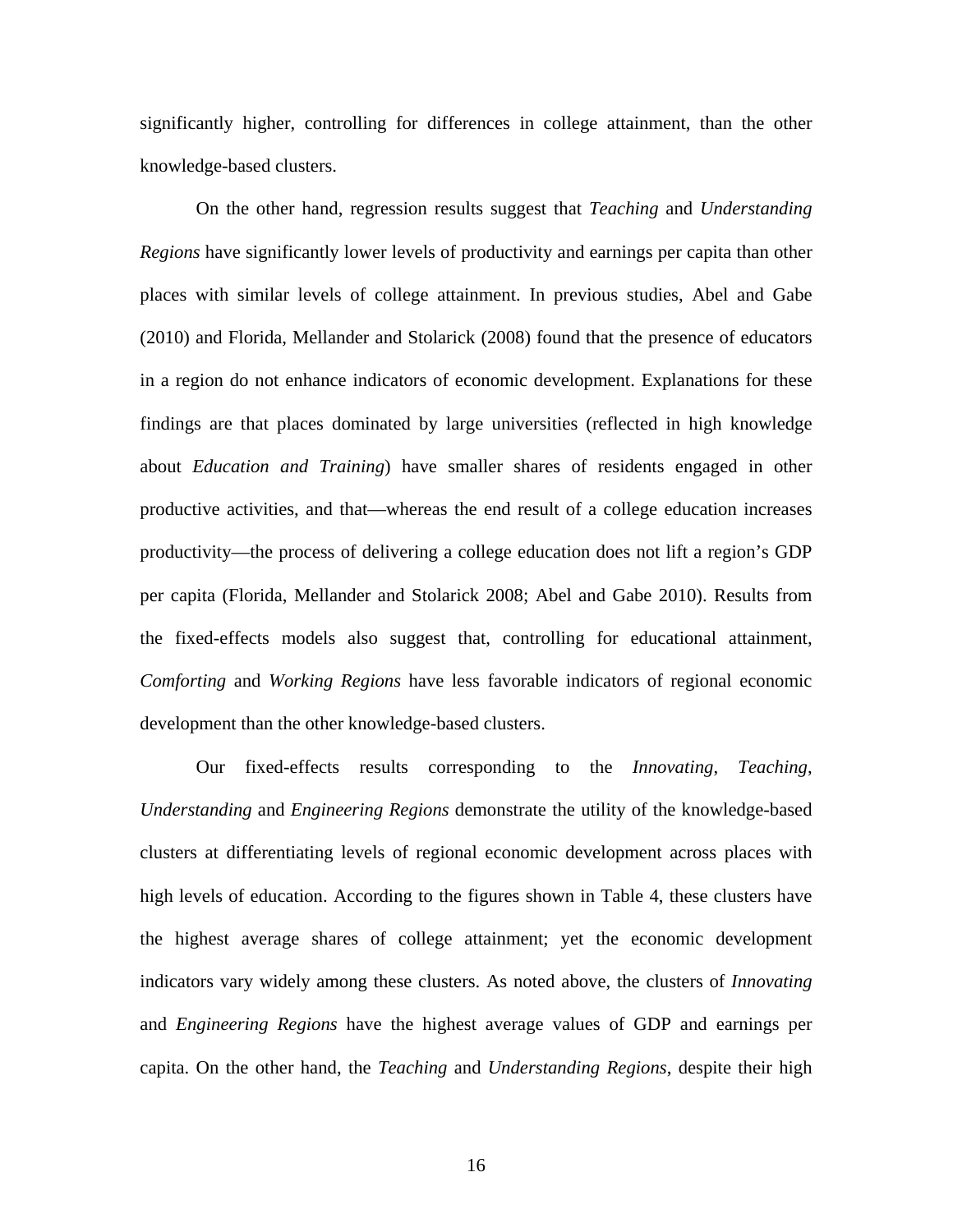levels of college attainment, have productivity and earnings figures that are in the middle to the bottom of the pack among the 11 knowledge-based clusters.

 In our regression analysis of regional economic development, we found positive estimated coefficients on the fixed effects corresponding to *Engineering Regions*, and that the clusters of *Teaching* and *Understanding Regions* are associated with lower levels of productivity and earnings per capita. The *Innovating Regions* are about where you would expect in terms of these indicators, given the share of the population with a college degree. Membership in this cluster is associated with a 0.335-standard deviation increase in output per capita and a 0.033-standard deviation decrease in earnings; neither of these effects is statistically significant. The fact that *Teaching* and *Understanding Regions* have modest levels of economic development, in light of their high shares of college attainment, helps explain the increase in the estimated effect of educational attainment on economic development in the fixed-effects regressions. Without accounting for the knowledge-based clusters, the effects of education on economic development are likely to diminish at high levels of college attainment in the *Teaching* and *Understanding Regions*. After controlling for the fixed effects associated with these and the other clusters, the estimated effects of education on economic development increase markedly.

 To investigate these ideas in more depth, we examine the effects of educational attainment on regional economic development only in those metropolitan areas with standardized college attainment scores that exceed zero (i.e., places with shares that exceed the national average). As shown in Table 6, the adjusted r-squared values from the regressions that do not include the fixed effects are about 0.06. This suggests that, for metropolitan areas with "above average" shares of the population with a college degree,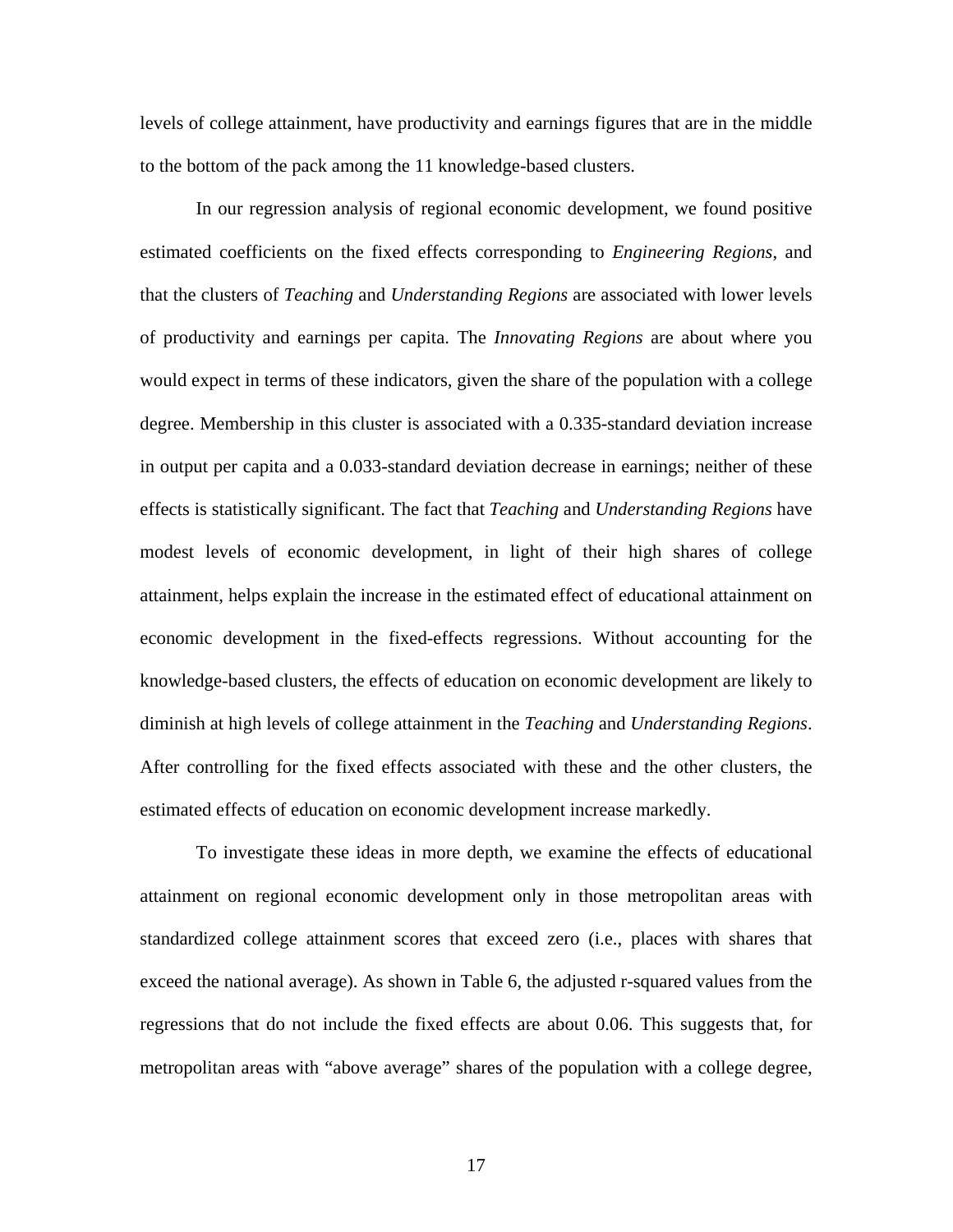educational attainment—although exerting a statistically significant effect on GDP and earnings per capita—explains very little of the variation observed in these indicators of regional economic development. However, as was the case in our analysis that examined all of the metropolitan areas in our sample, the adjusted r-squared values increase substantially—by about a factor of 5.0—when we control for the knowledge-based regional clusters. Additionally, as discussed previously, the estimated coefficients corresponding to college attainment increase substantially in the fixed-effects regression models.

# 5. SUMMARY AND CONCLUSIONS

 In recent years, several studies have used information on the occupations present in a region to gain a sense of the types of skills and knowledge used in the workforce (Florida 2002; Feser 2003; Florida, Mellander and Stolarick 2008; Bacolod, Blum and Strange 2009; Gabe 2009; Scott 2009; Abel and Gabe 2010). Such an approach has allowed researchers to go beyond college attainment as the indicator of human capital in a region. This study extends the existing literature by identifying clusters of Canadian and U.S. metropolitan areas with similar knowledge profiles. These groups range from *Comforting Regions*—noted for high knowledge about topics such as *Therapy and Counseling* and *Philosophy and Theology*—to *Engineering Regions* that are characterized by very high knowledge about engineering, IT and commerce.

 These knowledge-based clusters provide a useful system for organizing metropolitan areas based on the region's economic identity and the types of cognitive skills used by workers. Many places with a long history of manufacturing (e.g., Canton, Ohio; Windsor, Ontario) are clustered in a group of *Making Regions*, while places such as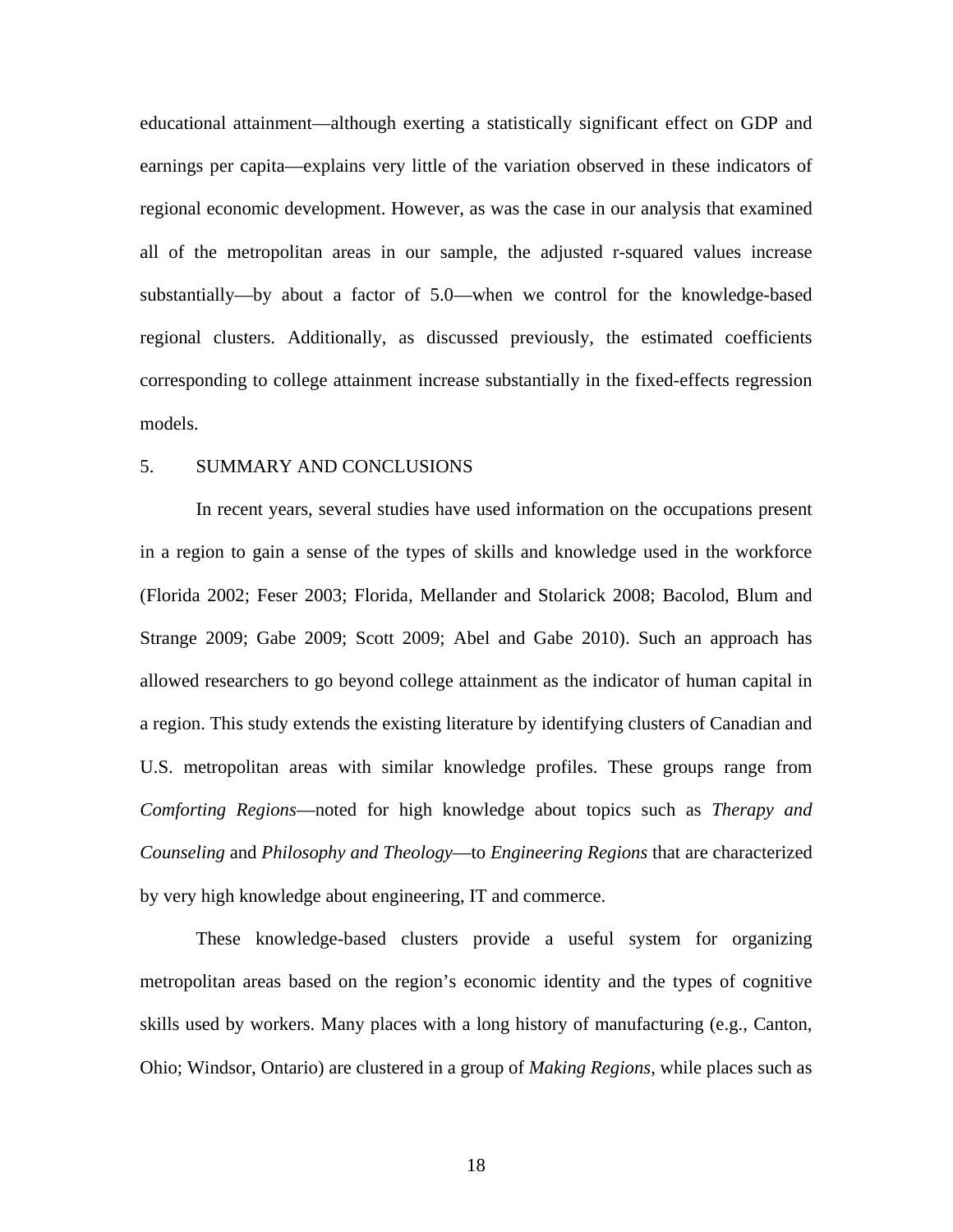Boston, Raleigh-Durham, Ottawa, and San Francisco make up a cluster of *Innovating Regions*. Regional analysts and policymakers can use these clusters to identify "peer groups" with similar knowledge profiles for the purposes of benchmarking or comparing the types of government programs and infrastructure available to support closely-related economic activities. For example, officials from Athens, Georgia, would likely benefit more from a site visit to State College, Pennsylvania—a fellow *Teaching Region*—than from trying to emulate the policies that are effective in nearby Atlanta. Likewise, officials in Athens would be better off using State College and other *Teaching Region*s as benchmarks to gauge changes in regional economic indicators.

 But beyond the utility of the knowledge-based metropolitan area clusters for these purposes, they also help deepen our understanding about the types of economic activities that are associated with regional productivity and earnings per capita. Our empirical results show that incorporating fixed effects indicating a metropolitan area's cluster assignment substantially increases model goodness-of-fit measures (i.e., adjust r-squared) compared to regressions that include college attainment as the sole indicator of human capital. This means that the knowledge-based clusters are important predictors, above and beyond shares of college attainment, of regional economic development.

 In addition, the fixed-effects regression results identify the types of regions that are likely to have levels of economic development that are greater (or less) than others with similar shares of college attainment. Here, our regression results show that *Engineering*, *Enterprising* and *Building Regions* are associated with higher levels of productivity and earnings per capita; while *Teaching*, *Understanding*, *Working* and *Comforting Regions* have lower levels of economic development. This does not suggest,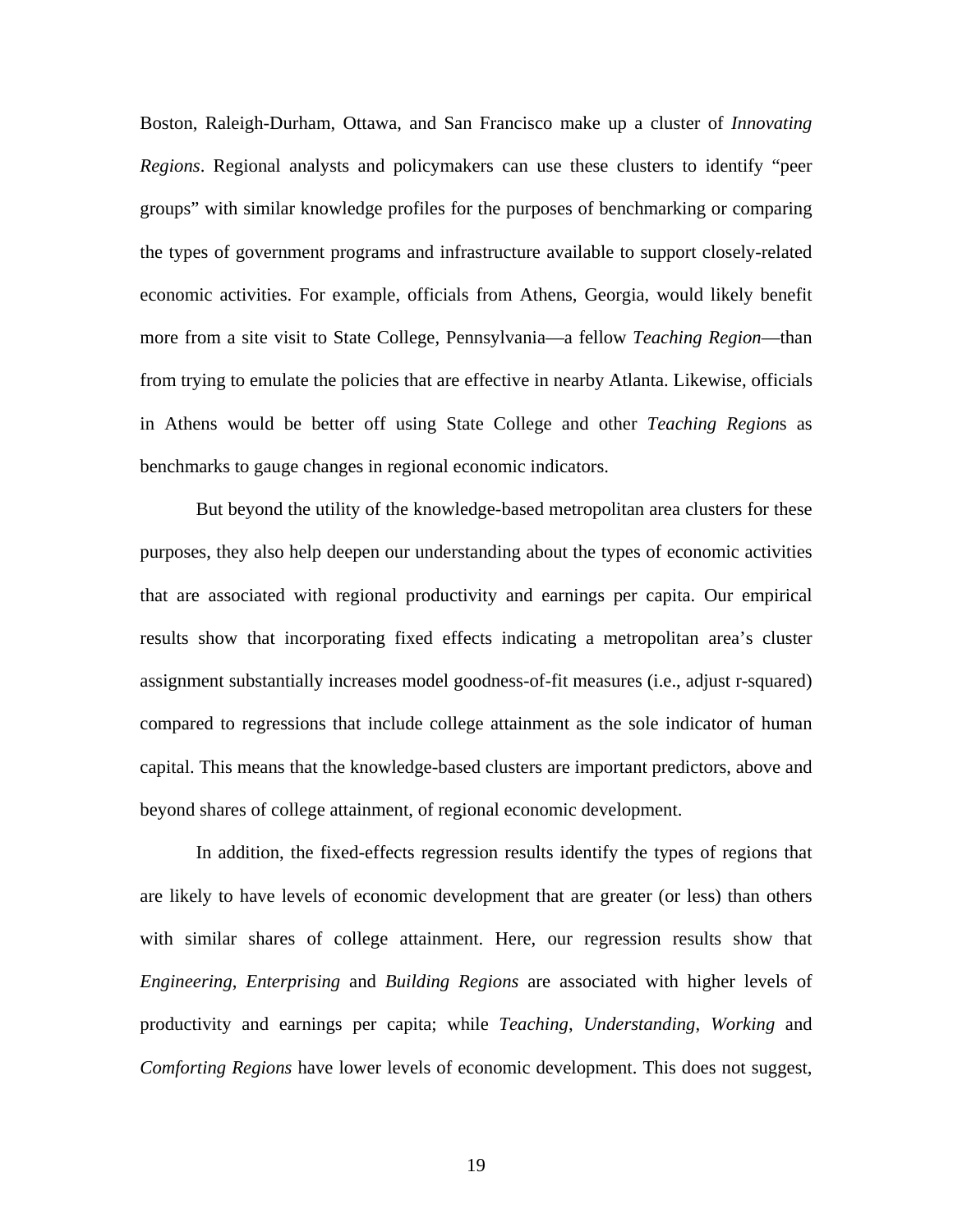for example, that *Understanding Regions* are less productive than *Building Regions*. The cluster of *Understanding Regions* has an average standardized productivity score of 0.32, which is higher than the comparable score (-0.05) for *Building Regions*. However, in the fixed-effects regressions, the association with regional productivity is higher for *Building Regions* (estimated coefficient = 0.335) than *Understanding Regions* (estimated coefficient = -1.256) due to the fact that higher productivity in *Understanding Regions* (compared to *Building Regions*) is explained by the large difference in college attainment.

 Finally, the knowledge-based clusters are especially helpful in explaining differences in the measures of regional economic development across metropolitan areas with similarly high shares of college attainment. Places that are dominated by large universities (e.g., Bloomington, Indiana), regions that are noted for vibrant innovative economies (e.g., San Francisco) and key engineering and technology centers (e.g., San Jose) typically have among the highest levels of college attainment. Our regression models allow us to isolate the effects of education on economic development by controlling for differences in the knowledge profiles of regions. This allows us to make a distinction between, for example, the types of knowledge used by the workforces of "college towns" as compared to places such as Silicon Valley. The end result is that incorporating this information increases the estimated effects of education on regional productivity and earnings per capita.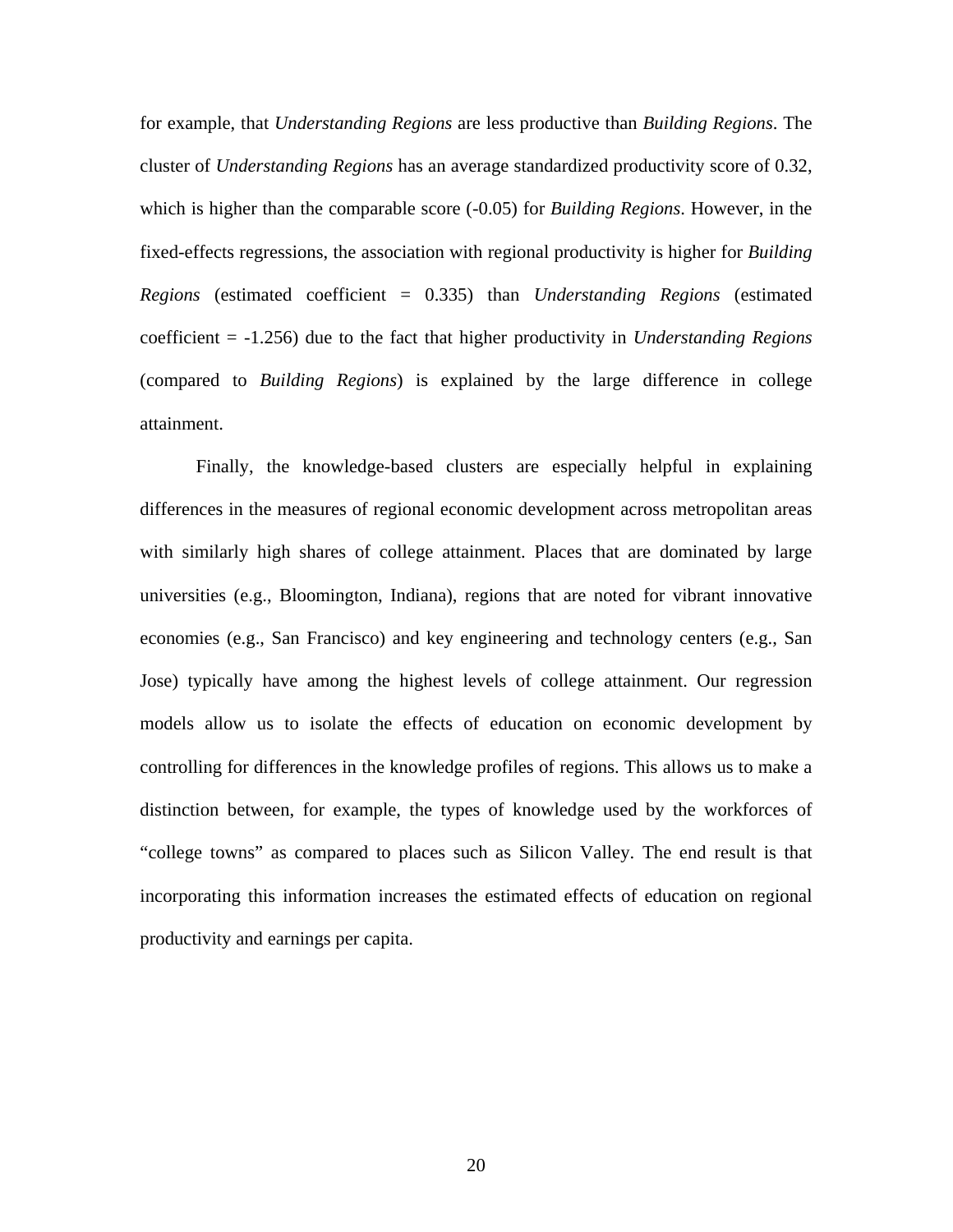## REFERENCES

- Abel, Jaison R. and Todd Gabe. 2010. "Human Capital and Economic Activity in Urban America," *Regional Studies*, forthcoming.
- Bacolod, Marigee, Bernardo Blum and William Strange. 2009. "Skills in the City," *Journal of Urban Economics*, 65, 136-153.

Becker, Gary. 1964. *Human Capital*, New York: Columbia University Press.

Drucker, Peter. 1968. *The Age of Discontinuity*, New York: Harper and Row.

Feser, Edward. 2003. "What Regions Do Rather than Make: A Proposed Set of Knowledge-Based Occupation Clusters," *Urban Studies*, 40, 1937-1958.

Florida, Richard. 2002. *The Rise of the Creative Class*, New York: Basic Books.

- Florida, Richard, Charlotta Mellander and Kevin Stolarick. 2008. "Inside the Black Box of Regional Development—Human Capital, the Creative Class and Tolerance," *Journal of Economic Geography*, 8, 615-649.
- Gabe, Todd. 2009. "Knowledge and Earnings," *Journal of Regional Science*, 49, 439- 457.
- Glaeser, Edward, Jose Scheinkman, and Andrei Shleifer. 1995. "Economic Growth in a Cross-Section of Cities," *Journal of Monetary Economics*, 36, 117-143.
- Glaeser, Edward L. and Albert Saiz. 2004. "The Rise of the Skilled City," *Brookings-Wharton Papers on Urban Affairs*, 5, 47-94.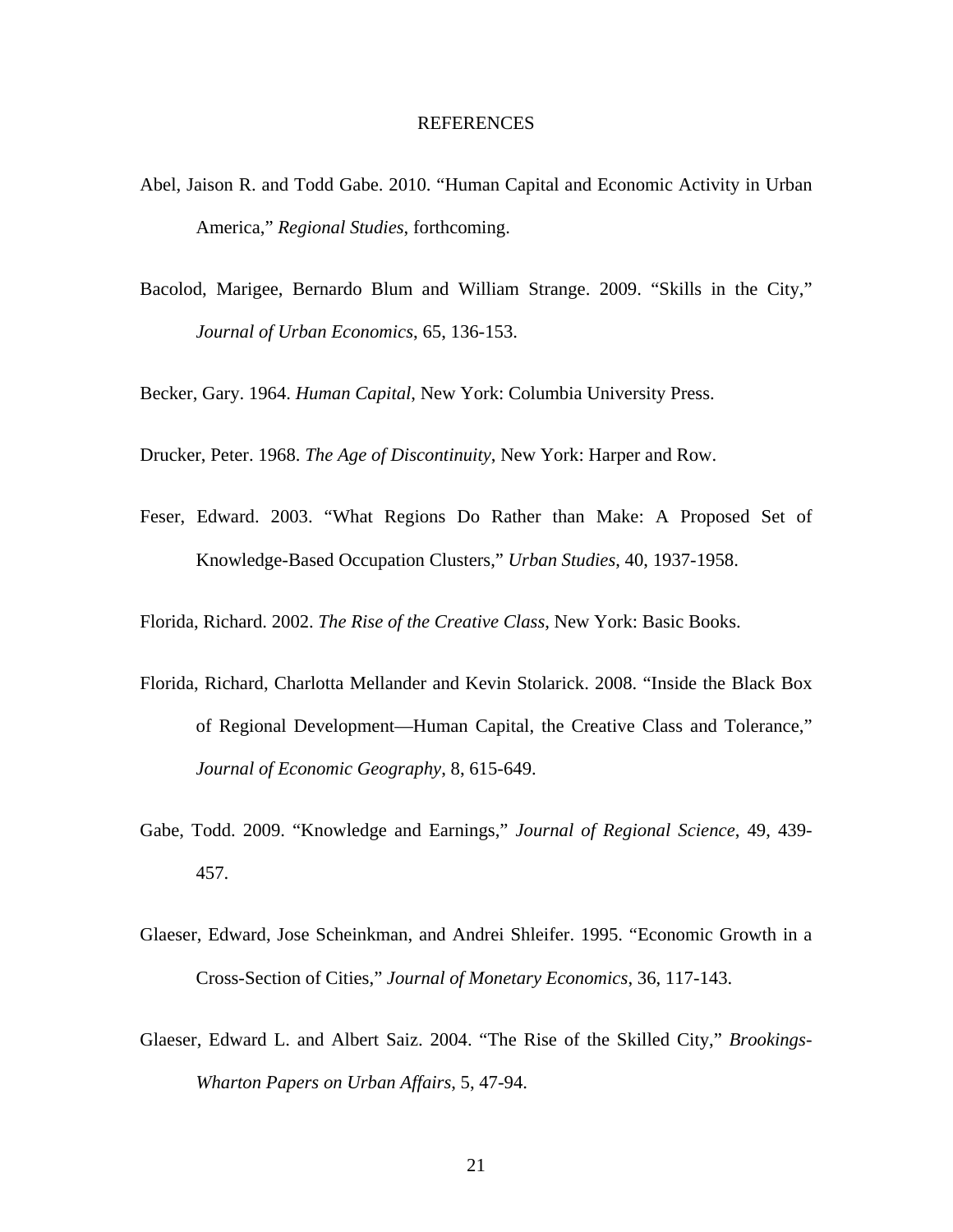- Goldin, Claudia and Lawrence F. Katz. 1996. "Technology, Skill and the Wage Structure: Insights from the Past," *American Economic Review*, 86, 252-257.
- Ingram, Beth and George Neumann. 2006. "The Returns to Skill," *Labour Economics*, 13, 35-59.
- Knight, Richard. 1995. "Knowledge-Based Development: Policy and Planning Implications for Cities," *Urban Studies*, 32, 225-260.
- Lever, William F. 2002. "Correlating the Knowledge-Base of Cities with Economic Growth," *Urban Studies*, 39, 859-870.
- Lucas, Robert E. 1988. "On the Mechanics of Economic Development," *Journal of Monetary Economics*, 22, 3-42.
- Markusen, Ann. 2004. "Targeting Occupations in Regional and Community Economic Development," *Journal of the American Planning Association*, 70, 253-268.
- Mathur, Vijay. 1999. "Human Capital-Based Strategy for Regional Economic Development," *Economic Development Quarterly*, 13, 203-216.
- Moretti, Enrico. 2004. "Estimating the Social Return to Higher Education: Evidence from Longitudinal and Repeated Cross-Sectional Data," *Journal of Econometrics*, 121, 175-212.
- Oliner, Stephen and Daniel Sichel. 2000. "The Resurgence of Growth in the Late 1990s: Is Information Technology the Story?" *Journal of Economic Perspectives*, 14, 3- 22.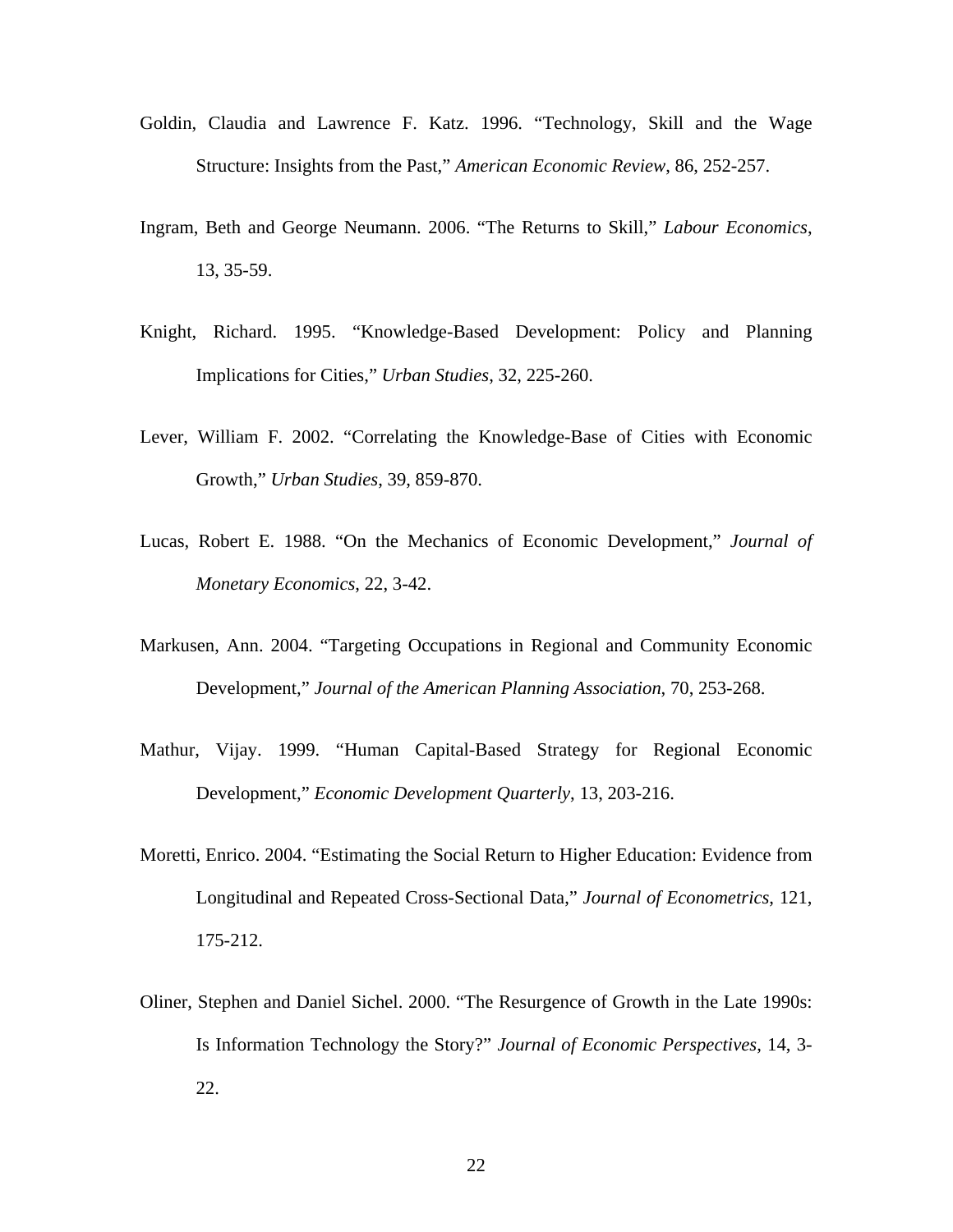- Peterson, Norman, Michael Mumford, Walter Borman, Richard Jeanneret, Edwin Fleishman, Kerry Levin, Michael Campion, Melinda Mayfield, Frederick Morgeson, Kenneth Pearlman, Marilyn Gowing, Anita Lancaster, Marilyn Silver, and Donna Dye. 2001. "Understanding Work Using the Occupational Information Network (O\*NET): Implications for Practice and Research," *Personnel Psychology*, 54, 451-492.
- Rauch, James. 1993. "Productivity Gains from Geographic Concentration of Human Capital: Evidence from the Cities," *Journal of Urban Economics*, 34, 380-400.
- Ruggles, Steven, Matthew Sobek, Trent Alexander, Catherine A. Fitch, Ronald Goeken, Patricia Kelly Hall, Miriam King, and Chad Ronnander. 2010. Integrated Public Use Microdata Series: Version 4.0 [Machine-readable database]. Minneapolis, MN: Minnesota Population Center [producer and distributor].
- Scott, Allen. 2009. "Human Capital Resources and Requirements across the Metropolitan Hierarchy of the USA," *Journal of Economic Geography*, 9, 207-226.
- Ward, Joe. 1963. "Hierarchical Groupings to Optimize an Objective Function," *Journal of the American Statistical Association*, 58, 236-244.
- Willis, Robert. 1986. "Wage Determinants: A Survey and Reinterpretation of Human Capital Earnings Functions," in a O. Ashenfelter and R. Layard (eds), *Handbook of Labor Economics*. Amsterdam: Elsevier, pp. 525-602.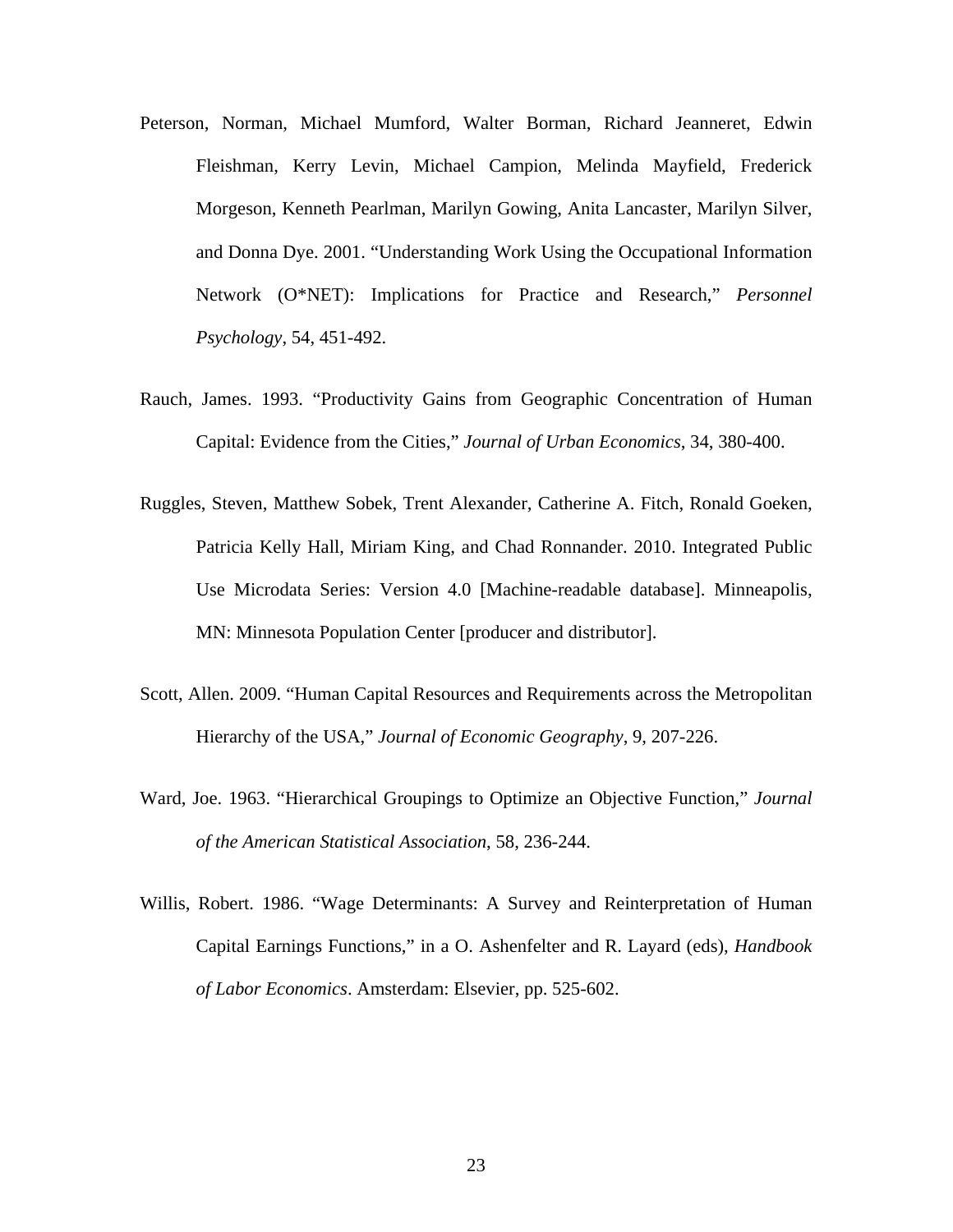Table 1. Knowledge Areas

| Administration & Management | Building & Construction  | Education & Training     |
|-----------------------------|--------------------------|--------------------------|
| Clerical                    | Mechanical               | English Language         |
| Economics & Accounting      | <b>Mathematics</b>       | Foreign Language         |
| Sales & Marketing           | Physics                  | Fine Arts                |
| Customer & Personal Service | Chemistry                | History & Archeology     |
| Personnel & Human Resources | <b>Biology</b>           | Philosophy & Theology    |
| Production & Processing     | Psychology               | Public Safety & Security |
| Food Production             | Sociology & Anthropology | Law & Government         |
| Computers & Electronics     | Geography                | Telecommunications       |
| Engineering & Technology    | Medicine & Dentistry     | Communications & Media   |
| Design                      | Therapy & Counseling     | Transportation           |

Source: Occupational Information Network, U.S. Department of Labor.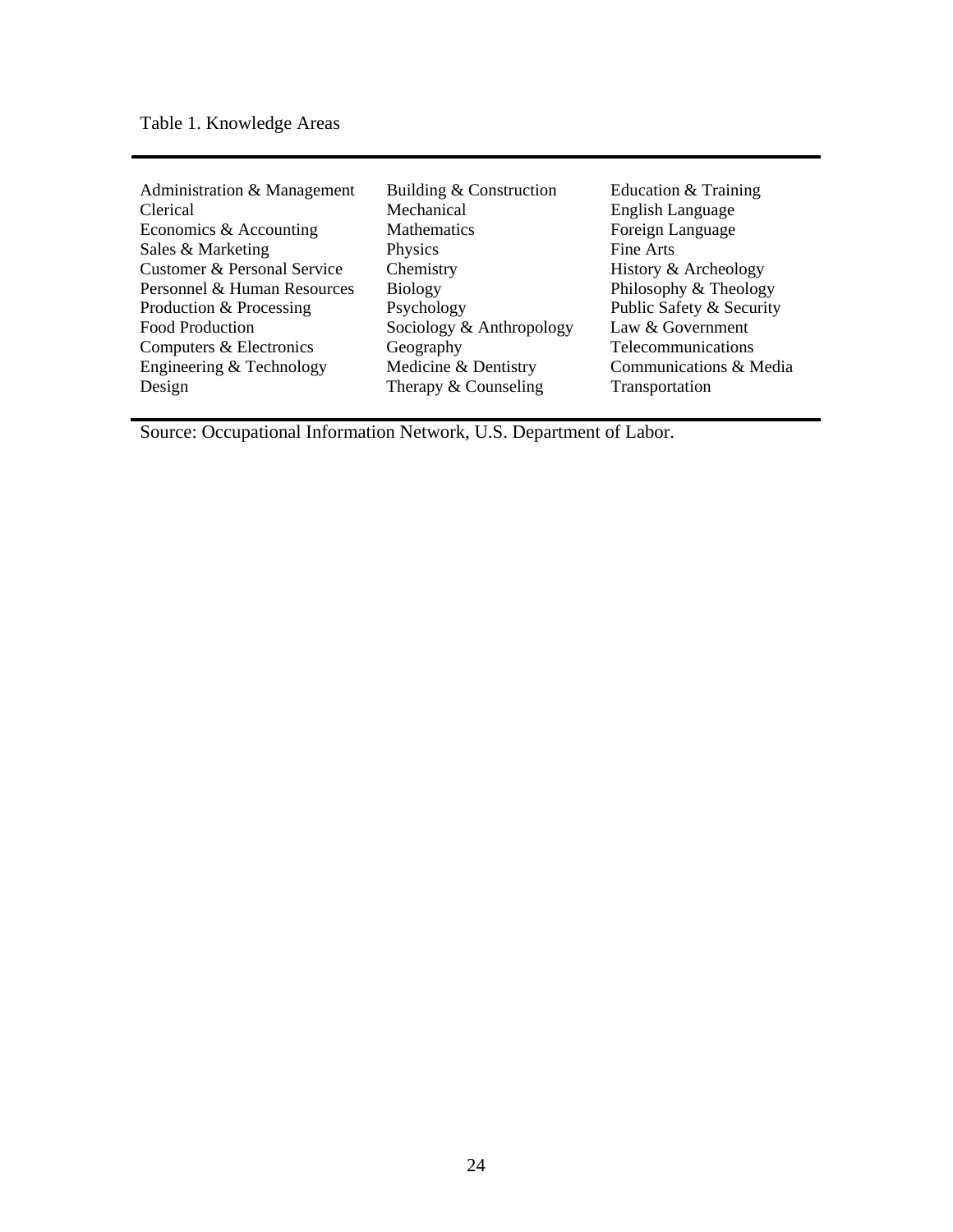|                             | Athens, |         | <b>New</b> |         | Washington, |
|-----------------------------|---------|---------|------------|---------|-------------|
| Knowledge Area              | Georgia | Calgary | York       | Toronto | DC          |
| Administration & Management | 0.71    | 2.20    | 0.66       | 1.81    | 2.23        |
| <b>Fine Arts</b>            | $-0.43$ | $-0.18$ | 2.39       | 1.54    | 2.02        |
| <b>Biology</b>              | 2.29    | $-0.64$ | $-0.03$    | $-1.90$ | 0.24        |
| Building & Construction     | $-0.49$ | 1.27    | $-1.45$    | $-1.15$ | $-0.82$     |
| Chemistry                   | 1.90    | 0.38    | $-1.66$    | $-2.19$ | $-1.87$     |
| Clerical                    | 0.20    | 1.29    | 1.81       | 1.38    | 2.50        |
| Communications & Media      | 1.70    | 0.65    | 1.78       | 1.09    | 3.33        |
| Computers & Electronics     | 0.69    | 1.34    | 0.96       | 1.49    | 3.53        |
| Customer & Personal Service | $-0.11$ | 0.40    | 1.04       | 0.30    | 1.10        |
| Design                      | $-0.15$ | 2.76    | $-0.68$    | 0.86    | 1.88        |
| Economics & Accounting      | $-0.41$ | 2.25    | 1.55       | 2.12    | 2.17        |
| Education & Training        | 3.03    | $-0.48$ | 0.50       | $-0.05$ | 1.35        |
| Engineering & Technology    | $-0.25$ | 3.29    | $-1.14$    | 0.35    | 1.72        |
| <b>English Language</b>     | 1.15    | 1.08    | 1.31       | 0.99    | 2.39        |
| <b>Food Production</b>      | 0.87    | $-1.08$ | $-1.67$    | $-1.67$ | $-2.01$     |
| Geography                   | 2.73    | 1.59    | 0.65       | $-1.23$ | 1.99        |
| History & Archeology        | 3.51    | $-0.90$ | 1.07       | $-0.70$ | 1.67        |
| Foreign Language            | 2.40    | $-0.76$ | 0.26       | $-0.77$ | 0.93        |
| Law & Government            | 0.75    | 1.82    | 1.78       | 0.92    | 3.69        |
| Mathematics                 | 0.76    | 3.02    | $-0.28$    | 1.49    | 2.25        |
| Mechanical                  | $-0.53$ | $-0.02$ | $-2.33$    | $-1.00$ | $-2.26$     |
| Medicine & Dentistry        | 0.47    | $-1.16$ | 0.51       | $-1.73$ | $-0.46$     |
| Personnel & Human Resources | 1.09    | 1.73    | 0.89       | 1.15    | 1.50        |
| Philosophy & Theology       | 2.74    | $-1.19$ | 1.07       | $-1.09$ | 0.85        |
| Physics                     | 0.86    | 2.83    | $-1.31$    | $-1.52$ | 0.75        |
| Production & Processing     | $-0.59$ | 0.53    | $-1.86$    | 0.56    | $-1.84$     |
| Public Safety & Security    | $-0.30$ | $-0.06$ | $-0.52$    | $-1.89$ | $-0.46$     |
| Psychology                  | 1.42    | $-1.03$ | 1.45       | $-1.33$ | 0.81        |
| Sales & Marketing           | $-0.02$ | 1.56    | 0.80       | 1.88    | 0.78        |
| Sociology & Anthropology    | 2.49    | $-1.15$ | 1.22       | $-0.90$ | 1.37        |
| Telecommunications          | $-0.41$ | 0.82    | 1.08       | 0.97    | 3.73        |
| Therapy & Counseling        | 1.35    | $-1.24$ | 1.19       | $-1.41$ | 0.16        |
| Transportation              | $-1.29$ | 0.25    | $-0.69$    | $-0.88$ | $-1.03$     |

Table 2. Standardized Knowledge Scores for Selected Metropolitan Areas

Sources: Occupational Information Network, U.S. Department of Labor; 2005-07 American Community Survey of the U.S. Census Bureau (U.S. metropolitan areas) and Statistics Canada 2006 Census (Canadian metropolitan areas).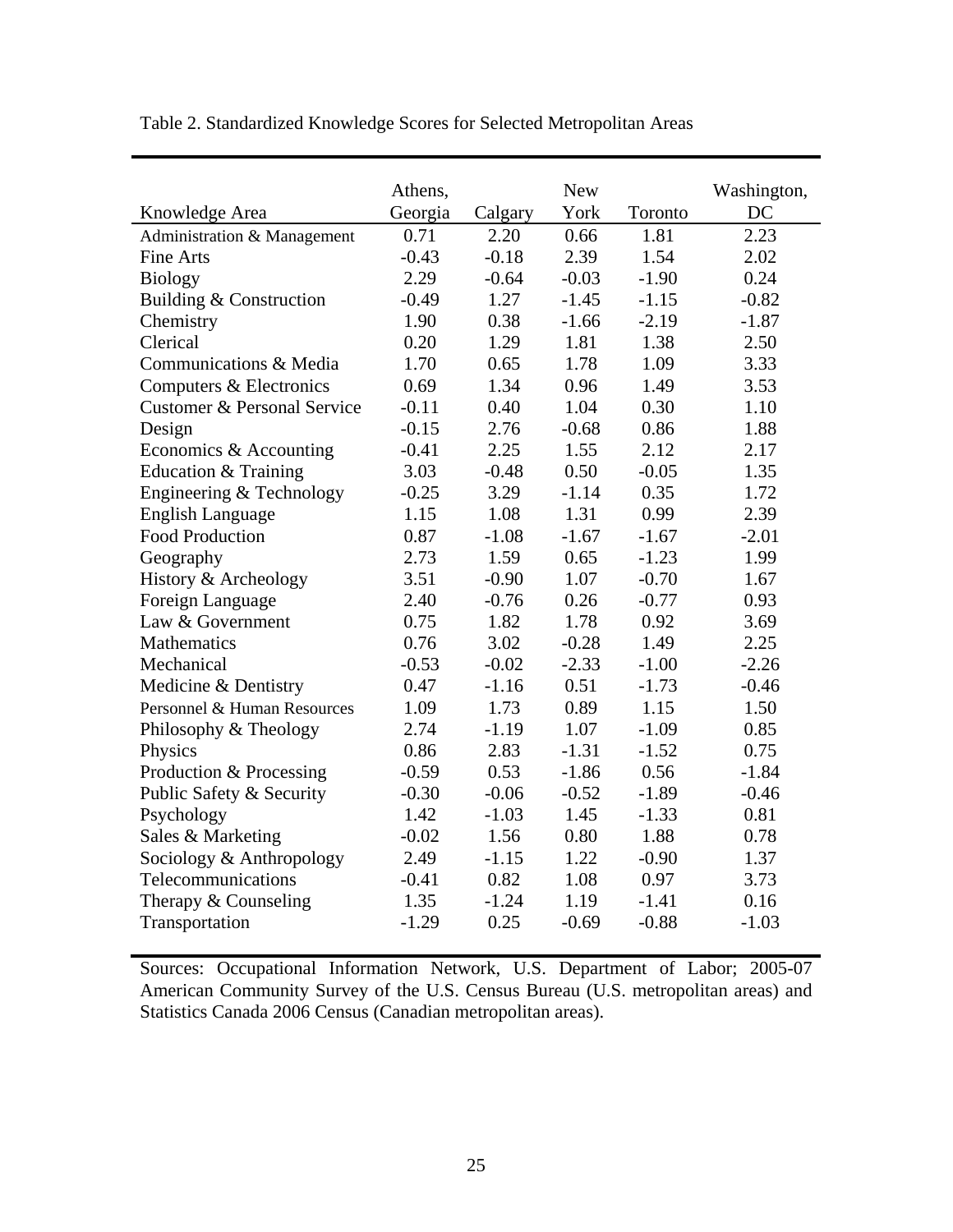Table 3. Knowledge-Based Clusters

| Name                       | <b>Brief Cluster Description</b>                                                                    | High Knowledge in                                                                                                                                                                                                                                                                                                                                                                                                                                        | Low Knowledge in                                                                                                                                            |
|----------------------------|-----------------------------------------------------------------------------------------------------|----------------------------------------------------------------------------------------------------------------------------------------------------------------------------------------------------------------------------------------------------------------------------------------------------------------------------------------------------------------------------------------------------------------------------------------------------------|-------------------------------------------------------------------------------------------------------------------------------------------------------------|
| Comforting<br>Regions      | High knowledge about mental<br>health; low knowledge about<br>engineering and production.           | Customer & Personal Service, Philosophy &<br>Theology, Psychology, Sociology $\&$<br>Anthropology, Therapy & Counseling                                                                                                                                                                                                                                                                                                                                  | Building & Construction, Design,<br>Engineering & Technology, Mechanical,<br>Physics, Production & Processing                                               |
| <b>Working</b><br>Regions  | Low knowledge about IT and<br>commerce.                                                             | <b>NA</b>                                                                                                                                                                                                                                                                                                                                                                                                                                                | Clerical, Computers & Electronics, Design,<br>Economics & Accounting, Mathematics,<br>Personnel & Human Resources, Sales &<br>Marketing, Telecommunications |
| <i>Thinking</i><br>Regions | High knowledge about arts,<br>humanities, IT and commerce;<br>low knowledge about<br>manufacturing. | Fine Arts, Biology, Clerical, Communications<br>& Media, Computers & Electronics, Customer<br>& Personal Service, Economics & Accounting,<br>Education & Training, English Language,<br>Geography, History & Archeology, Foreign<br>Languages, Law & Government, Medicine &<br>Dentistry, Personnel & Human Resources,<br>Philosophy & Theology, Psychology, Sales &<br>Marketing, Sociology & Anthropology,<br>Telecommunications, Therapy & Counseling | Mechanical, Production & Processing                                                                                                                         |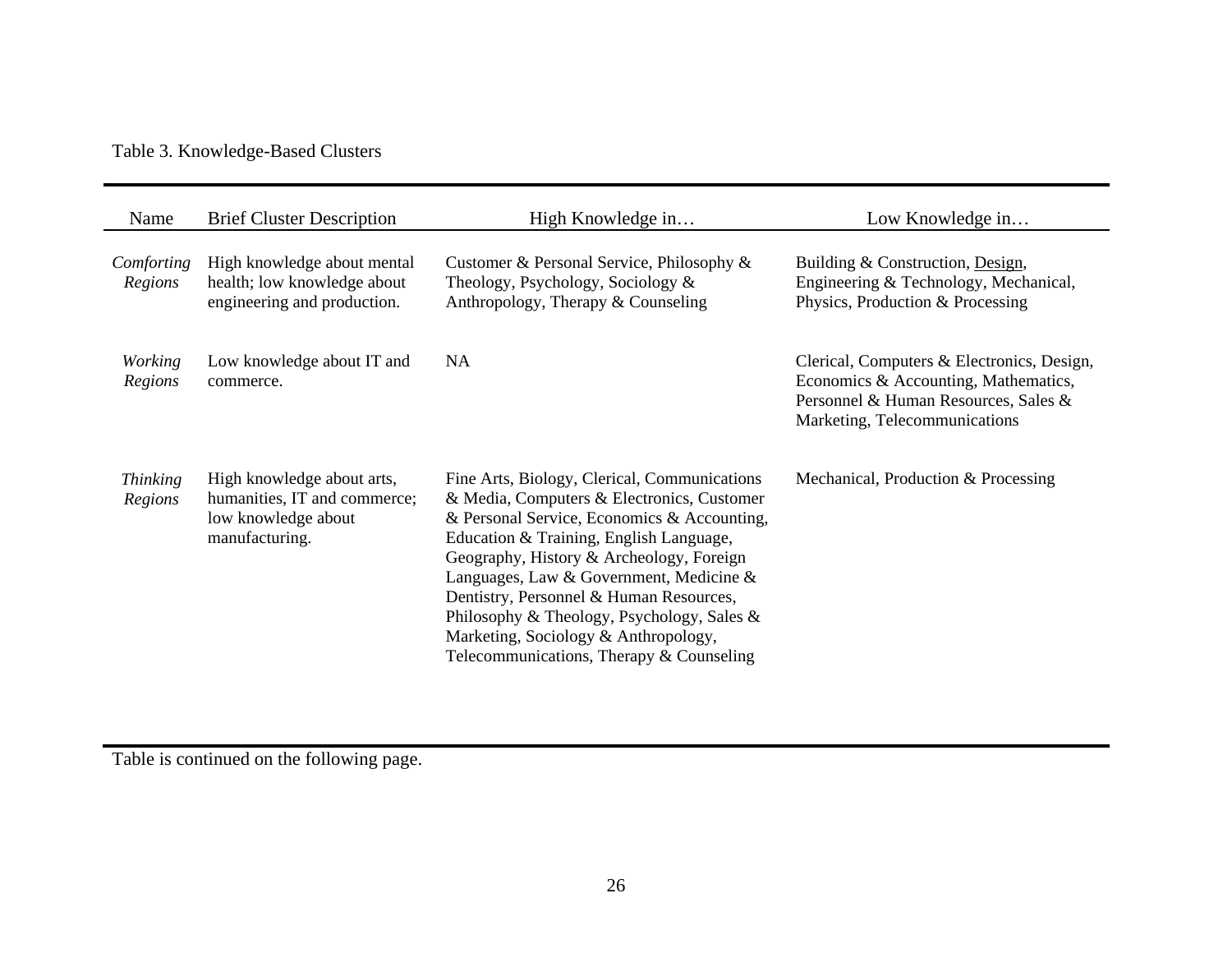## Table 3. continued

| Name                  | <b>Brief Cluster Description</b>                                                                          | High Knowledge in                                                                                                                                                                                                                                                                                                                                                                                                                                                       | Low Knowledge in                                                                                     |
|-----------------------|-----------------------------------------------------------------------------------------------------------|-------------------------------------------------------------------------------------------------------------------------------------------------------------------------------------------------------------------------------------------------------------------------------------------------------------------------------------------------------------------------------------------------------------------------------------------------------------------------|------------------------------------------------------------------------------------------------------|
| Building<br>Regions   | Very high knowledge about<br>construction and transportation.                                             | Building & Construction, Mechanical, Public<br>Safety & Security, Transportation                                                                                                                                                                                                                                                                                                                                                                                        | <b>NA</b>                                                                                            |
| Innovating<br>Regions | Very high knowledge about IT,<br>arts, commerce and<br>engineering; low knowledge<br>about manufacturing. | Fine Arts, Biology, Clerical, Communications<br>& Media, Computers & Electronics, Customer<br>& Personal Service, Design, Economics &<br>Accounting, Education & Training, Engineering<br>& Technology, English Language, Geography,<br>History & Archaeology, Foreign Language,<br>Law & Government, Mathematics, Personnel &<br>Human Resources, Philosophy & Theology,<br>Physics, Psychology, Sales & Marketing,<br>Sociology & Anthropology,<br>Telecommunications | Food Production, Mechanical, Production &<br>Processing, Public Safety & Security,<br>Transportation |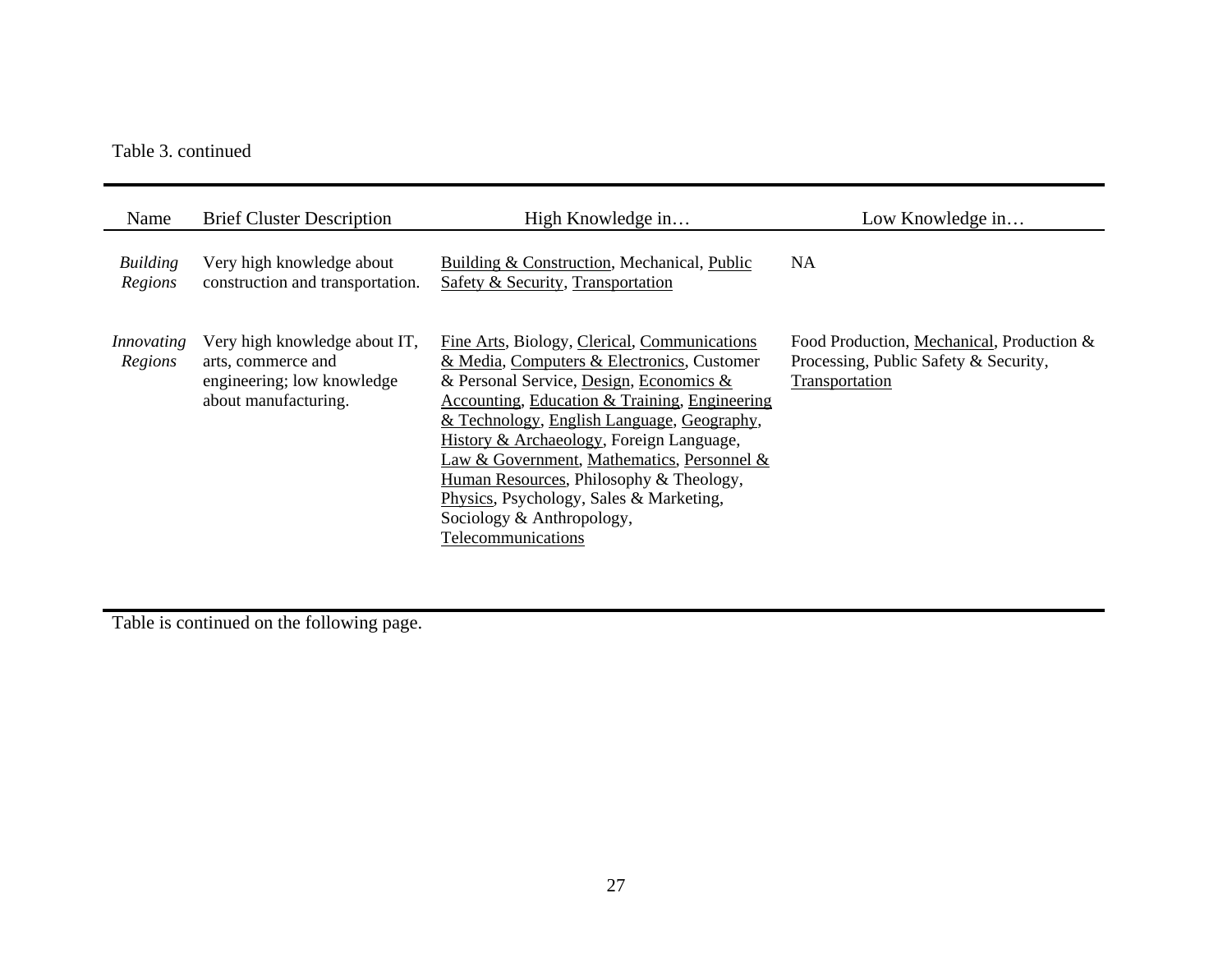Table 3. continued

| Name                       | <b>Brief Cluster Description</b>                                                                       | High Knowledge in                                                                                                                                                                                                                                                                                                                                                                  | Low Knowledge in                                                                                                                                                                                                                                                                                                                                                                                                                                                            |
|----------------------------|--------------------------------------------------------------------------------------------------------|------------------------------------------------------------------------------------------------------------------------------------------------------------------------------------------------------------------------------------------------------------------------------------------------------------------------------------------------------------------------------------|-----------------------------------------------------------------------------------------------------------------------------------------------------------------------------------------------------------------------------------------------------------------------------------------------------------------------------------------------------------------------------------------------------------------------------------------------------------------------------|
| <b>Making</b><br>Regions   | Very high knowledge about<br>manufacturing; very low<br>knowledge about commerce<br>and humanities.    | Mechanical, Production & Processing                                                                                                                                                                                                                                                                                                                                                | Fine Arts, Biology, Clerical,<br>Communications & Media, Computers &<br>Electronics, Customer & Personal Service,<br>Economics & Accounting, Education &<br>Training, English Language, Geography,<br>History & Archaeology, Foreign Language,<br>Law & Government, Mathematics,<br>Medicine & Dentistry, Personnel & Human<br>Resources, Philosophy & Theology,<br>Psychology, Sales & Marketing, Sociology<br>& Anthropology, Telecommunications,<br>Therapy & Counseling |
| <b>Teaching</b><br>Regions | Very high knowledge about the<br>humanities and science; very<br>low knowledge about<br>manufacturing. | Biology, Chemistry, Clerical, Communications<br>& Media, Computers & Electronics, Education<br>& Training, English Language, Geography,<br>History & Archaeology, Foreign Language,<br>Law & Government, Mathematics, Medicine &<br>Dentistry, Personnel & Human Resources,<br>Philosophy & Theology, Physics, Psychology,<br>Sociology & Anthropology, Therapy $\&$<br>Counseling | Building & Construction, Mechanical,<br>Production & Processing, Public Safety &<br>Security, Transportation                                                                                                                                                                                                                                                                                                                                                                |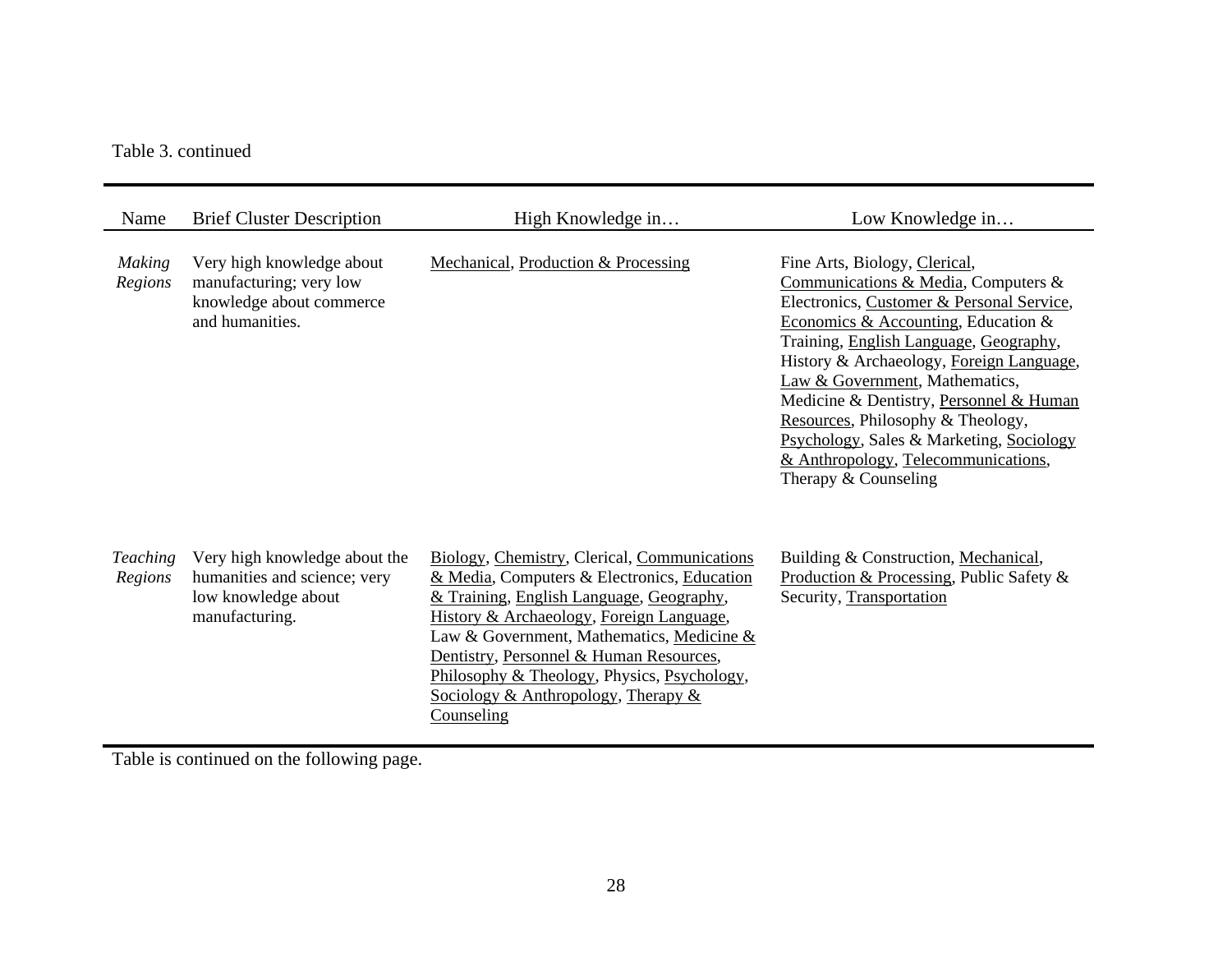## Table 3. continued

| Name                     | <b>Brief Cluster Description</b>                                                                                       | High Knowledge in                                                                                                                                                                                                                                                                                                                                                                                                                              | Low Knowledge in                                                                                                                                                                                                                                                                                                                                                      |
|--------------------------|------------------------------------------------------------------------------------------------------------------------|------------------------------------------------------------------------------------------------------------------------------------------------------------------------------------------------------------------------------------------------------------------------------------------------------------------------------------------------------------------------------------------------------------------------------------------------|-----------------------------------------------------------------------------------------------------------------------------------------------------------------------------------------------------------------------------------------------------------------------------------------------------------------------------------------------------------------------|
| Enterprising<br>Regions  | High knowledge about<br>commerce and IT.                                                                               | Fine Arts, Clerical, Computers & Electronics,<br>Customer & Personal Service, Economics &<br><b>Accounting, Mathematics, Sales &amp; Marketing,</b><br>Telecommunications                                                                                                                                                                                                                                                                      | Chemistry, Food Production, Mechanical,<br>Public Safety & Security,                                                                                                                                                                                                                                                                                                  |
| Farming<br>Regions       | Very high knowledge about<br>food production and<br>manufacturing; very low<br>knowledge about arts and<br>humanities. | Biology, Building & Construction, Chemistry,<br>Food Production, Geography, Mechanical,<br>Production & Processing, Public Safety &<br>Security, Transportation                                                                                                                                                                                                                                                                                | Fine Arts, Clerical, Communications &<br>Media, Computers & Electronics, Customer<br>& Personal Service, Economics &<br>Accounting, Education & Training, English<br>Language, History, Mathematics, Personnel<br>& Human Resources, Philosophy &<br>Theology, Psychology, Sales & Marketing,<br>Sociology & Anthropology,<br>Telecommunication, Therapy & Counseling |
| Understanding<br>Regions | Very high knowledge about<br>arts, sciences, humanities and<br>IT; very low knowledge about<br>manufacturing.          | Fine Arts, Biology, Chemistry, Clerical,<br>Communications & Media, Computers &<br>Electronics, Customer & Personal Service,<br>Education & Training, English Language,<br>Geography, History & Archaeology, Foreign<br>Language, Law & Government, Mathematics,<br>Medicine & Dentistry, Personnel & Human<br>Resources, Philosophy & Theology, Physics,<br>Psychology, Sociology & Anthropology,<br>Telecommunications, Therapy & Counseling | Building & Construction, Food Production,<br>Mechanical, Production & Processing,<br>Public Safety & Security, Transportation                                                                                                                                                                                                                                         |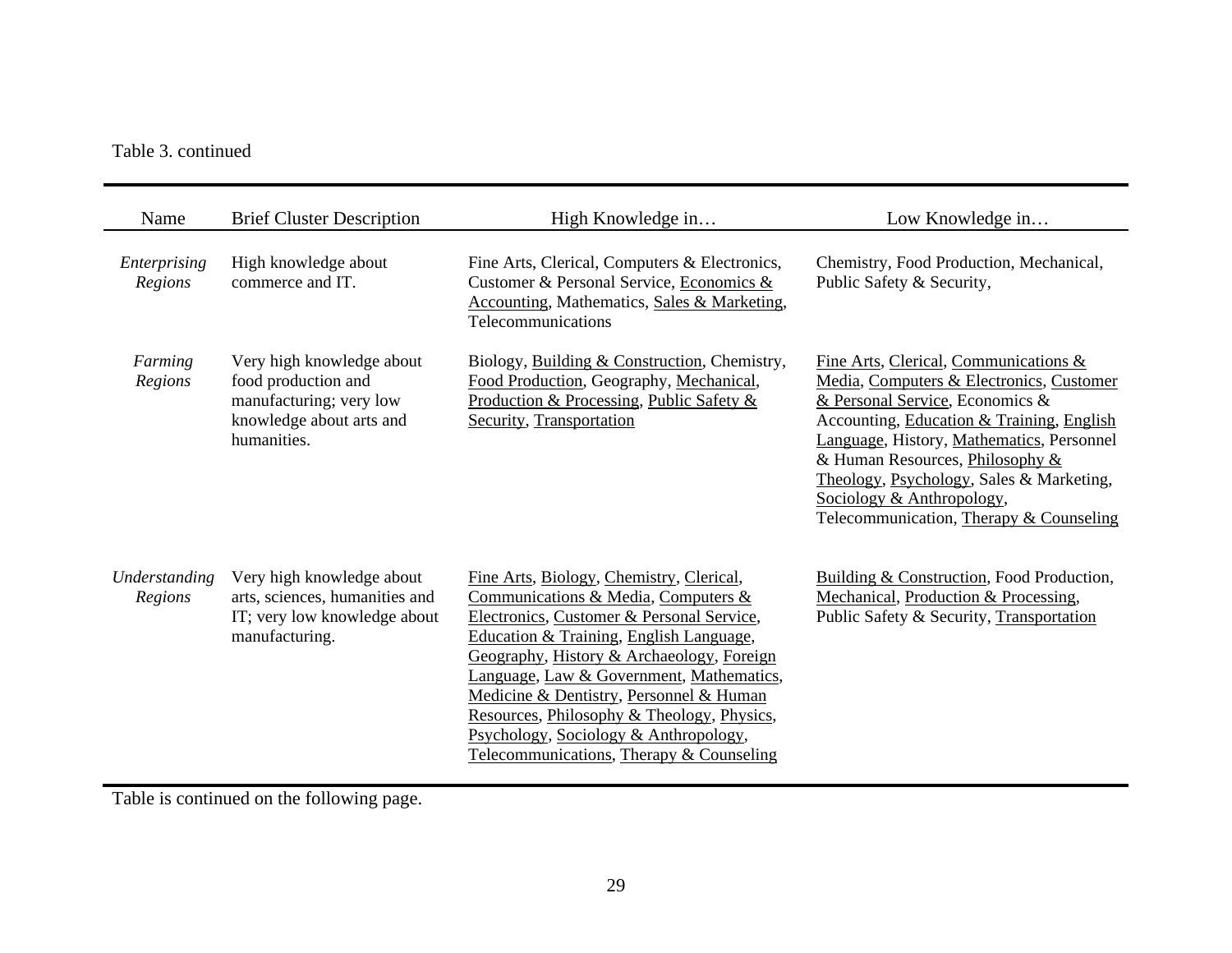#### Table 3. continued

| Name                   | <b>Brief Cluster Description</b>                                                                                  | High Knowledge in                                                                                                                                                                                                                                                                     | Low Knowledge in                                                                                                                    |
|------------------------|-------------------------------------------------------------------------------------------------------------------|---------------------------------------------------------------------------------------------------------------------------------------------------------------------------------------------------------------------------------------------------------------------------------------|-------------------------------------------------------------------------------------------------------------------------------------|
| Engineering<br>Regions | Very high knowledge about<br>engineering, IT, and commerce;<br>low knowledge about physical<br>and mental health. | Chemistry, Clerical, Communications & Media,<br>Computers & Electronics, Design, Economics &<br>Accounting, Engineering & Technology,<br>English Language, Geography, Law &<br>Government, Mathematics, Physics, Production<br>& Processing, Sales & Marketing,<br>Telecommunications | Medicine & Dentistry, Philosophy $\&$<br>Theology, Psychology, Sociology &<br>Anthropology, Therapy & Counseling,<br>Transportation |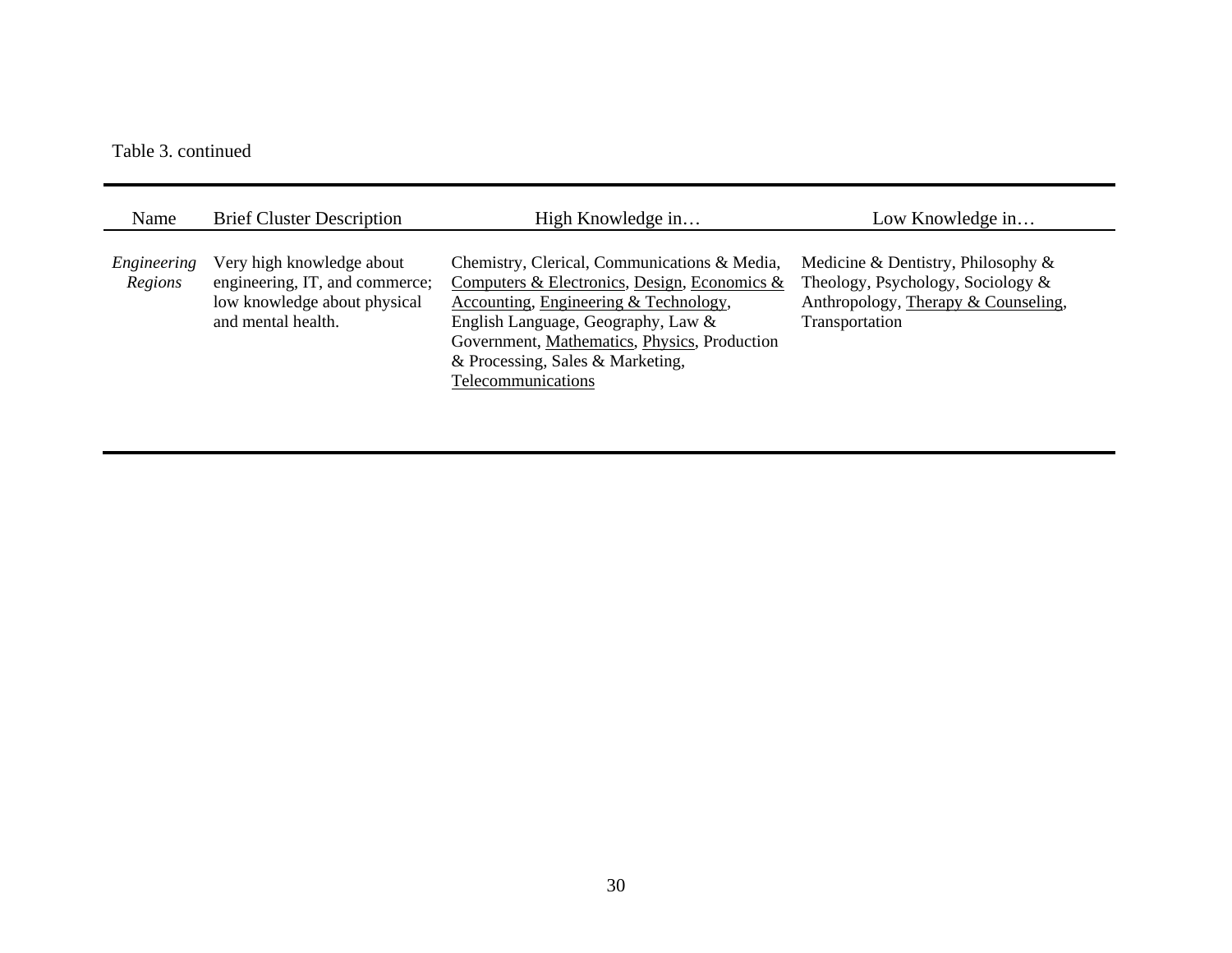| Name                       | Cluster<br>Description                                                                              | Average GDP<br>Per Capita<br>(Standardized) | <b>Average Earnings</b><br>Per Capita<br>(Standardized) | <b>Average College</b><br>Attainment<br>(Standardized) |
|----------------------------|-----------------------------------------------------------------------------------------------------|---------------------------------------------|---------------------------------------------------------|--------------------------------------------------------|
| Comforting<br>Regions      | High knowledge about mental health; low<br>knowledge about engineering and production.              | $-0.37$                                     | $-0.44$                                                 | $-0.19$                                                |
| <i>Working</i><br>Regions  | Low knowledge about IT and commerce.                                                                | $-0.45$                                     | $-0.43$                                                 | $-0.39$                                                |
| <b>Thinking</b><br>Regions | High knowledge about arts, humanities, IT and<br>commerce; low knowledge about manufacturing.       | 0.28                                        | 0.39                                                    | 0.58                                                   |
| <b>Building</b><br>Regions | Very high knowledge about construction and<br>transportation.                                       | $-0.05$                                     | $-0.12$                                                 | $-0.58$                                                |
| Innovating<br>Regions      | Very high knowledge about IT, arts, commerce and<br>engineering; low knowledge about manufacturing. | 1.27                                        | 1.41                                                    | 1.96                                                   |
| <b>Making</b><br>Regions   | Very high knowledge about manufacturing; very<br>low knowledge about commerce and humanities.       | $-0.41$                                     | $-0.25$                                                 | $-0.80$                                                |

Table 4. Regional Economic Indicators, by Knowledge-Based Cluster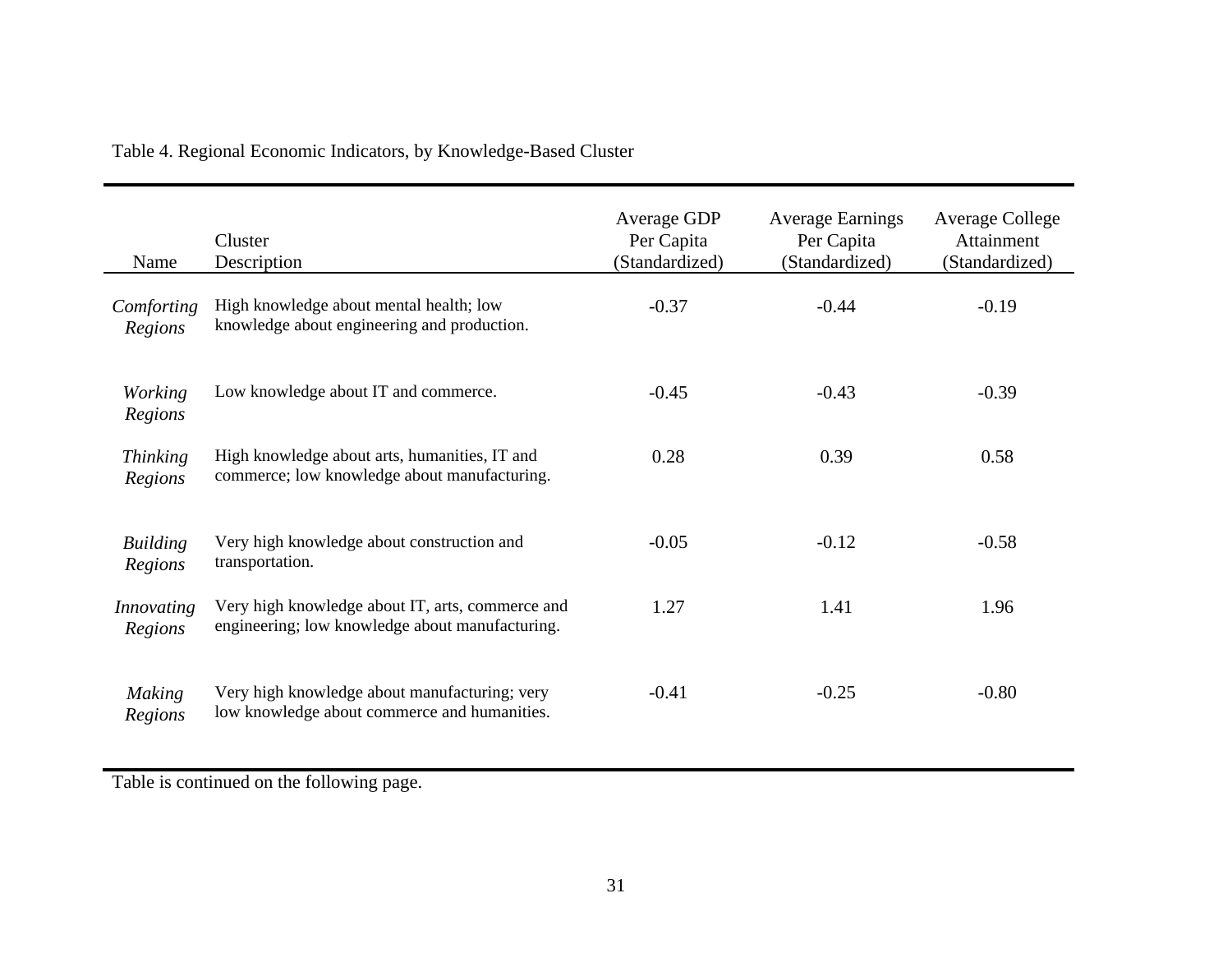## Table 4. continued

| Name                       | Cluster<br>Description                                                                                           | Average GDP<br>Per Capita<br>(Standardized) | <b>Average Earnings</b><br>Per Capita<br>(Standardized) | Average College<br>Attainment<br>(Standardized) |
|----------------------------|------------------------------------------------------------------------------------------------------------------|---------------------------------------------|---------------------------------------------------------|-------------------------------------------------|
| <b>Teaching</b><br>Regions | Very high knowledge about the humanities and<br>science; very low knowledge about manufacturing.                 | $-0.40$                                     | $-0.76$                                                 | 1.43                                            |
| Enterprising<br>Regions    | High knowledge about commerce and IT.                                                                            | 0.74                                        | 0.50                                                    | 0.49                                            |
| Farming<br>Regions         | Very high knowledge about food production and<br>manufacturing; very low knowledge about arts and<br>humanities. | $-0.98$                                     | $-0.54$                                                 | $-1.27$                                         |
| Understanding<br>Regions   | Very high knowledge about arts, sciences,<br>humanities and IT; very low knowledge about<br>manufacturing.       | 0.32                                        | $-0.05$                                                 | 2.37                                            |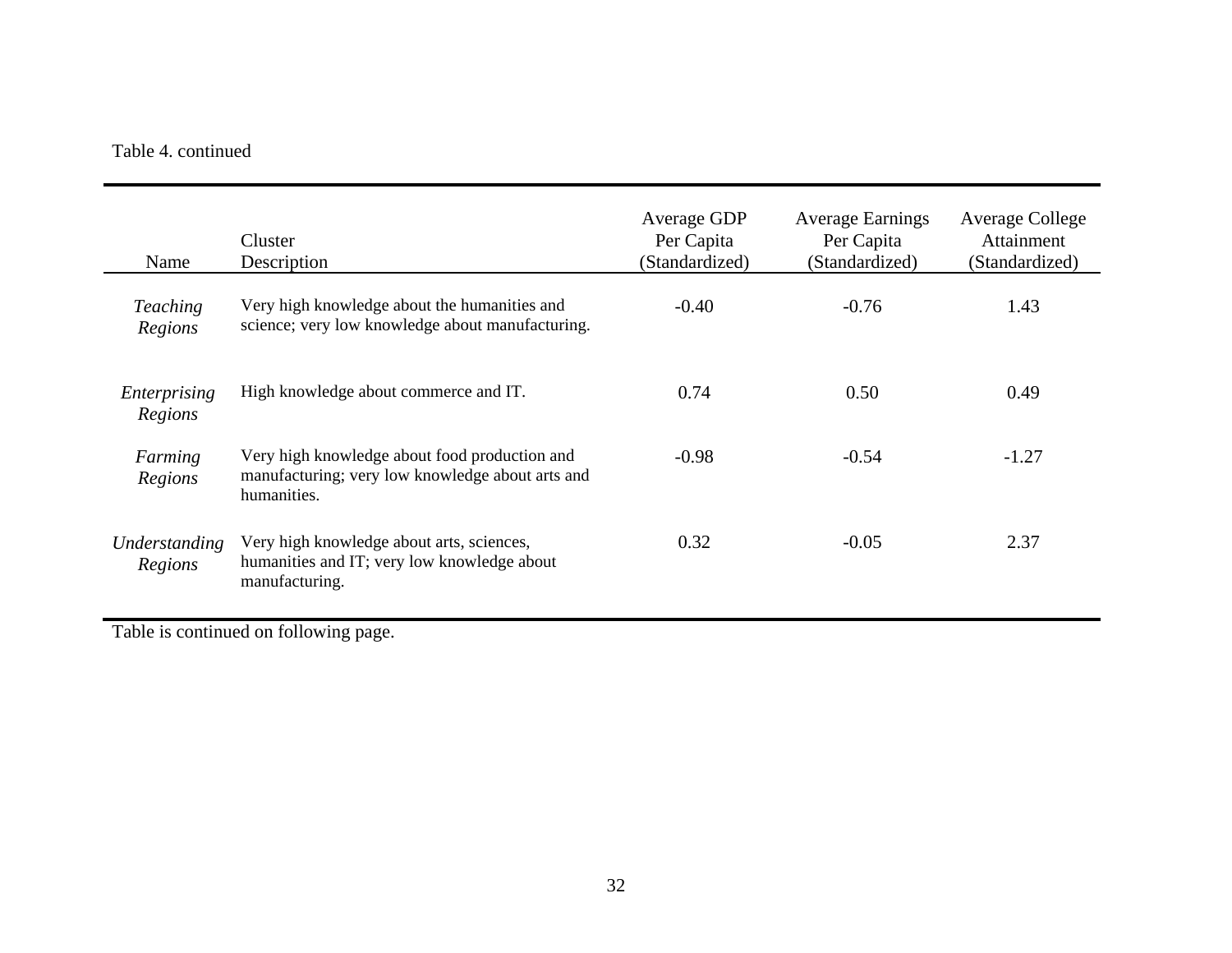#### Table 4. continued

| Name                   | Cluster<br>Description                                                                                         | Average GDP<br>Per Capita<br>(Standardized) | <b>Average Earnings</b><br>Per Capita<br>(Standardized) | Average College<br>Attainment<br>(Standardized) |
|------------------------|----------------------------------------------------------------------------------------------------------------|---------------------------------------------|---------------------------------------------------------|-------------------------------------------------|
| Engineering<br>Regions | Very high knowledge about engineering, IT, and<br>commerce; low knowledge about physical and<br>mental health. | 1.63                                        | 2.20                                                    | 1.20                                            |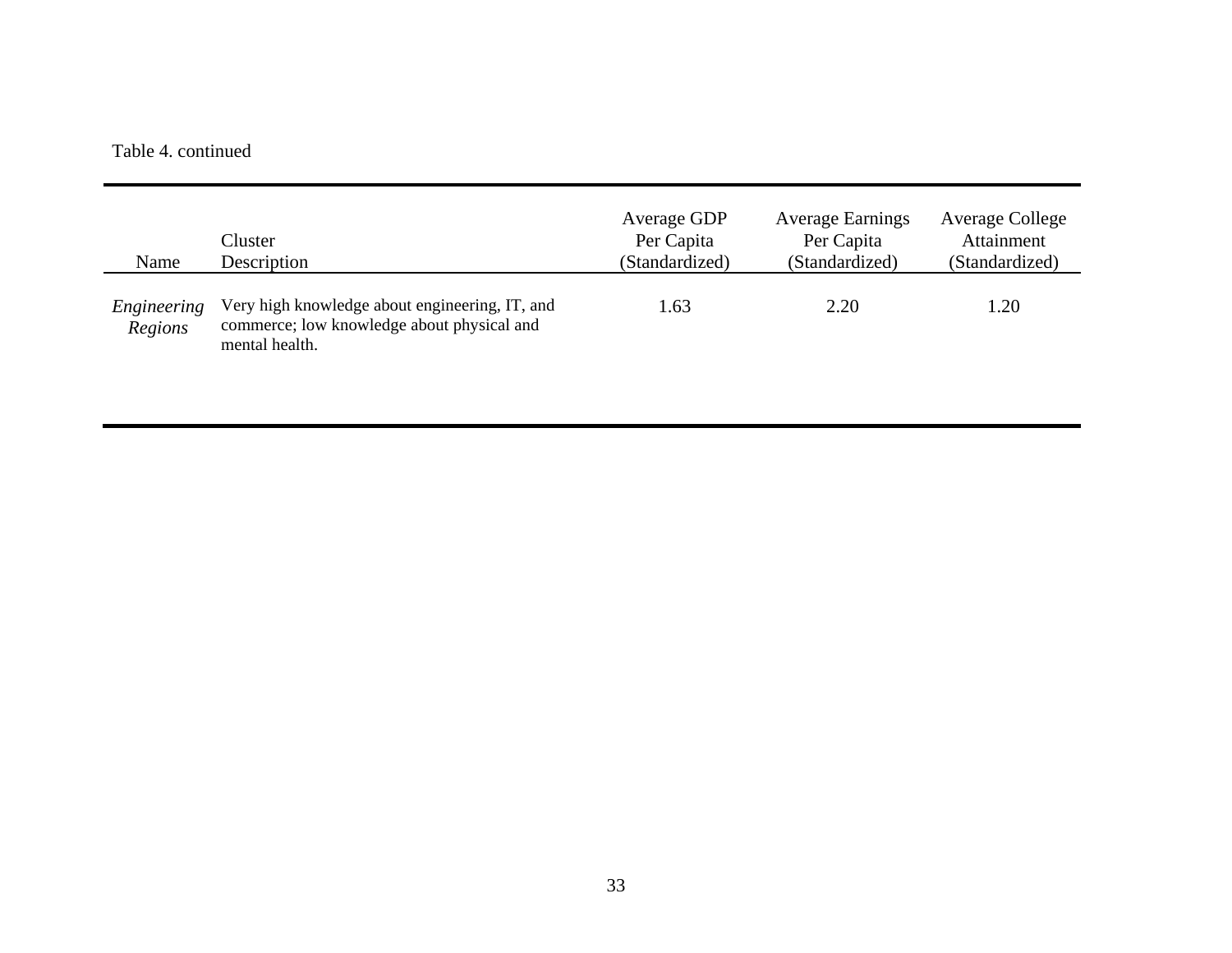| Variable                                                         | Dependent Variable:<br>GDP Per Capita, Standardized |                         | Dependent Variable:<br>Earnings Per Capita, Standardized |                          |
|------------------------------------------------------------------|-----------------------------------------------------|-------------------------|----------------------------------------------------------|--------------------------|
| Constant                                                         | 1.61E-15<br>(0.000)                                 | NA                      | 3.74E-16<br>(0.000)                                      | NA                       |
| % Metropolitan Area Population<br>w/College Degree, Standardized | $0.559***$<br>(11.393)                              | $0.663***$<br>(8.445)   | $0.469***$<br>(8.961)                                    | $0.544***$<br>(6.611)    |
| <b>Comforting Regions</b>                                        | NA                                                  | $-0.242*$<br>$(-1.738)$ | <b>NA</b>                                                | $-0.341**$<br>$(-2.335)$ |
| <b>Working Regions</b>                                           | <b>NA</b>                                           | $-0.193*$<br>$(-1.721)$ | <b>NA</b>                                                | $-0.215*$<br>$(-1.838)$  |
| <b>Thinking Regions</b>                                          | NA                                                  | $-0.108$<br>$(-0.782)$  | <b>NA</b>                                                | 0.078<br>(0.544)         |
| <b>Building Regions</b>                                          | <b>NA</b>                                           | $0.335**$<br>(2.526)    | <b>NA</b>                                                | 0.197<br>(1.423)         |
| <b>Innovating Regions</b>                                        | <b>NA</b>                                           | $-0.033$<br>$(-0.130)$  | <b>NA</b>                                                | 0.335<br>(1.307)         |

Table 5. Effects of Education and Knowledge Clusters on Economic Development (n=287).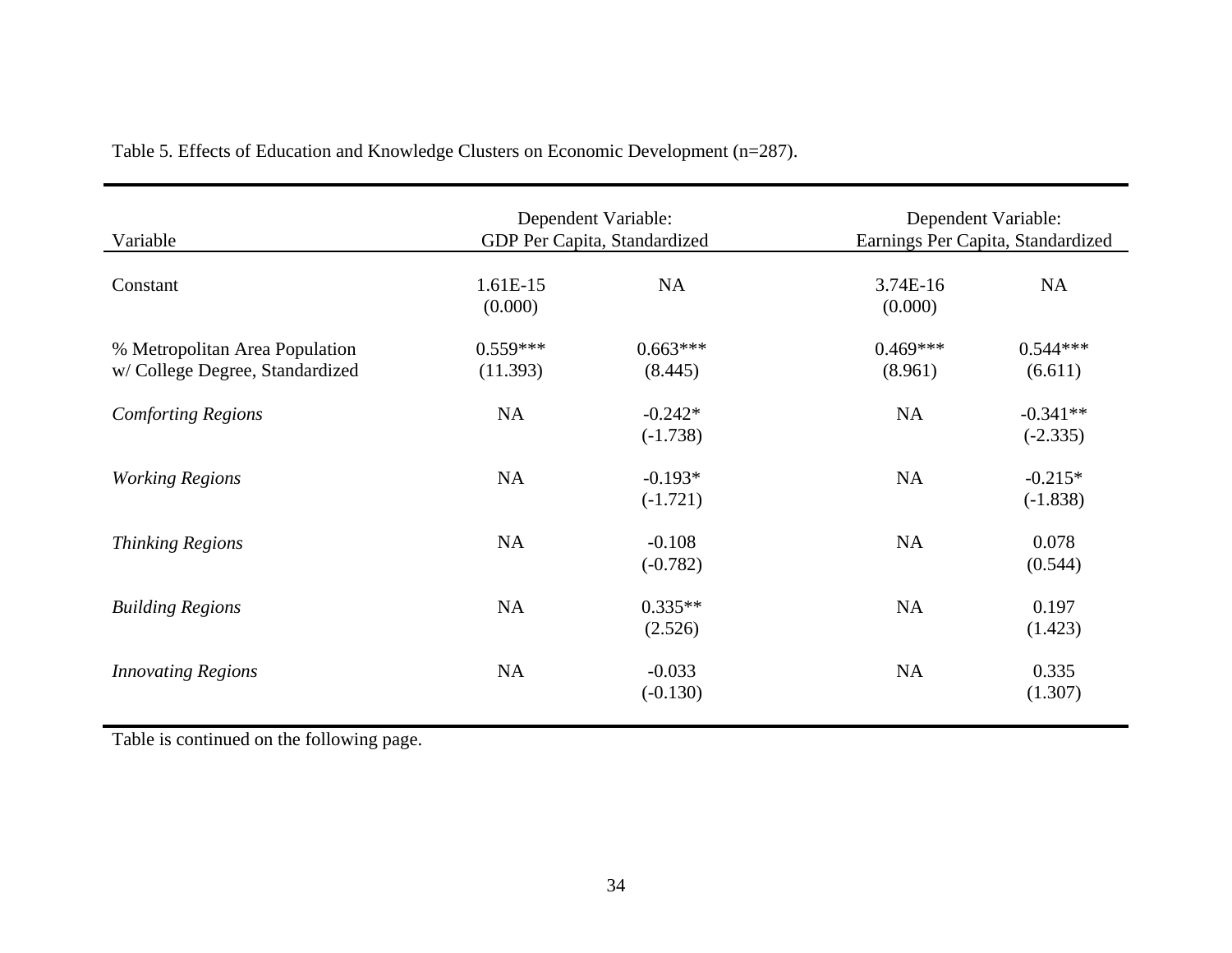## Table 5. continued

| Variable                     | Dependent Variable:<br>GDP Per Capita, Standardized |                           | Dependent Variable:<br>Earnings Per Capita, Standardized |                           |
|------------------------------|-----------------------------------------------------|---------------------------|----------------------------------------------------------|---------------------------|
| <b>Making Regions</b>        | <b>NA</b>                                           | 0.126<br>(1.072)          | NA                                                       | 0.185<br>(1.499)          |
| <b>Teaching Regions</b>      | <b>NA</b>                                           | $-1.355***$<br>$(-5.390)$ | <b>NA</b>                                                | $-1.537***$<br>$(-5.835)$ |
| <b>Enterprising Regions</b>  | NA                                                  | $0.416***$<br>(3.531)     | <b>NA</b>                                                | $0.231*$<br>(1.870)       |
| <b>Farming Regions</b>       | NA                                                  | $-0.137$<br>$(-0.458)$    | <b>NA</b>                                                | 0.149<br>(0.476)          |
| <b>Understanding Regions</b> | <b>NA</b>                                           | $-1.256***$<br>$(-3.013)$ | <b>NA</b>                                                | $-1.345***$<br>$(-3.080)$ |
| <b>Engineering Regions</b>   | <b>NA</b>                                           | $0.831**$<br>(2.161)      | <b>NA</b>                                                | $1.547***$<br>(3.840)     |
| <b>Adjusted R-squared</b>    | 0.311                                               | 0.442                     | 0.217                                                    | 0.388                     |

Notes: t-statistics are shown in parentheses. \*, \*\* and \*\*\* indicate statistical significance at the 0.10, 0.05 and 0.01 levels.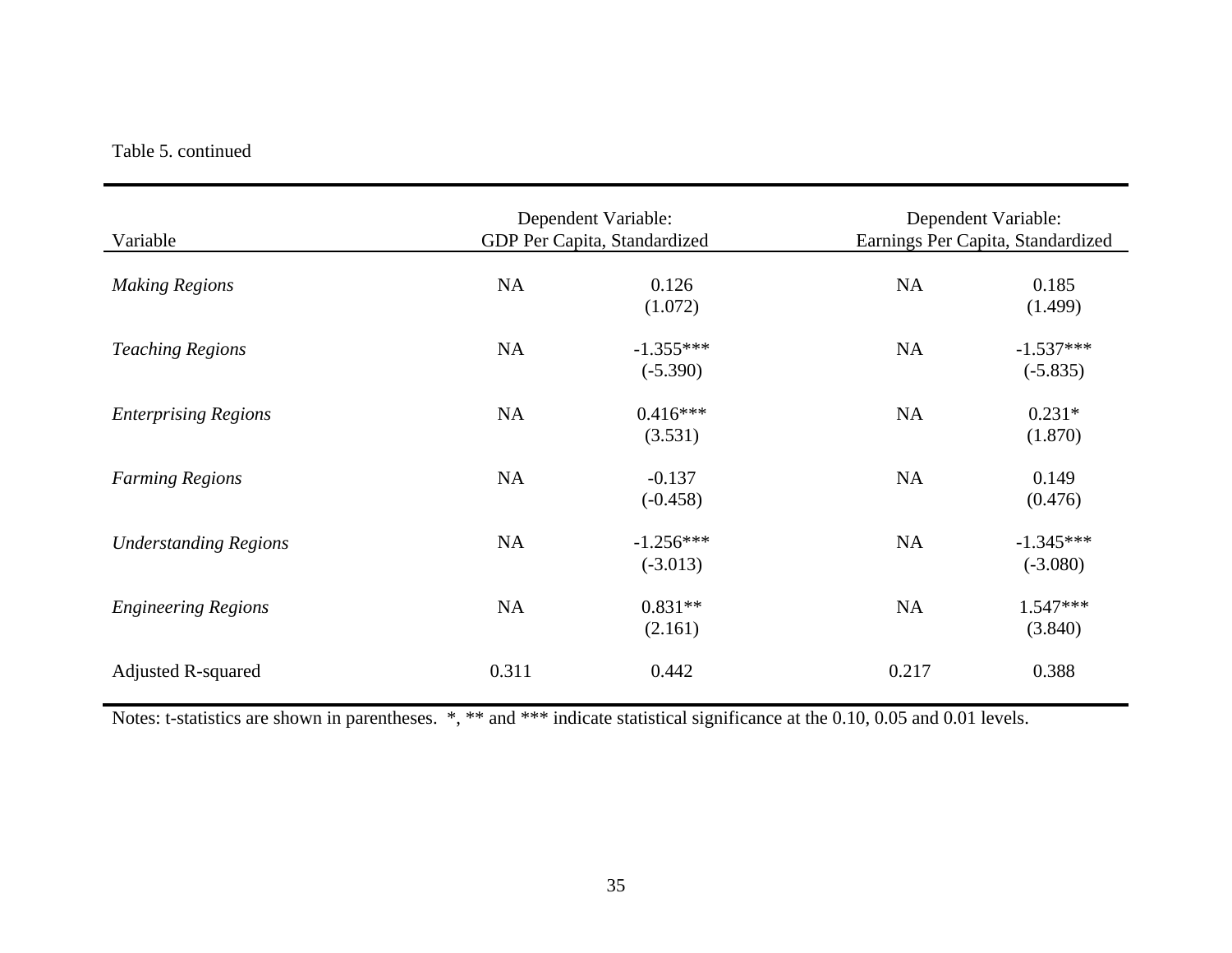| Variable                                                         | Dependent Variable:<br>GDP Per Capita, Standardized |                        | Dependent Variable:<br>Earnings Per Capita, Standardized |                          |
|------------------------------------------------------------------|-----------------------------------------------------|------------------------|----------------------------------------------------------|--------------------------|
| Constant                                                         | 0.214<br>(1.583)                                    | <b>NA</b>              | 0.074<br>(0.474)                                         | <b>NA</b>                |
| % Metropolitan Area Population<br>w/College Degree, Standardized | $0.368***$<br>(3.110)                               | $0.554***$<br>(3.494)  | $0.406***$<br>(2.978)                                    | $0.527***$<br>(2.893)    |
| <b>Comforting Regions</b>                                        | <b>NA</b>                                           | $-0.350$<br>$(-1.331)$ | <b>NA</b>                                                | $-0.600**$<br>$(-1.983)$ |
| <b>Working Regions</b>                                           | <b>NA</b>                                           | $-0.214$<br>$(-0.875)$ | <b>NA</b>                                                | $-0.282$<br>$(-1.002)$   |
| <b>Thinking Regions</b>                                          | <b>NA</b>                                           | $-0.032$<br>$(-0.160)$ | <b>NA</b>                                                | 0.122<br>(0.531)         |
| <b>Building Regions</b>                                          | <b>NA</b>                                           | $0.882***$<br>(2.882)  | <b>NA</b>                                                | 0.500<br>(1.422)         |
| <b>Innovating Regions</b>                                        | <b>NA</b>                                           | 0.182<br>(0.471)       | <b>NA</b>                                                | 0.377<br>(0.850)         |

Table 6. Effects of Education and Knowledge Clusters on Economic Development in Places with High College Attainment (n=130).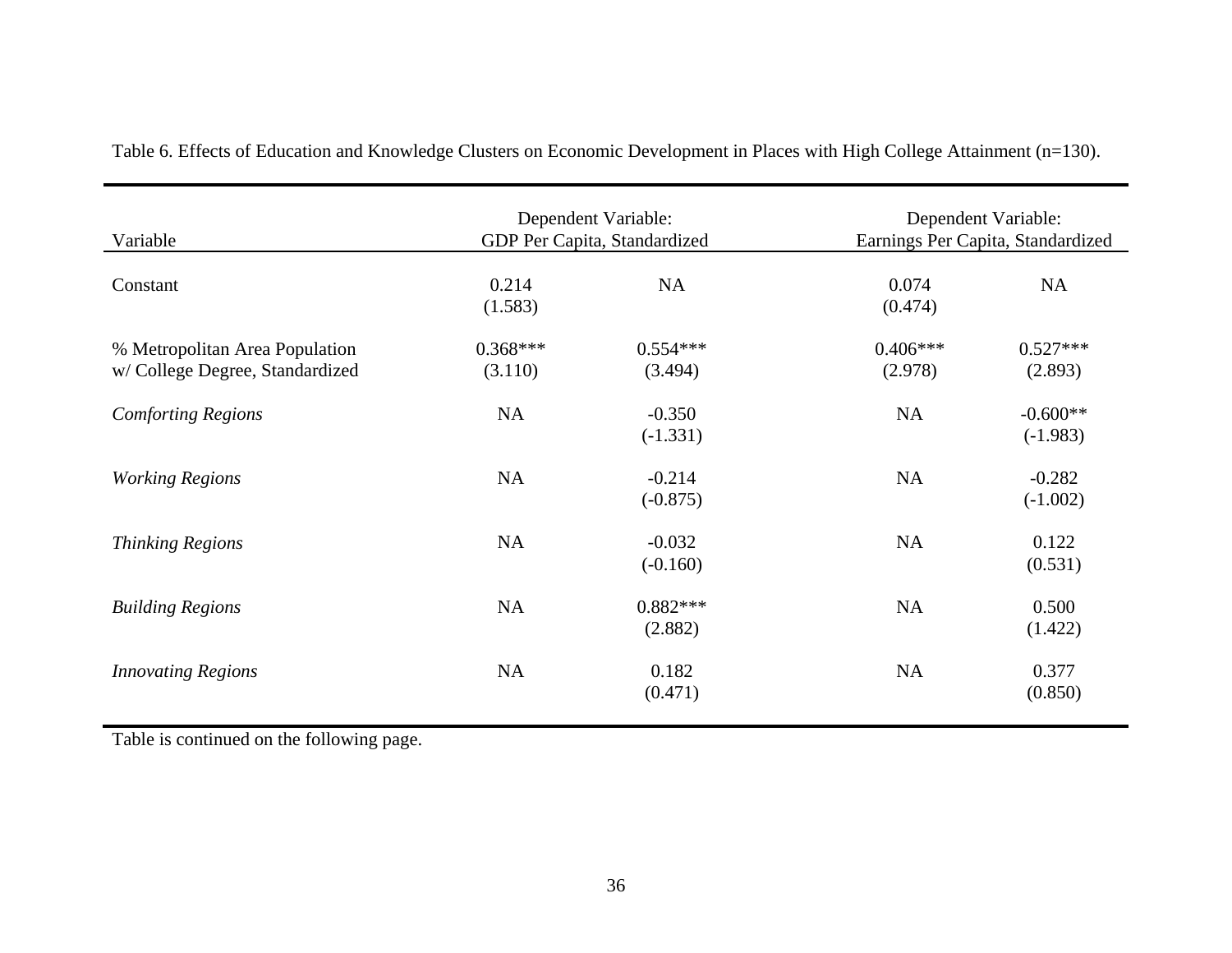## Table 6. continued.

| Variable                     |           | Dependent Variable:<br>GDP Per Capita, Standardized |           | Dependent Variable:<br>Earnings Per Capita, Standardized |
|------------------------------|-----------|-----------------------------------------------------|-----------|----------------------------------------------------------|
| <b>Making Regions</b>        | <b>NA</b> | $-0.404$<br>$(-0.472)$                              | <b>NA</b> | 0.058<br>(0.059)                                         |
| <b>Teaching Regions</b>      | <b>NA</b> | $-1.199***$<br>$(-3.485)$                           | <b>NA</b> | $-1.513***$<br>$(-3.827)$                                |
| <b>Enterprising Regions</b>  | NA        | $0.508***$<br>(2.849)                               | <b>NA</b> | 0.248<br>(1.209)                                         |
| <b>Understanding Regions</b> | <b>NA</b> | $-0.996*$<br>$(-1.749)$                             | <b>NA</b> | $-1.305**$<br>$(-1.993)$                                 |
| <b>Engineering Regions</b>   | <b>NA</b> | $0.963**$<br>(2.055)                                | <b>NA</b> | $1.567***$<br>(2.910)                                    |
| <b>Adjusted R-squared</b>    | 0.063     | 0.303                                               | 0.057     | 0.303                                                    |

Notes: t-statistics are shown in parentheses. \*, \*\* and \*\*\* indicate statistical significance at the 0.10, 0.05 and 0.01 levels.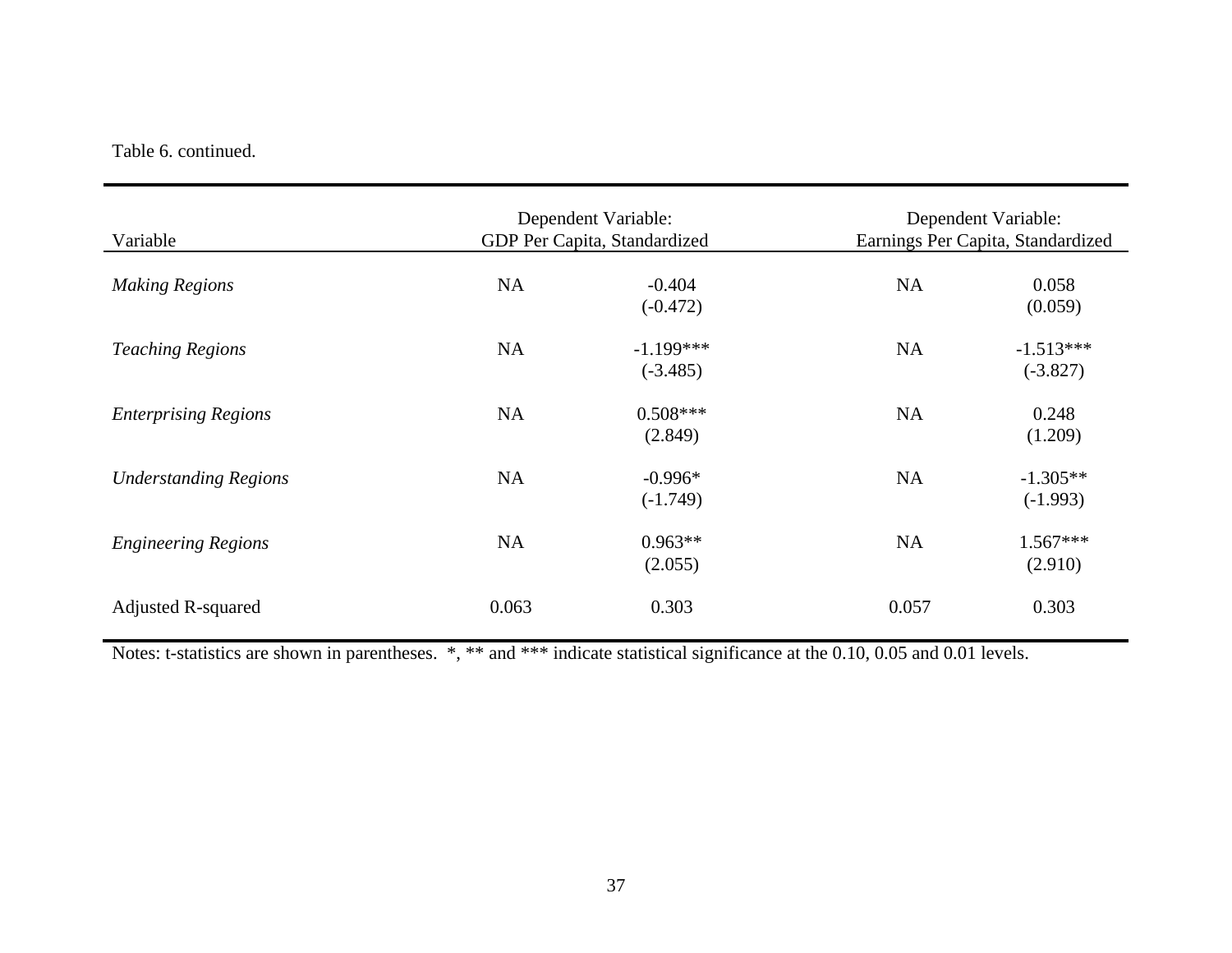# Appendix: List of U.S. and Canadian Metropolitan Areas by Knowledge-Based Cluster

| <b>Comforting Regions</b>               |                                          |  |
|-----------------------------------------|------------------------------------------|--|
| Abilene, TX                             | Moncton, NB                              |  |
| Alexandria, LA                          | Monroe, LA                               |  |
| Amarillo, TX                            | Pueblo, CO                               |  |
| Asheville, NC                           | Quebec City, QC                          |  |
| Atlantic City, NJ                       | Savannah, GA                             |  |
| Buffalo-Niagara Falls, NY               | Shreveport, LA                           |  |
| Chico, CA                               | Sioux Falls, SD                          |  |
| Columbus, GA/AL                         | Spokane, WA                              |  |
| El Paso, TX                             | Springfield-Holyoke-Chicopee, MA         |  |
| Fayetteville, NC                        | Syracuse, NY                             |  |
| Hattiesburg, MS                         | Topeka, KS                               |  |
| Las Vegas, NV                           | Utica-Rome, NY                           |  |
| Lincoln, NE                             | Waco, TX                                 |  |
| Lubbock, TX                             | Winnipeg, MB                             |  |
| Memphis, TN/AR/MS                       |                                          |  |
|                                         |                                          |  |
|                                         | <b>Working Regions</b>                   |  |
| Akron, OH                               | Laredo, TX                               |  |
| Albany, GA                              | London, ON                               |  |
| Allentown-Bethlehem-Easton, PA/NJ       | McAllen-Edinburg-Pharr-Mission, TX       |  |
| Altoona, PA                             | Medford, OR                              |  |
| Augusta-Aiken, GA-SC                    | Muncie, IN                               |  |
| Bellingham, WA                          | Peterborough, ON                         |  |
| Billings, MT                            | Providence-New Bedford-Fall River, RI-MA |  |
| Binghamton, NY                          | Rochester, NY                            |  |
| Brownsville-Harlingen-San Benito, TX    | Saskatoon, SK                            |  |
| Dayton-Springfield, OH                  | Scranton-Wilkes-Barre, PA                |  |
| Duluth-Superior, MN/WI                  | Sherbrooke, QC                           |  |
| Eugene-Springfield, OR                  | Sioux City, IA/NE                        |  |
| Fresno, CA                              | South Bend-Mishawaka, IN                 |  |
| Glens Falls, NY                         | Springfield, MO                          |  |
| Goldsboro, NC                           | Sudbury, ON                              |  |
| Greensboro-Winston Salem-High Point, NC | Texarkana, TX/AR                         |  |
| Guelph, ON                              | Thunder Bay, ON                          |  |
| Hamilton, ON                            | Trois-Rivieres, QC                       |  |
| Harrisburg-Lebanon--Carlisle, PA        | Tuscaloosa, AL                           |  |
| Jackson, TN                             | Tyler, TX                                |  |
| Johnson City-Kingsport-Bristol, TN/VA   | Vineland-Milville-Bridgetown, NJ         |  |
| Johnstown, PA                           | Waterloo-Cedar Falls, IA                 |  |
| Lafayette-W. Lafayette, IN              | Wichita Falls, TX                        |  |
| Lansing-E. Lansing, MI                  | Wichita, KS                              |  |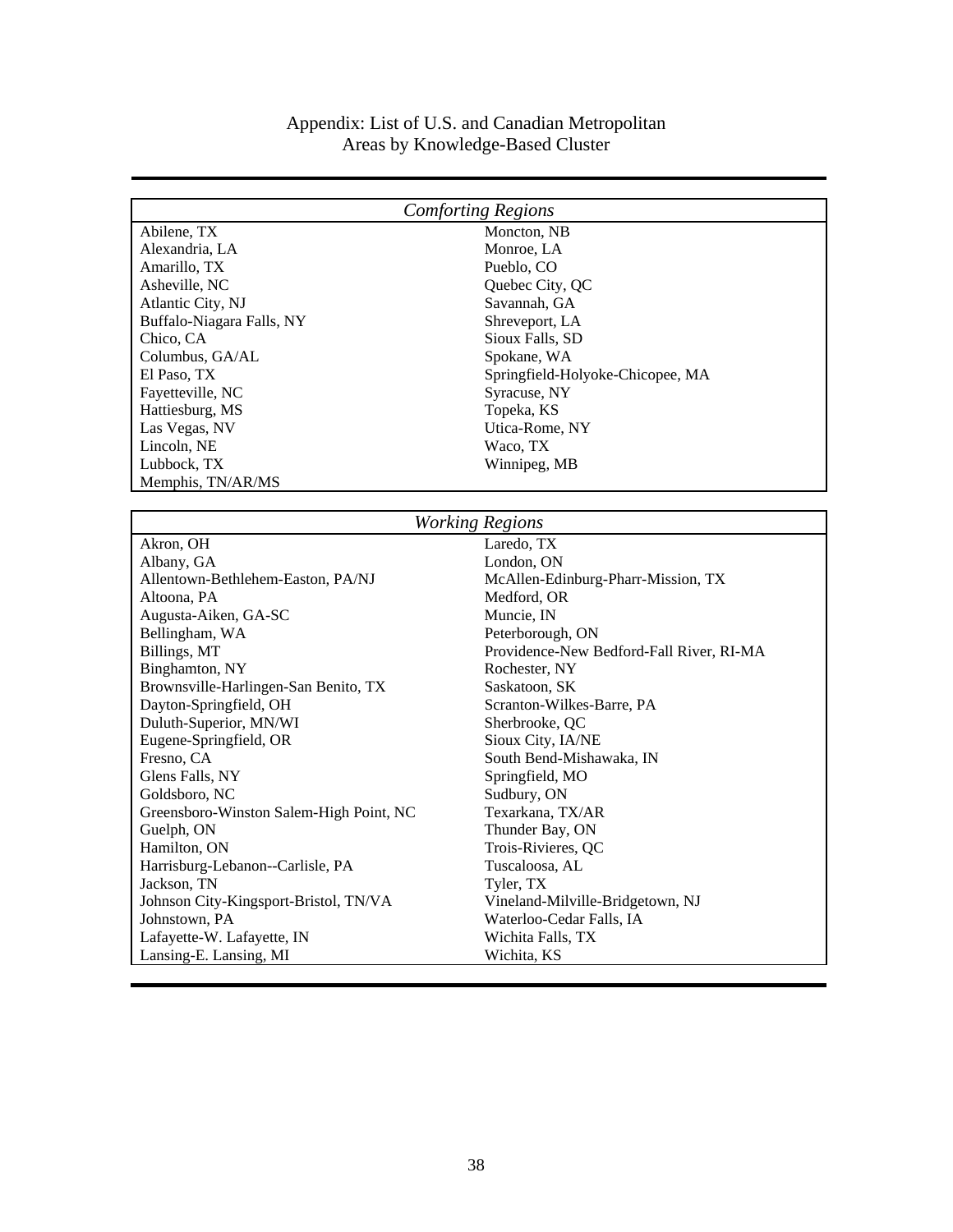| Thinking Regions                   |                                      |  |
|------------------------------------|--------------------------------------|--|
| Albany-Schenectady-Troy, NY        | Philadelphia, PA/NJ                  |  |
| Albuquerque, NM                    | Portland, ME                         |  |
| Barnstable-Yarmouth, MA            | Redding, CA                          |  |
| Baton Rouge, LA                    | Regina, SK                           |  |
| Bridgeport-Stamford-Norwalk, CT    | Salinas-Sea Side-Monterey, CA        |  |
| Charleston-N.Charleston, SC        | San Antonio, TX                      |  |
| Columbia, SC                       | San Diego, CA                        |  |
| Halifax, NS                        | San Luis Obispo-Atascad-P Robles, CA |  |
| Honolulu, HI                       | Santa Barbara-Santa Maria-Lompoc, CA |  |
| Jackson, MS                        | Santa Cruz, CA                       |  |
| Knoxville, TN                      | Santa Rosa-Petaluma, CA              |  |
| Las Cruces, NM                     | St. Johns, NL                        |  |
| Little Rock--North Little Rock, AR | Tucson, AZ                           |  |
| New Haven-Meriden, CT              | Victoria, BC                         |  |
| New Orleans, LA                    | Wilmington, NC                       |  |
| New York-Northeastern NJ           | Worcester, MA                        |  |
| Olympia, WA                        |                                      |  |
|                                    |                                      |  |

| <b>Building Regions</b>         |                                         |  |
|---------------------------------|-----------------------------------------|--|
| Anchorage, AK                   | Kileen-Temple, TX                       |  |
| Barrie, ON                      | Lafayette, LA                           |  |
| Beaumont-Port Arthur-Orange, TX | Lake Charles, LA                        |  |
| Biloxi-Gulfport, MS             | Lakeland-Winterhaven, FL                |  |
| Bremerton, WA                   | Macon-Warner Robins, GA                 |  |
| Clarksville-Hopkinsville, TN/KY | Mobile, AL                              |  |
| Corpus Christi, TX              | Myrtle Beach, SC                        |  |
| Dothan, AL                      | Naples, FL                              |  |
| Dover, DE                       | Norfolk-Virginia Beach-Newport News, VA |  |
| Edmonton, AB                    | Ocala, FL                               |  |
| Fayetteville-Springdale, AR     | Odessa, TX                              |  |
| Fort Myers-Cape Coral, FL       | Oshawa, ON                              |  |
| Fort Walton Beach, FL           | Panama City, FL                         |  |
| Grand Junction, CO              | Pensacola, FL                           |  |
| Hagerstown, MD                  | Punta Gorda, FL                         |  |
| Houston-Brazoria, TX            | Reno, NV                                |  |
| Jacksonville, NC                | Riverside-San Bernardino, CA            |  |
| Kelowna, BC                     | Saint John, NB                          |  |
|                                 |                                         |  |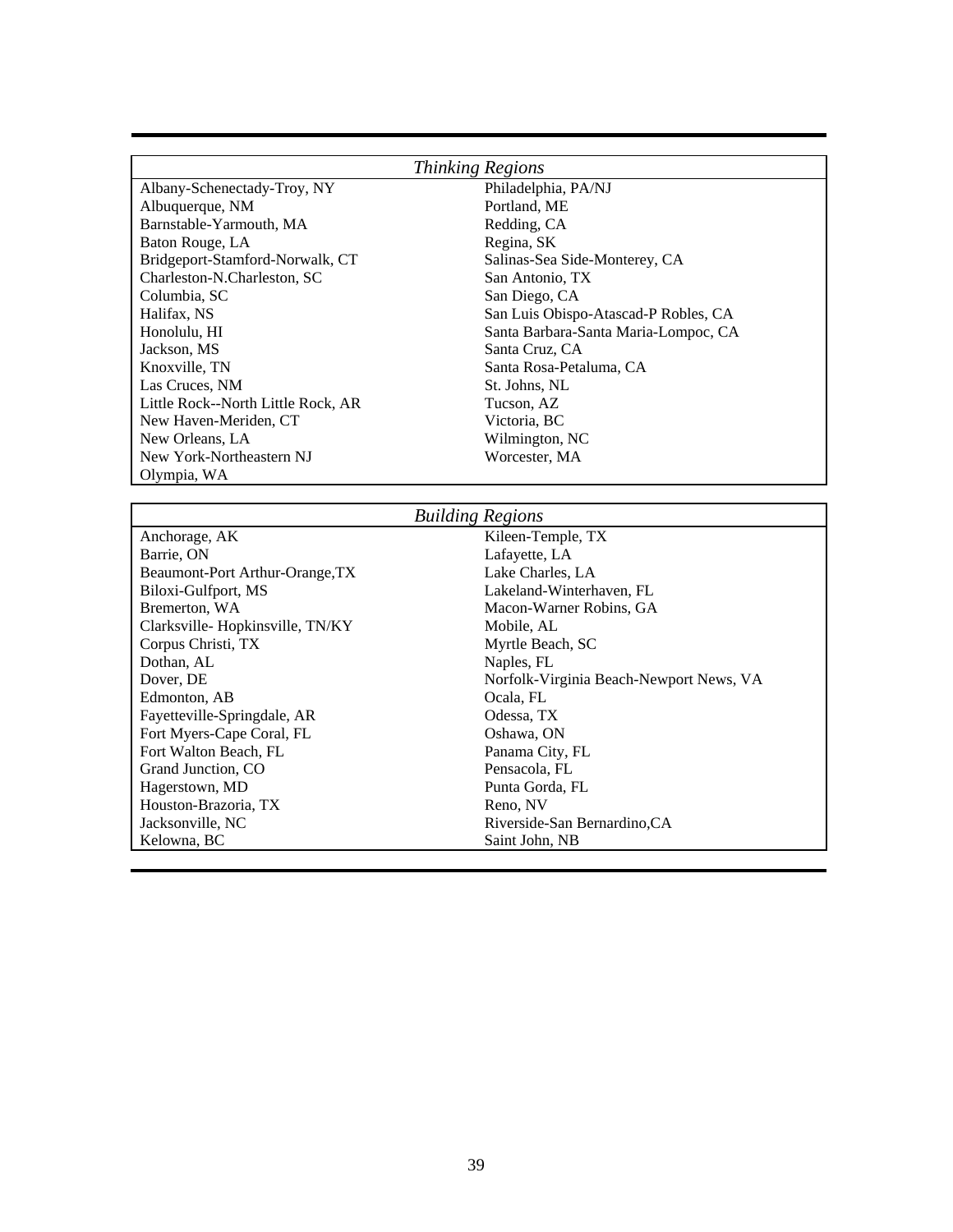|                           | <i><u><b>INNOVAILLER</b></u></i> |  |
|---------------------------|----------------------------------|--|
| Ann Arbor, MI             | Raleigh-Durham, NC               |  |
| Austin, TX                | San Francisco-Oaklan             |  |
| Boston, MA-NH             | Santa Fe, NM                     |  |
| Colorado Springs, CO      | Seattle-Everett, WA              |  |
| Fort Collins-Loveland, CO | Tallahassee, FL                  |  |
| Madison, WI               | Trenton, NJ                      |  |
| Ottawa-Gatineau, ON       | Washington, DC/MD/               |  |

# *Innovating Regions*

Austin, TX San Francisco-Oakland-Vallejo, CA Santa Fe, NM Seattle-Everett, WA Fort Collins-Loveland, Collins-Loveland, Collins-Loveland, Collins-Loveland, Collins-Loveland, Collins-Loveland, Collins-Trenton, NJ Washington, DC/MD/VA

| <b>Making Regions</b>                 |                              |  |
|---------------------------------------|------------------------------|--|
| Anniston, AL                          | Kokomo, IN                   |  |
| Appleton-Oskosh-Neenah, WI            | Lancaster, PA                |  |
| Benton Harbor, MI                     | Lima, OH                     |  |
| Brantford, ON                         | Longview-Marshall, TX        |  |
| Canton, OH                            | Lynchburg, VA                |  |
| Danville, VA                          | Mansfield, OH                |  |
| Davenport, IA-Rock Island -Moline, IL | Modesto, CA                  |  |
| Decatur, AL                           | Peoria, IL                   |  |
| Decatur, IL                           | Racine, WI                   |  |
| Detroit, MI                           | Reading, PA                  |  |
| Eau Claire, WI                        | Rockford, IL                 |  |
| Elkhart-Goshen, IN                    | Rocky Mount, NC              |  |
| Erie, PA                              | Saginaw-Bay City-Midland, MI |  |
| Evansville, IN/KY                     | Salem, OR                    |  |
| Flint, MI                             | Sheboygan, WI                |  |
| Florence, AL                          | St. Catharines, ON           |  |
| Fort Wayne, IN                        | St. Cloud, MN                |  |
| Gadsden, AL                           | St. Joseph, MO               |  |
| Grand Rapids, MI                      | Stockton, CA                 |  |
| Green Bay, WI                         | Sumter, SC                   |  |
| Greenville-Spartanburg-Anderson SC    | Terre Haute, IN              |  |
| Hickory-Morgantown, NC                | Toledo, OH/MI                |  |
| Jackson, MI                           | Wausau, WI                   |  |
| Janesville-Beloit, WI                 | Williamsport, PA             |  |
| Joplin, MO                            | Windsor, ON                  |  |
| Kalamazoo-Portage, MI                 | York, PA                     |  |
| Kankakee, IL                          | Youngstown-Warren, OH-PA     |  |
| Kitchener, ON                         | Yuba City, CA                |  |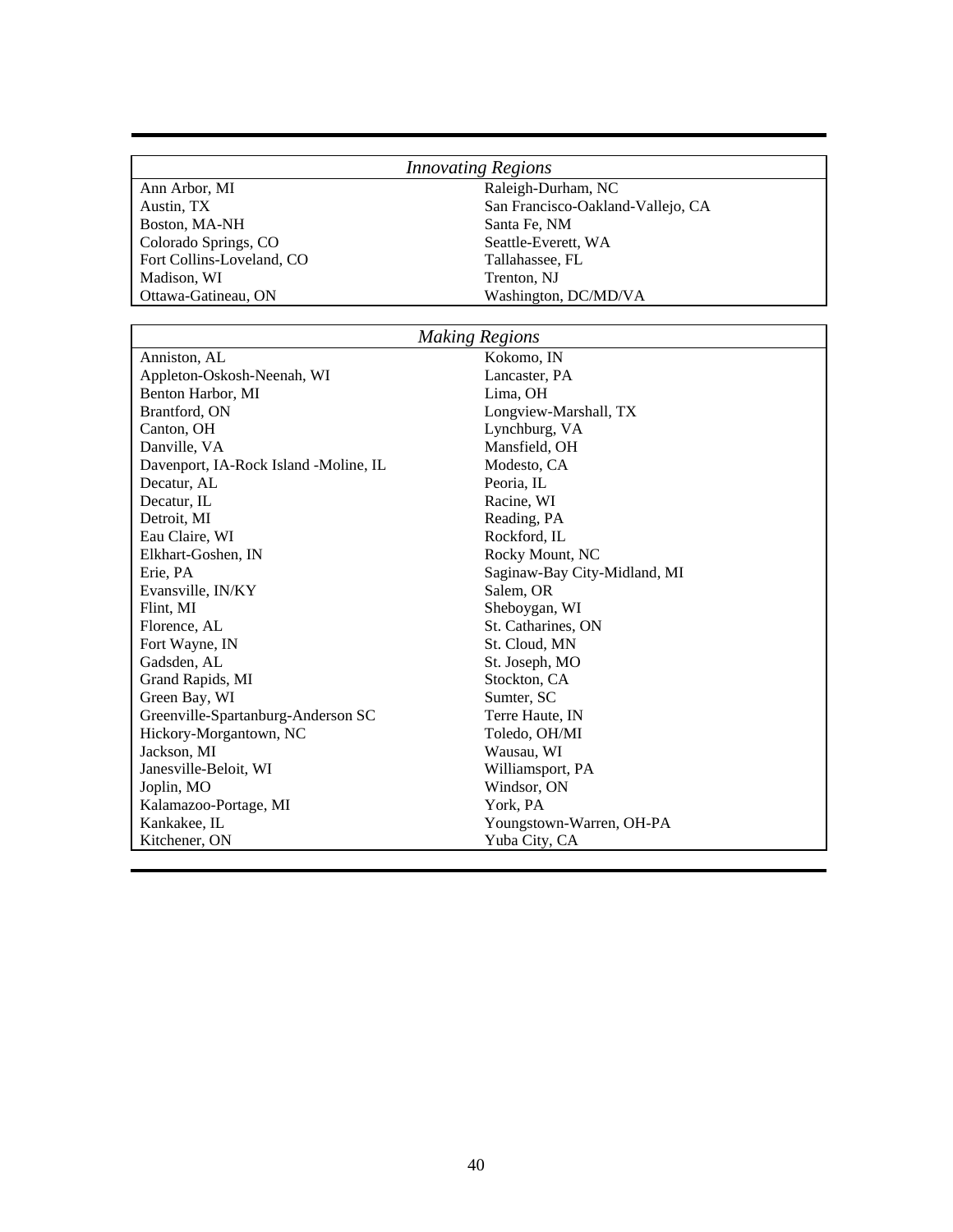## *Teaching Regions*

Athens, GA Greenville, NC Auburn-Opekika, AL Kingston, ON Bloomington, IN Lexington-Fayette, KY Bryan-College Station, TX Springfield, IL Champaign-Urbana-Rantoul, IL State College, PA Columbia, MO

## *Enterprising Regions*

Atlanta, GA Milwaukee, WI Birmingham, AL Minneapolis-St. Paul, MN Bloomington-Normal, IL Montgomery, AL Boise City, ID Montreal, QC Charlotte-Gastonia-Rock Hill, NC-SC Nashville, TN Chattanooga, TN/GA Oklahoma City, OK Chicago, IL Chicago, IL Chicago, IL Chicago, IL Chicago, IL Chicago, IL Chicago, IL Chicago, IL Chicago, IL Chicago, IL Chicago, IL Chicago, IL Chicago, IL Chicago, IL Chicago, IL Chicago, IL Chicago, IL Chicago, IL Chicag Cincinnati-Hamilton, OH/KY/IN Orlando, FL Cleveland, OH Phoenix, AZ Columbus, OH Portland, OR-WA Dallas-Fort Worth, TX Provo-Orem, UT Daytona Beach, FL Richmond-Petersburg, VA Denver-Boulder, CO Roanoke, VA Des Moines, IA Sacramento, CA Fargo-Morehead, ND/MN Salt Lake City-Ogden, UT Hartford-Bristol-Middleton- New Britain, CT Sarasota, FL Indianapolis, IN<br>
Indianapolis, IN St. Louis, MO-IL<br>
Indianapolis, IN St. Louis, MO-IL<br>
Indianapolis, IN St. Louis, MO-IL Kansas City, MO-KS Toronto, ON Los Angeles-Long Beach, CA Tulsa, OK Louisville, KY/IN Vancouver, BC Manchester-Nashua, NH Ventura-Oxnard-Simi Valley, CA Miami-Hialeah, FL

Tampa-St. Petersburg-Clearwater, FL

## *Farming Regions*

Bakersfield, CA Yakima, WA Houma-Thibodoux, LA Yuma, AZ Merced, CA

Abbotsford, BC Richland-Kennewick-Pasco, WA